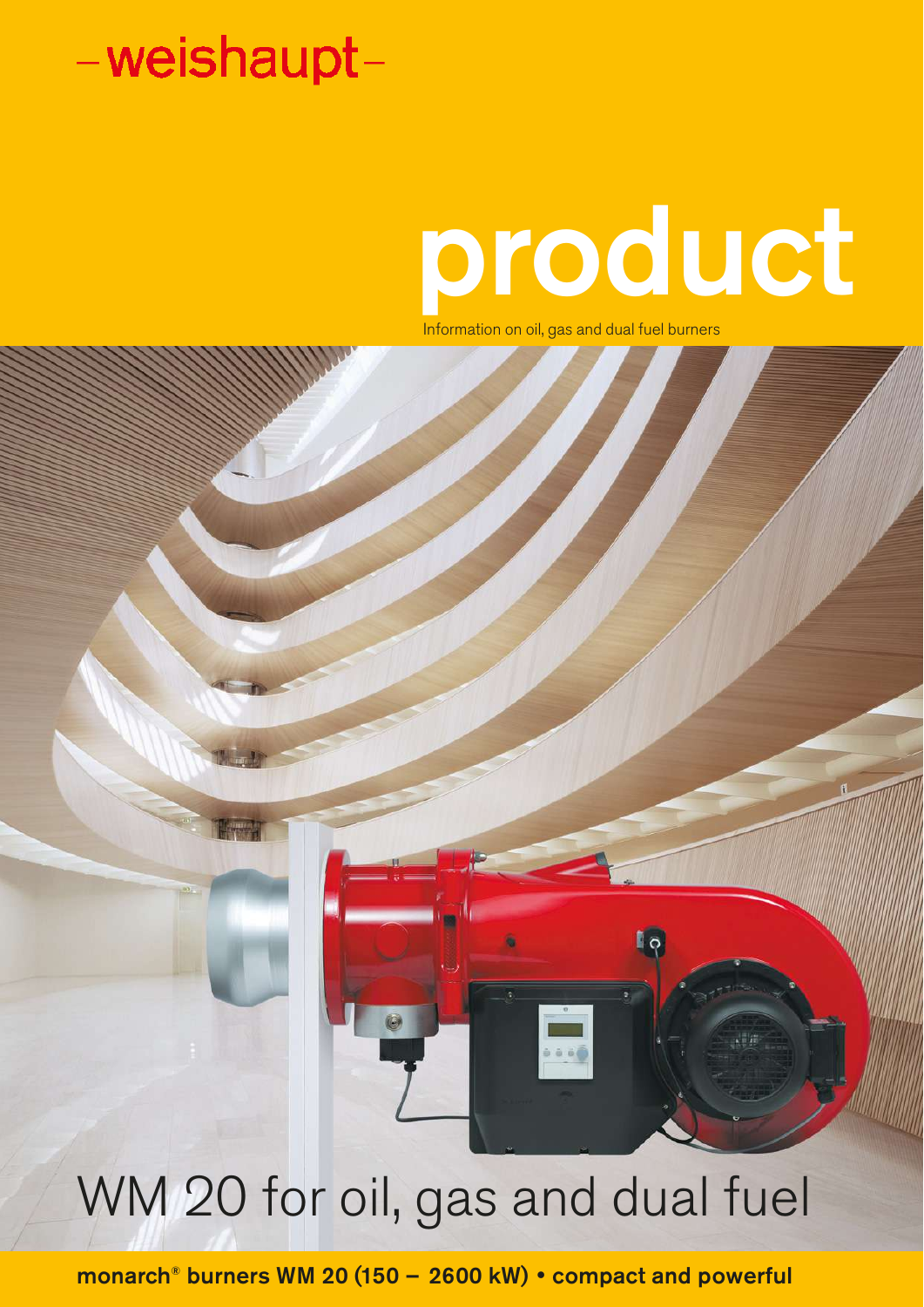# Progress and tradition: The new monarch® burner



*For more than 50 years the monarch® trademark has stood for power and quality*

For more than five decades Weishaupt's monarch® series burners have been used on a wide variety of heat exchangers and industrial plant, forming the basis of Weishaupt's outstanding reputation.

This successful series is now continued with the new monarch®. Ultra-modern technology in conjunction with a compact construction make this a powerful burner universally employed.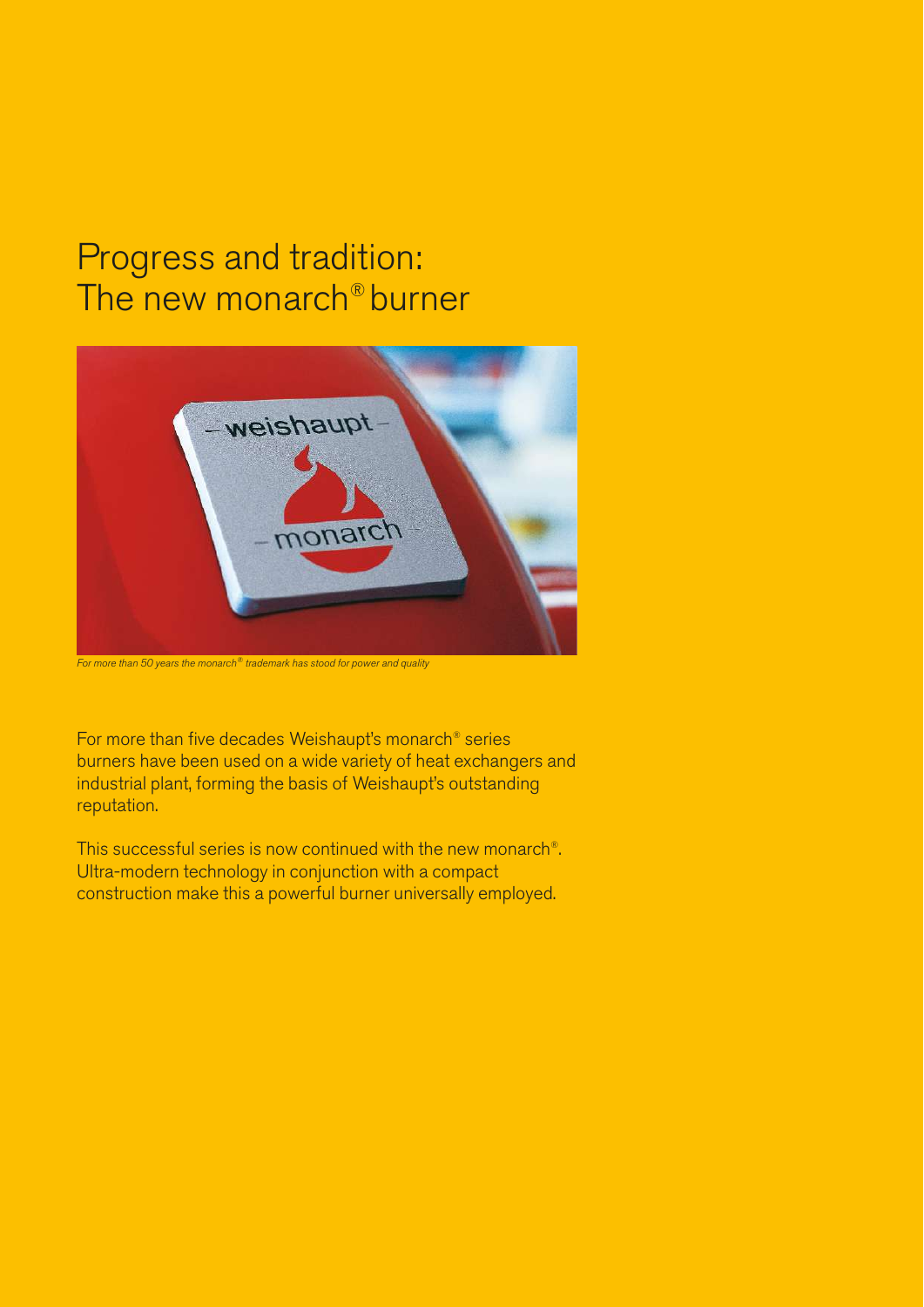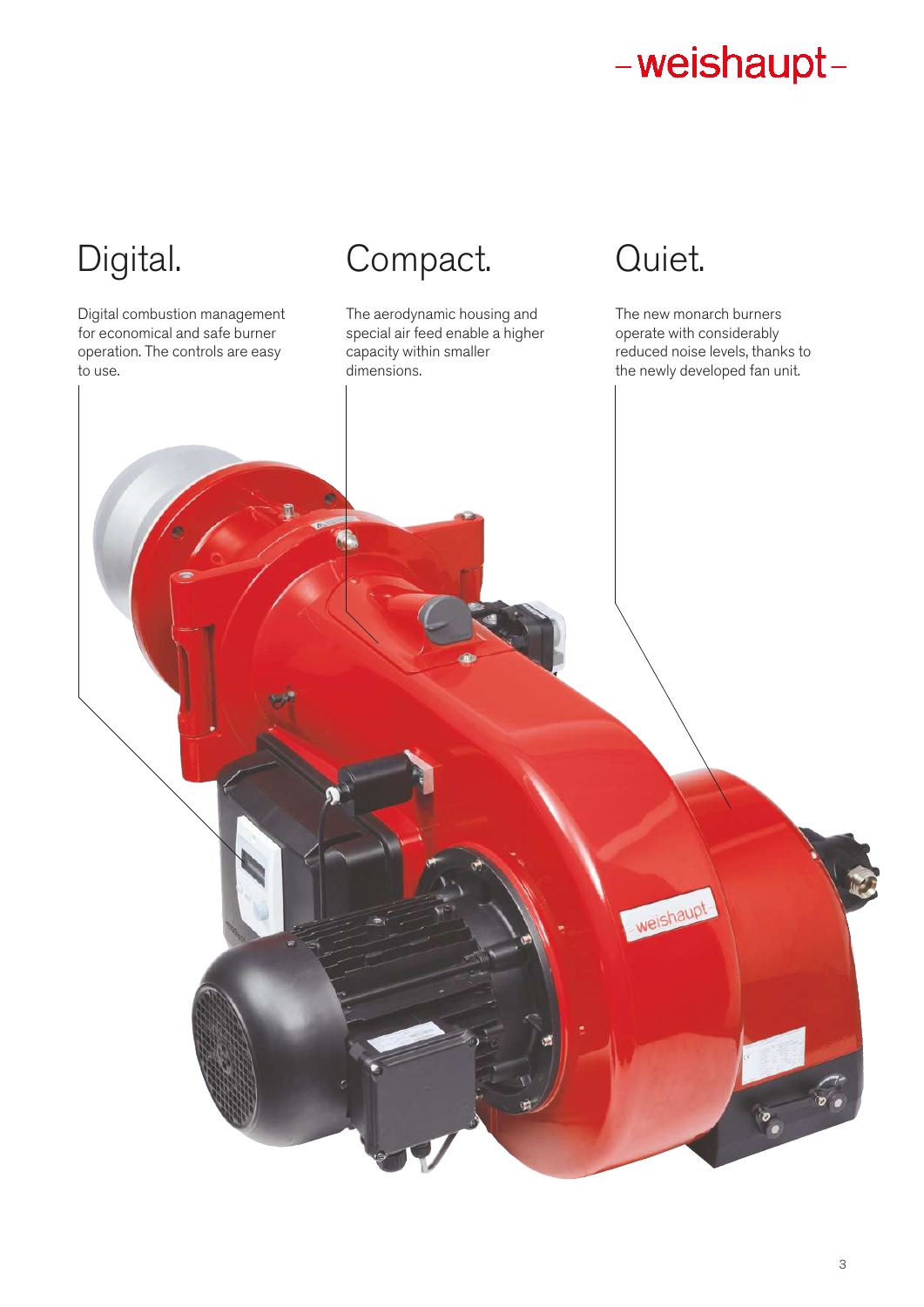# **Digital**

## Digital combustion management means optimal combustion figures, continually reproducible setting figures and ease of use.

Weishaupt gas and dual fuel burners series WM 20 are equipped as standard with electronic compound regulation and digital combustion management. Modern combustion technologies demand a precise, continually reproducible dosing of fuel and combustion air. Only in this way can optimal combustion figures be ensured over extended periods.

## Simple operation

Setting and control of the burner is achieved using a control and display unit. This is linked to the combustion manager via bus system, enabling the user friendly setting of the burner.

## Flexible communication possibilities

The integral interface enables all necessary information and functions to be relayed to a superordinate control system. If required, a modem enables a telephone connection to be installed for remote operation, monitoring and diagnosis.

## Bus communication with external systems and building management systems

Several bus systems are available via E-Gate or Mod-Gate if data from the burners are to be exchanged with a PLC unit, or if the control of the burners is to be integrated into a building management system. For the control and management levels Weishaupt offers ProGraf NT, a real time software product to meet any and all requirements.

## New technology advantages

Digital combustion management makes burner operation simple and reliable. The most important advantages:

- No additional burner controls are necessary as control is effected by the combustion manager. Only a motor protection switch for burner motor and control fusing are required externally.
- Reduced installation expense: Each burner is tested and supplied by the factory as a complete unit.
- Commissioning and service work takes less time. The burner's basic parameters are set at the factory. Adjustment to site conditions and combustion emission checks are effected via the combustion manager's menu controlled commissioning program.

| <b>System overview</b><br>Digital combustion management                | <b>W-FM 50</b>          | <b>W-FM 54</b>          | <b>W-FM 100</b>  | <b>W-FM 200</b>  |
|------------------------------------------------------------------------|-------------------------|-------------------------|------------------|------------------|
| Single fuel operation                                                  |                         |                         |                  |                  |
| Dual fuel operation                                                    |                         |                         |                  |                  |
| Combustion manager for intermittent operation                          |                         |                         |                  |                  |
| Combustion manager for continuous operation                            |                         |                         |                  |                  |
| Flame sensor for intermittent operation                                | ION/QRA2/QRB            | QRA2                    | ION/QRI/QRB/QRA  | ION/QRI/QRB/QRA  |
| Flame sensor for continuous operation                                  |                         |                         | ION/QRI          | ION/ORI          |
| Servomotors in electronic compound (max.)                              | 2 off                   | 3 off                   | 4 off            | 6 off            |
| Servomotors with stepping motors                                       |                         |                         |                  |                  |
| Speed control available                                                |                         |                         |                  |                  |
| $O2$ trim available                                                    |                         |                         |                  |                  |
| Valve proving for gas valves                                           |                         |                         |                  |                  |
| Input signal 4-20 mA                                                   |                         |                         | optional         |                  |
| Integrated self-checking PID controller for<br>temperature or pressure |                         |                         | optional         |                  |
| Removeable operating unit (max. possible distance)                     | 20 <sub>m</sub>         | 20 <sub>m</sub>         | 100 <sub>m</sub> | 100 <sub>m</sub> |
| Fuel metering (optional)                                               | $\bullet$ <sup>1)</sup> | $\bullet$ <sup>1)</sup> |                  |                  |
| Display of combustion efficiency                                       |                         |                         |                  |                  |
| eBUS / MOD BUS interface                                               |                         |                         |                  |                  |
| PC supported commissioning                                             |                         |                         |                  |                  |

Connection possibilities for additional functions such as flue gas valves, oil shut off devices etc. on request

<sup>1)</sup> Not in conjunction with speed control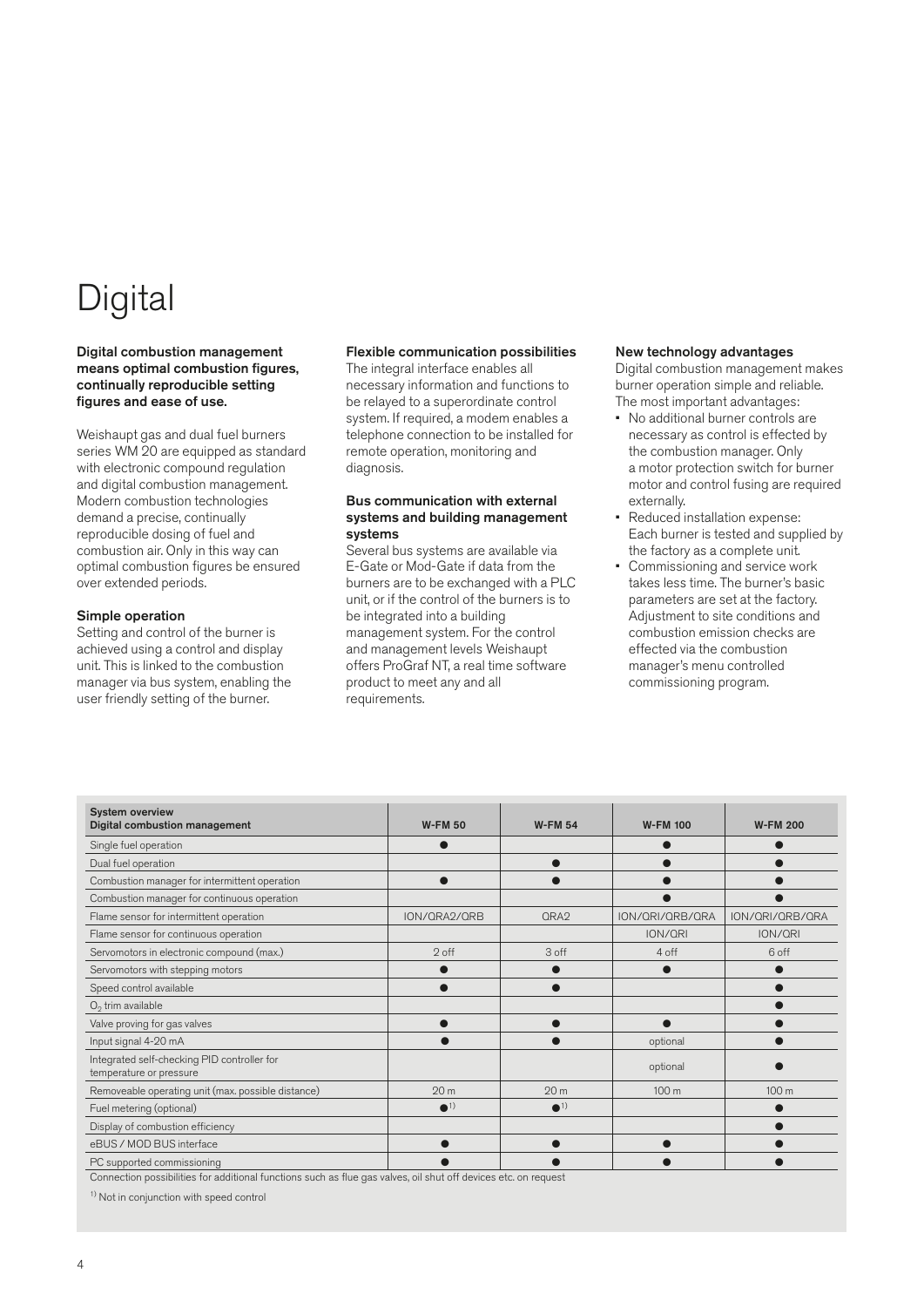

*Example with W-FM 54*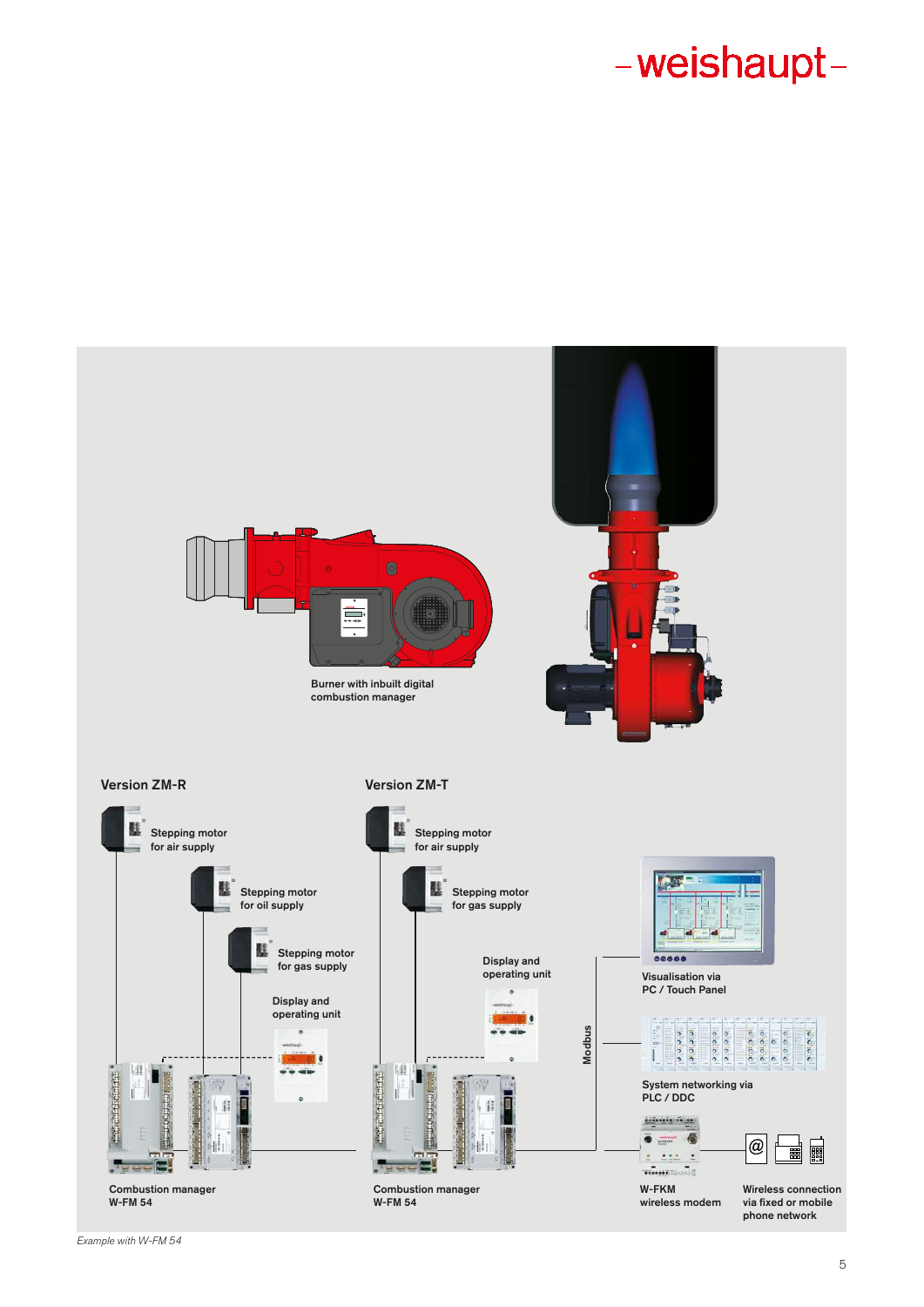# Compact and quiet

The newly developed Weishaupt burner monarch® is compact, powerful and quiet. It continues the 50 year long success story of the legendary monarch® series.

## Futuristic fan technology

Right from the earliest developmental stages of this new burner generation, particular emphasis was placed on a compact, aerodynamic construction and low operational noise levels.

To realise this goal, a completely new air inlet and air damper control were developed. The special housing design with the self opening air inlet, together with the new air damper technology, results in increased fan pressure and thus more capacity from a more compact form.

The air damper control provides a high degree of linearity even at the lower end of the operating range and combined with the sound attenuated air inlet. which is included as standard, ensures quieter operation.

## Fast commissioning, simple servicing

All WM 20 burners are delivered with the mixing head preset for the required output of the burner. Individual adjustments are made using the combustion manager's menu controlled commissioning program.

All the burner's components, such as the mixing head, air damper and combustion manager, are readily accessible despite its compact construction, enabling maintenance and servicing work to be carried out quickly and easily. This is further helped by the standard hinged flange, which provides a perfect servicing position for the burner. Adjustments to suit different combustion chamber conditions can be easily carried out on the burner in its installed position. The integral sight glass enables ignition and flame to be observed.

## Control variations

Weishaupt WM burners are available in the following control variations:<br>Oil:  $3 \text{ stage (T)}$ 

- 3 stage (T) (or 2 stage with low impact start and change-over release) modulating (R)
- Gas: sliding two stage or modulating (ZM) depending on the type of load control: Within its operating range, the burner's output is matched to the current heat demand.

This provides numerous control possibilities making the burner universally employable. Both version enure a gentle, problem free start up and high operational reliability.

## A number of variations are available to meet the different emission and operating requirements:

## Version ZM

Gas and dual fuel burners with advanced, standard mixing head for installations with oil and gas side  $NO<sub>x</sub>$ requirements to NO<sub>x</sub> Emission Class 2.

## Version LN (LowNO<sub>v</sub>)

In comparison to the standard mixing head NO<sub>x</sub> emissions are further reduced (Emission Class 3). This is achieved due to the an increased recirculation of the combustion gases in the combustion chamber.

Good emission values depend on combustion chamber geometry, volume loading and on the combustion system (3 pass or reverse flame).

## Fuels

Natural Gas E Natural Gas LL LPG B/P Fuel oil  $EL$  (<6 mm<sup>2</sup>/s at 20 $^{\circ}$ C) to DIN 51 603, T1

The suitability of differing fuel qualities must be confirmed in advance by Weishaupt.

## Applications

The EN 267 and EN 676 approved Weishaupt oil, gas and dual fuel burners WM 20 are suitable for:

- installation on heat exchangers to EN 303
- warm water plant
- steam boilers and hot water plant
- intermittent and continuous operation
- installation on air heaters

The combustion air must be free of aggressive substances (Halogens, Chlorides, Fluorides etc.) and impurities (dust, debris, vapours etc.). For many applications the use of an extraneous air supply is recommended (additional cost).

# Permissible ambient conditions

- Ambient temperature during operation -10 to + 40 °C (oil/dual fuel burners)
- $-15$  to  $+40$  °C (gas burners) • Humidity: max. 80% relative
- humidity, no dewpoint • Suitable for use indoors only
- For plant in unheated areas certain additional measures may be required (please enquire)

Use of the burner for applications or in ambient conditions not detailed above is not permitted without prior written agreement of Max Weishaupt GmbH. The service intervals will be reduced in accordance with the more extreme operational conditions.

## **Certification**

The burners are tested by an independent body and conform to the following standards and EU directives:

- EN 267 and EN 676
- Machinery Directive 2006/42/EU
- Electromagnetic Compatibility EMV 2004/108/EU
- Low Voltage Directive 2006/95/EU
- Pressure Vessel Directive 97/23/EU • The burners carry the CE and CE-PIN label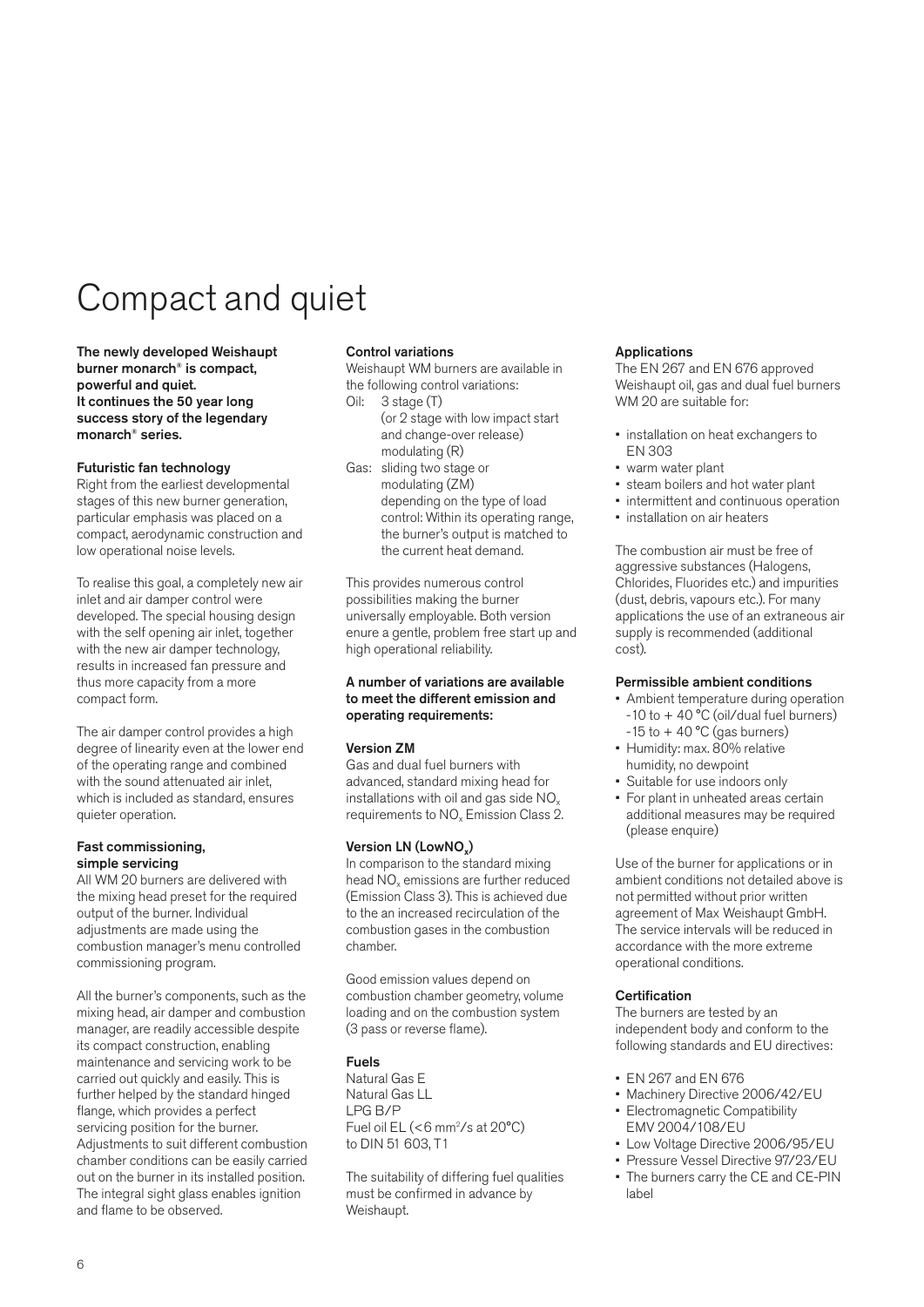## The most important advantages:

- Easy fuel change over between gas and oil on dual fuel burners
- Digital combustion management with electronic compound regulation at all ratings
- Compact construction
- Sound attenuated air inlet as standard for quieter operation
- Powerful fan due to the specially developed fan geometry and air damper control
- All WM 20 burners are delivered with the mixing head preset for the required output of the burner
- IP 54 protection as standard
- Easy access to all components, such as: mixing head, air damper and combustion manager
- Reliable operation with three stage, sliding multi stage or modulating operation, depending on version and capacity regulation
- Computer controlled function test at the factory of each individual burner
- Burners can be supplied pre-wired with plug connections
- Excellent price / capacity ratio
- Well established, global service network

# Trademark

Weishaupt WM 20 monarch® burners are registered as a trademark throughout Europe.

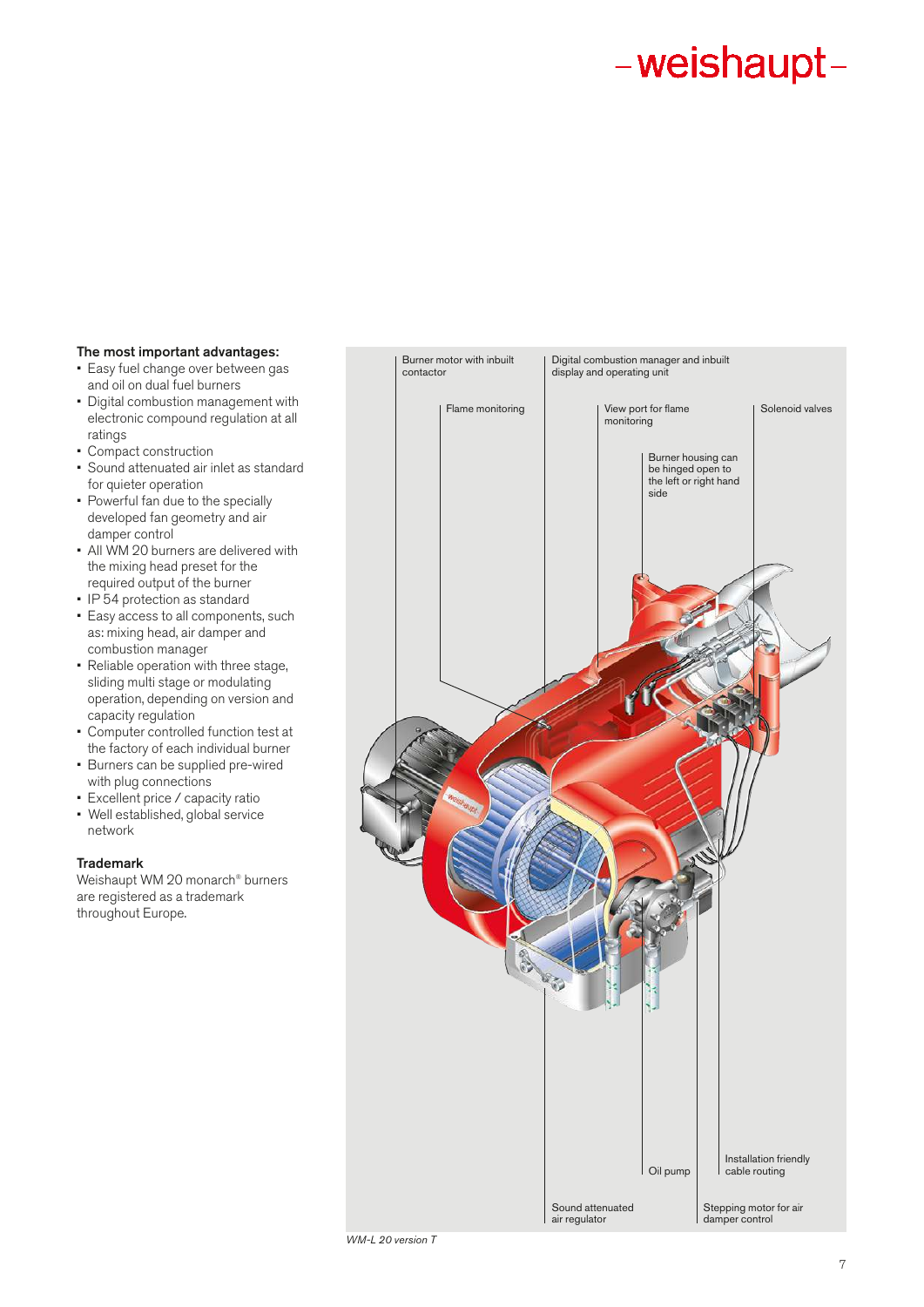# Overview of control variations Type key

## Oil fired operation

## 3 stage (T) operation

- Oil is released during start up by the opening of solenoid valve 1 and the safety solenoid valve
- Full load is reached by the opening of solenoid valves 2 and 3
- Load control is achieved by opening and closing solenoid valves 2 and 3

## Modulating (R) operation

- On opening the solenoid valves the correct rate of oil for start up is released
- A digital stepping motor sets the oil regulator to full load
- Load control between partial and full load through the opening and closing of the oil regulator
- Modulating operation: - W-FM 50 or W-FM 54
- with additional load controller - W-FM 100 with integrated analogue module
- W-FM 200
- Alternatively, a regulator can be fitted
- into the control panel.







## Gas fired operation

# ZM capacity regulation

- (sliding multi stage or modulating) • Stepping motors adjust the capacity between partial load and full load depending on the heat demand
- There is a gradual change between both load points. There are no sudden large changes in fuel throughput.
- Possible modulating operation: - W-FM 50 or W-FM 54 with additional load controller - W-FM 100 with integrated
- analogue module - W-FM 200
- Alternatively, a regulator can be fitted into the control panel.

 $F = Full load (nominal load)$  $INT = Intermediate load$ <br> $P = Partial load (min. 1)$ 

- = Partial load (min. load)
- $=$  Ignition load

| <b>Fuel</b>    |         | Oil                 |            | Gas                 |            |  |  |  |  |
|----------------|---------|---------------------|------------|---------------------|------------|--|--|--|--|
| <b>Version</b> | 3 stage | sliding multi-stage | modulating | sliding multi-stage | modulating |  |  |  |  |
| <b>ZM</b>      |         |                     |            |                     |            |  |  |  |  |
| $ZM-T$         |         |                     |            |                     |            |  |  |  |  |
| $ZM-R$         |         |                     |            |                     |            |  |  |  |  |

Type key

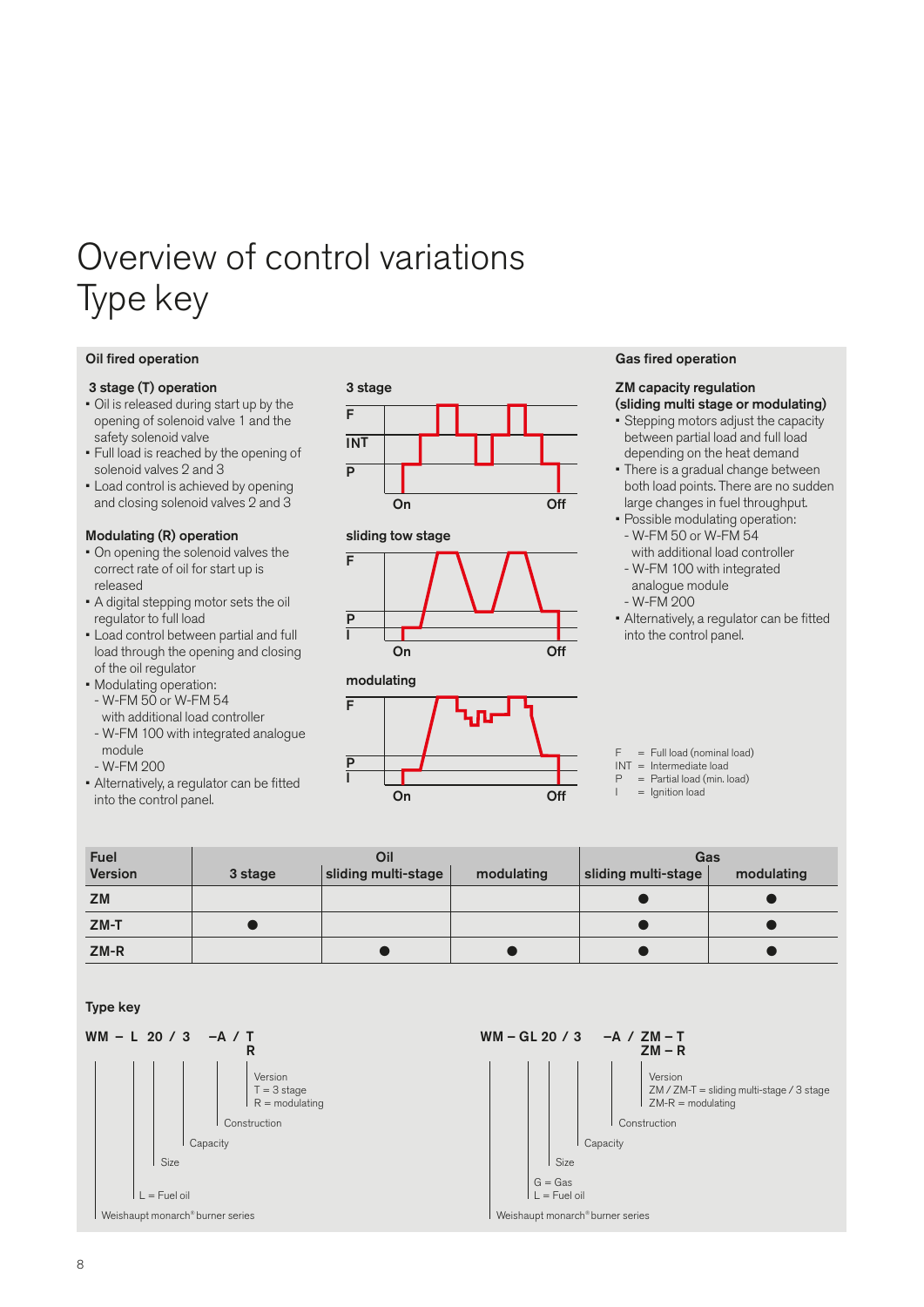# Burner selection Oil burners WM-L 20 version T/R





Fuel oil EL capacity with combustion head Closed Open

The capacity graphs are type tested to EN 267.

All ratings given are based on an air temperature of 20°C and an installation altitude of 500 m above sea level.

The stated oil throughputs refer to a calorific value of 11.91 kWh/kg for distillate oil EL.

## DIN CERTCO certification:

The burners have been type tested by an independent body (TÜV-Süd) and certified by DIN CERTCO.

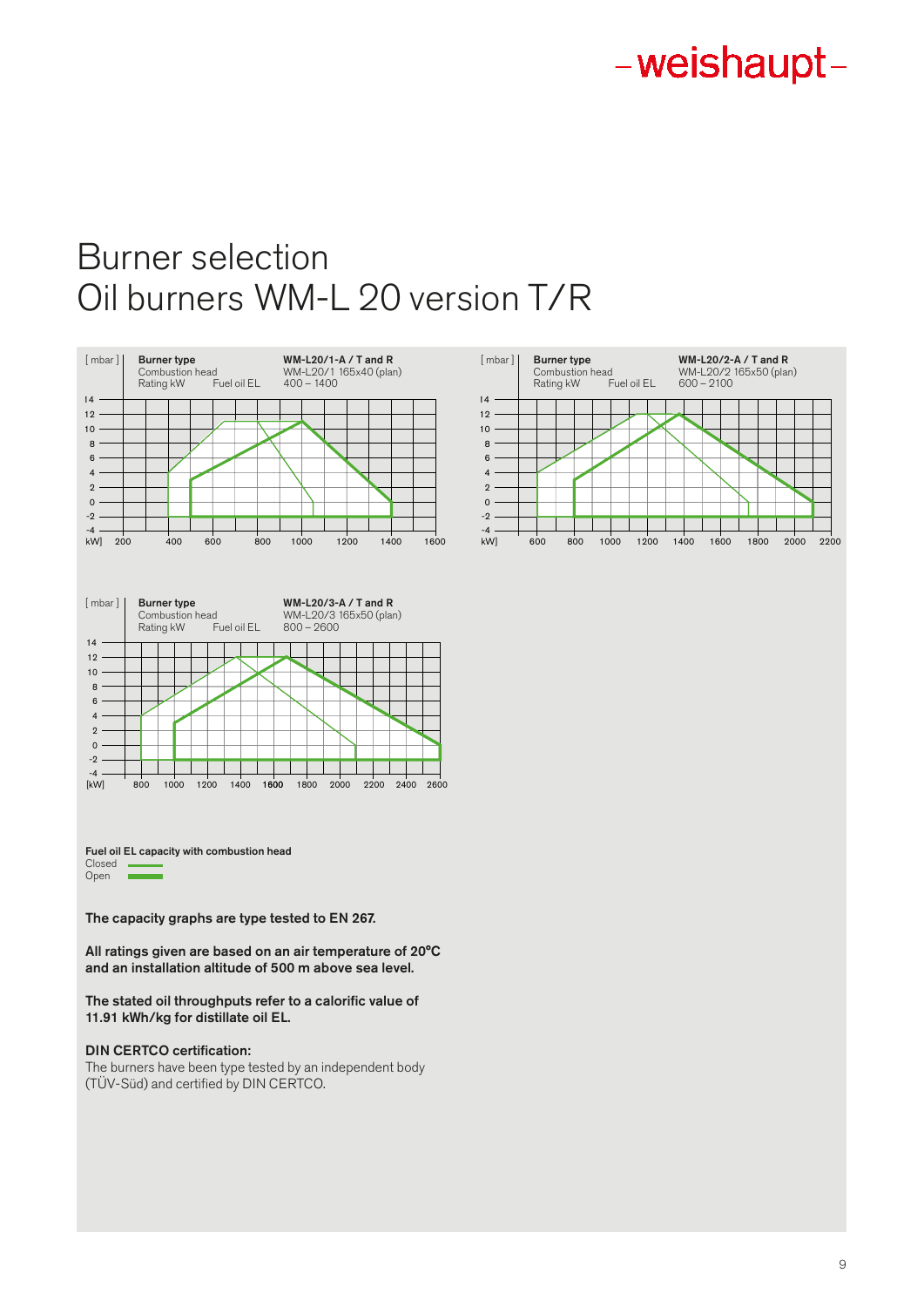# Burner selection WM-G 20 Gas burners version ZM





The capacity graphs are type tested to EN 676.

The ratings given are based on installation altitude of 0 m. Depending on the altitude of the installation, a reduction of capacity of 1% for every 100 m above sea level should be taken into account.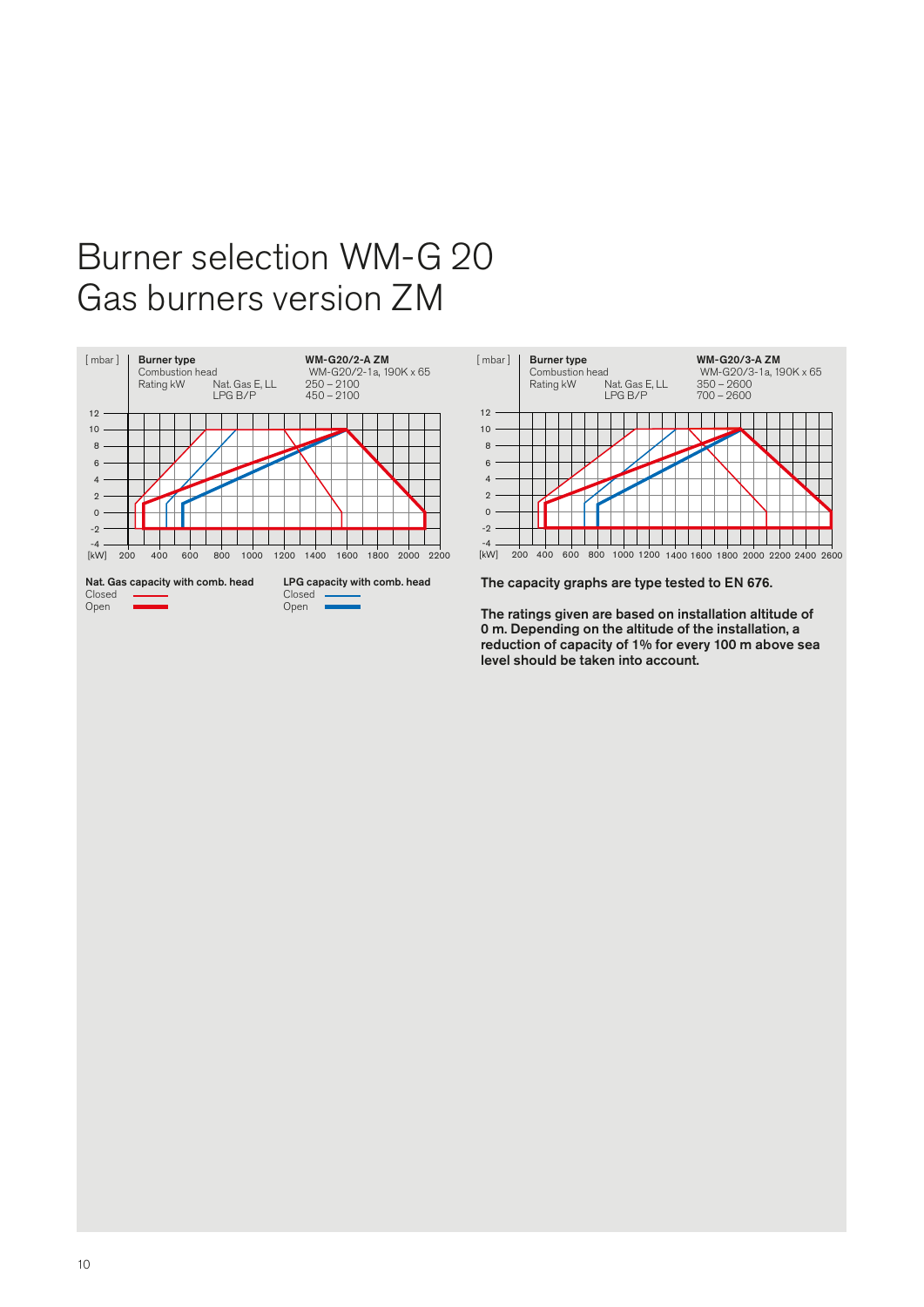# Gas valve train sizing Gas burners version ZM

| <b>WM-G20/2, vers. ZM</b>                                                                                |                                                                                                    |                                                                                                                         |                                                                     |                                                                |                                                                       |                                                                              |                                                                                                                 |                                                                                                                                 |                                                                  |                                                              |                                                                                                                                                                      |                                                |                                                                     |                                                                     |
|----------------------------------------------------------------------------------------------------------|----------------------------------------------------------------------------------------------------|-------------------------------------------------------------------------------------------------------------------------|---------------------------------------------------------------------|----------------------------------------------------------------|-----------------------------------------------------------------------|------------------------------------------------------------------------------|-----------------------------------------------------------------------------------------------------------------|---------------------------------------------------------------------------------------------------------------------------------|------------------------------------------------------------------|--------------------------------------------------------------|----------------------------------------------------------------------------------------------------------------------------------------------------------------------|------------------------------------------------|---------------------------------------------------------------------|---------------------------------------------------------------------|
| <b>Burner</b><br>rating<br>kW                                                                            | 65                                                                                                 | Low pressure supply (with FRS)<br>valve, $p_{e,max} = 300$ mbar)<br>1"1 1/2" 2"<br>Nominal diameter gas butterfly<br>65 | 65                                                                  | 65                                                             | 65 80 100 125<br>65                                                   | 65                                                                           | (flow pressure in mbar into shut off<br>Nominal diameter of valve train<br>65                                   | 65                                                                                                                              | 1"1 1/2" 2"<br>65                                                | 65                                                           | High pressure supply (with HP<br>controller) (flow pressure in mbar<br>into double gas valve)<br>Nominal diameter of v/train<br>Nominal diameter gas butterfly<br>65 | 65                                             | 65 80 100 125<br>65                                                 | 65                                                                  |
| Natural Gas E (N)<br>800<br>900<br>1000<br>1100<br>1200<br>1300<br>1400<br>1500<br>1700<br>1900<br>2100  | 69<br>87<br>107<br>129<br>153<br>178<br>206<br>236<br>$\qquad \qquad -$                            | 26<br>33<br>40<br>47<br>56<br>65<br>75<br>85<br>109<br>135<br>164                                                       | 11<br>13<br>16<br>19<br>21<br>25<br>28<br>31<br>40<br>49<br>59      | 8<br>10<br>11<br>13<br>14<br>16<br>18<br>22<br>27<br>33        | 8<br>9<br>10<br>11<br>13<br>16<br>19<br>22                            | 8<br>9<br>10<br>12<br>14<br>17                                               | 8<br>9<br>11<br>13<br>15                                                                                        | H <sub>i</sub> = 10.35 kWh/mn <sup>3</sup> ; d = 0.606<br>18<br>23<br>29<br>35<br>41<br>48<br>56<br>64<br>82<br>102<br>195      | 13<br>16<br>20<br>94<br>29<br>34<br>39<br>44<br>57<br>71<br>87   | 6<br>7<br>9<br>10<br>12<br>13<br>15<br>20<br>94<br>30        | 5<br>6<br>7<br>8<br>9<br>12<br>15<br>18                                                                                                                              | 5<br>6<br>7<br>7<br>10<br>12<br>14             | 5<br>6<br>8<br>10<br>12                                             | 5<br>6<br>8<br>9<br>11                                              |
| Natural Gas LL (N)<br>800<br>900<br>1000<br>1100<br>1200<br>1300<br>1400<br>1500<br>1700<br>1900<br>2100 | 100<br>126<br>155<br>186<br>221<br>259<br>299 108<br>$\qquad \qquad -$<br>$\overline{\phantom{0}}$ | 37<br>47<br>57<br>68<br>80<br>94<br>123<br>158<br>197<br>$-239$                                                         | 15<br>19<br>22<br>26<br>30<br>35<br>40<br>45<br>58<br>72<br>87      | 10<br>11<br>13<br>16<br>18<br>20<br>23<br>25<br>32<br>40<br>48 | 9<br>10<br>11<br>13<br>14<br>16<br>18<br>23<br>28<br>33               | $\overline{\phantom{0}}$<br>8<br>9<br>10<br>11<br>12<br>14<br>17<br>21<br>25 | $\overline{\phantom{0}}$<br>8<br>9<br>10<br>11<br>12<br>16<br>19<br>22                                          | $H_i = 8.83$ kWh/mn <sup>3</sup> ; d = 0.641<br>97<br>34<br>42<br>51<br>60<br>70<br>81<br>93<br>120<br>$\overline{\phantom{0}}$ | 19<br>24<br>30<br>36<br>42<br>49<br>57<br>65<br>84<br>105<br>127 | 7<br>9<br>11<br>13<br>15<br>17<br>20<br>23<br>29<br>37<br>45 | 6<br>7<br>8<br>10<br>11<br>12<br>14<br>18<br>23<br>28                                                                                                                | 6<br>7<br>8<br>9<br>10<br>11<br>15<br>19<br>22 | $\overline{\phantom{0}}$<br>6<br>7<br>8<br>9<br>9<br>13<br>16<br>19 | $\overline{\phantom{0}}$<br>6<br>6<br>7<br>8<br>9<br>12<br>15<br>18 |
| LPGB/P(F)<br>800<br>900<br>1000<br>1100<br>1200<br>1300<br>1400<br>1500<br>1700<br>1900<br>2100          | 30<br>38<br>46<br>55<br>65<br>75<br>87<br>99<br>126<br>157<br>192                                  | 13<br>15<br>18<br>21<br>25<br>29<br>33<br>37<br>47<br>58<br>70                                                          | $\overline{a}$<br>8<br>10<br>11<br>12<br>14<br>15<br>18<br>22<br>27 | -<br>9<br>9<br>11<br>14<br>16                                  | $\overline{\phantom{0}}$<br>$\overline{\phantom{0}}$<br>8<br>10<br>12 | $\overline{\phantom{0}}$<br>$\overline{\phantom{0}}$<br>8<br>$\Omega$        | $H_i = 25.89$ kWh/mn <sup>3</sup> ; d = 1.555<br>-<br>$\overline{\phantom{0}}$<br>$\overline{\phantom{0}}$<br>9 | 8<br>10<br>12<br>15<br>17<br>20<br>23<br>27<br>34<br>43<br>52                                                                   | 6<br>7<br>9<br>10<br>12<br>14<br>16<br>19<br>94<br>30<br>37      | -<br>$\overline{a}$<br>5<br>6<br>7<br>9<br>11<br>13          | $\overline{\phantom{0}}$<br>-<br>$\overline{\phantom{0}}$<br>$\overline{\phantom{0}}$<br>$\overline{\phantom{0}}$<br>6<br>7<br>8                                     | —<br>$\overline{\phantom{0}}$<br>6<br>7        | -<br>6                                                              | 6                                                                   |

| <b>Screwed</b> |           | Flanged      |            |
|----------------|-----------|--------------|------------|
| R <sub>1</sub> | W-MF512   | <b>DN65</b>  | DMV5065/12 |
| R 1 1/2        | W-MF512   | DN80         | DMV5080/12 |
| R <sub>2</sub> | DMV525/12 | <b>DN100</b> | DMV5100/12 |
|                |           | DN195        | VGD40.125  |

# The combustion chamber pressure in mbar must be added to the minimum gas pressure required. The minimum gas pressure should not be less than 15 mbar.

For low pressure supplies, pressure regulating devices with safety membrane in accordance with EN 88 are used. The maximum permissible supply pressure into the shut off valve for low pressure installations is 300 mbar.

For high pressure supplies, high pressure regulators to EN 334 can be selected<br>from the brochure "Pressure regulators with safety devices for Weishaupt gas<br>and dual fuel burners". This details high gas pressure sets for su of up to 4 bar.

See burner name plate for maximum connection pressure.

| <b>WM-G20/3, vers. ZM</b>                                                                                                                            |                                                                          |                                                                          |                                                                  |                                                                              |                                                                |                                                               |                                                                                            |                                                                |                                                                  |                                                                |                                                              |                                                             |                                                                                                                                                             |                                                           |
|------------------------------------------------------------------------------------------------------------------------------------------------------|--------------------------------------------------------------------------|--------------------------------------------------------------------------|------------------------------------------------------------------|------------------------------------------------------------------------------|----------------------------------------------------------------|---------------------------------------------------------------|--------------------------------------------------------------------------------------------|----------------------------------------------------------------|------------------------------------------------------------------|----------------------------------------------------------------|--------------------------------------------------------------|-------------------------------------------------------------|-------------------------------------------------------------------------------------------------------------------------------------------------------------|-----------------------------------------------------------|
| Burner<br>rating<br>kW                                                                                                                               | valve, $p_{e,max} = 300$ mbar)<br>65                                     | 1"1 1/2" 2"<br>65                                                        | 65                                                               | Low pressure supply (with FRS)<br>65<br>Nominal diameter gas butterfly<br>65 | 65                                                             | 80 100 125<br>65                                              | (flow pressure in mbar into shut off<br>Nominal diameter of valve train<br>6b              | 65                                                             | into double gas valve)<br>1"1 1/2" 2"<br>65                      | 65                                                             | 65                                                           | 65                                                          | High pressure supply (with HP<br>controller) (flow pressure in mbar<br>Nominal diameter of v/train<br>65 80 100 125<br>Nominal diameter gas butterfly<br>65 | 65                                                        |
| Natural Gas E (N)<br>1100<br>1200<br>1300<br>1400<br>1500<br>1600<br>1800<br>2000<br>2200<br>2400<br>2600                                            | 129<br>153<br>179<br>207<br>237<br>269                                   | 47<br>56<br>65<br>75<br>86<br>97<br>199<br>150<br>180<br>$-914$<br>– 250 | 19<br>22<br>25<br>28<br>32<br>36<br>44<br>54<br>65<br>77<br>89   | 11<br>13<br>15<br>16<br>18<br>20<br>25<br>30<br>36<br>42<br>48               | 8<br>9<br>11<br>12<br>13<br>14<br>17<br>21<br>24<br>28<br>32   | 9<br>9<br>10<br>11<br>13<br>16<br>18<br>21<br>94              | $H_i = 10.35 \text{ kWh/mm}^3$ ; d = 0.606<br>9<br>9<br>10<br>12<br>14<br>16<br>19<br>21   | 35<br>41<br>48<br>56<br>64<br>73<br>92<br>113<br>137           | 24<br>29<br>34<br>39<br>45<br>51<br>64<br>79<br>95<br>113<br>132 | 9<br>10<br>12<br>14<br>16<br>18<br>22<br>27<br>33<br>39<br>45  | 5<br>6<br>7<br>9<br>10<br>11<br>13<br>17<br>20<br>23<br>97   | 5<br>6<br>7<br>8<br>9<br>11<br>13<br>16<br>19<br>22         | 5<br>6<br>7<br>7<br>9<br>11<br>13<br>16<br>18                                                                                                               | 6<br>6<br>7<br>9<br>10<br>13<br>15<br>17                  |
| <b>Natural Gas LL (N)</b> $H_i = 8.83$ kWh/mn <sup>3</sup> ;<br>1100<br>1200<br>1300<br>1400<br>1500<br>1600<br>1800<br>2000<br>2200<br>2400<br>2600 | 186<br>221<br>258<br>299 108<br>-                                        | 68<br>80<br>93<br>123<br>139<br>175<br>216<br>$-960$                     | 26<br>30<br>35<br>40<br>45<br>51<br>63<br>77<br>93<br>110<br>128 | 15<br>17<br>20<br>23<br>25<br>28<br>35<br>42<br>50<br>59<br>68               | 11<br>13<br>14<br>16<br>18<br>20<br>23<br>29<br>34<br>39<br>45 | 9<br>10<br>11<br>12<br>14<br>15<br>17<br>21<br>25<br>29<br>33 | 8<br>9<br>10<br>11<br>12<br>13<br>16<br>19<br>22<br>25<br>29                               | $d = 0.641$<br>50<br>60<br>70<br>81<br>93<br>106<br>133        | 35<br>42<br>49<br>57<br>65<br>73<br>92<br>114<br>138             | 12<br>15<br>17<br>20<br>23<br>25<br>32<br>39<br>47<br>56<br>65 | 8<br>9<br>11<br>12<br>14<br>16<br>19<br>24<br>28<br>33<br>39 | 6<br>7<br>9<br>10<br>11<br>13<br>15<br>19<br>23<br>27<br>31 | 5<br>6<br>7<br>8<br>9<br>10<br>13<br>16<br>19<br>22<br>25                                                                                                   | 5<br>6<br>7<br>8<br>9<br>10<br>12<br>15<br>18<br>21<br>24 |
| LPG B/P (F)<br>1100<br>1200<br>1300<br>1400<br>1500<br>1600<br>1800<br>2000<br>2200<br>2400<br>2600                                                  | 55<br>64<br>75<br>87<br>99<br>112<br>141<br>174<br>210<br>249<br>292 106 | 21<br>25<br>29<br>33<br>37<br>42<br>52<br>63<br>76<br>90                 | 9<br>11<br>12<br>13<br>15<br>17<br>20<br>94<br>29<br>34<br>40    | $\overline{\phantom{0}}$<br>9<br>9<br>10<br>12<br>14<br>17<br>20<br>23       | 9<br>11<br>12<br>14<br>16                                      | 9<br>10<br>11<br>13                                           | $H_i = 25.89$ kWh/mn <sup>3</sup> ; d = 1.555<br>$\overline{\phantom{0}}$<br>9<br>10<br>12 | 15<br>17<br>20<br>23<br>27<br>30<br>38<br>47<br>57<br>68<br>80 | 10<br>12<br>14<br>16<br>19<br>91<br>26<br>33<br>40<br>48<br>56   | 5<br>6<br>7<br>8<br>9<br>12<br>14<br>17<br>20                  | -<br>6<br>7<br>9<br>11<br>13                                 | 6<br>7<br>9<br>10                                           | $\overline{\phantom{0}}$<br>5<br>6<br>8<br>9                                                                                                                | 6<br>7<br>8                                               |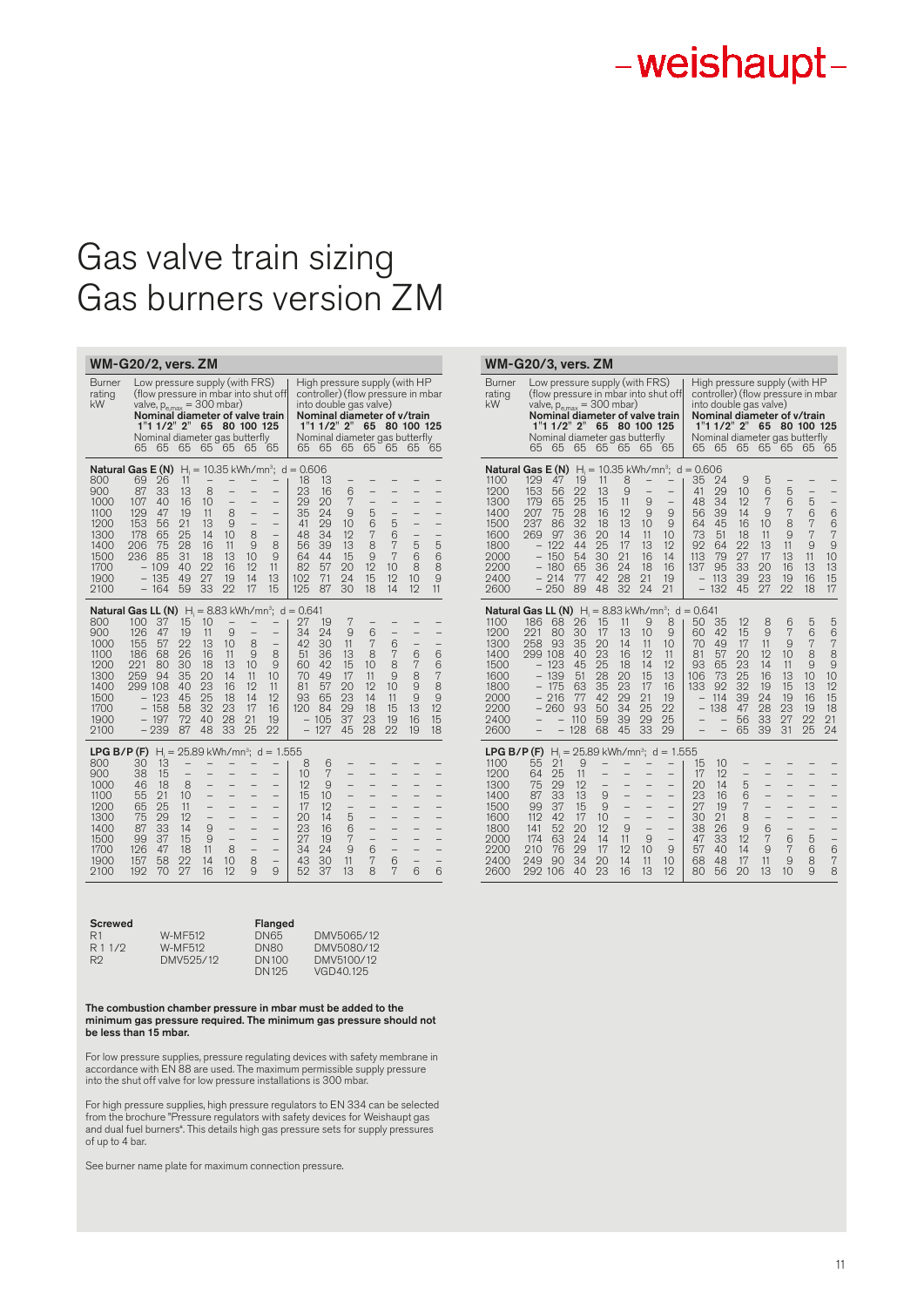# Burner selection WM-G 20 Gas burners versions ZM-LN



Natural Gas and LPG capacity with combustion head Closed Open



The capacity graphs are type tested to EN 676.

The ratings given are based on installation altitude of 0 m. Depending on the altitude of the installation, a reduction of capacity of 1% for every 100 m above sea level should be taken into account.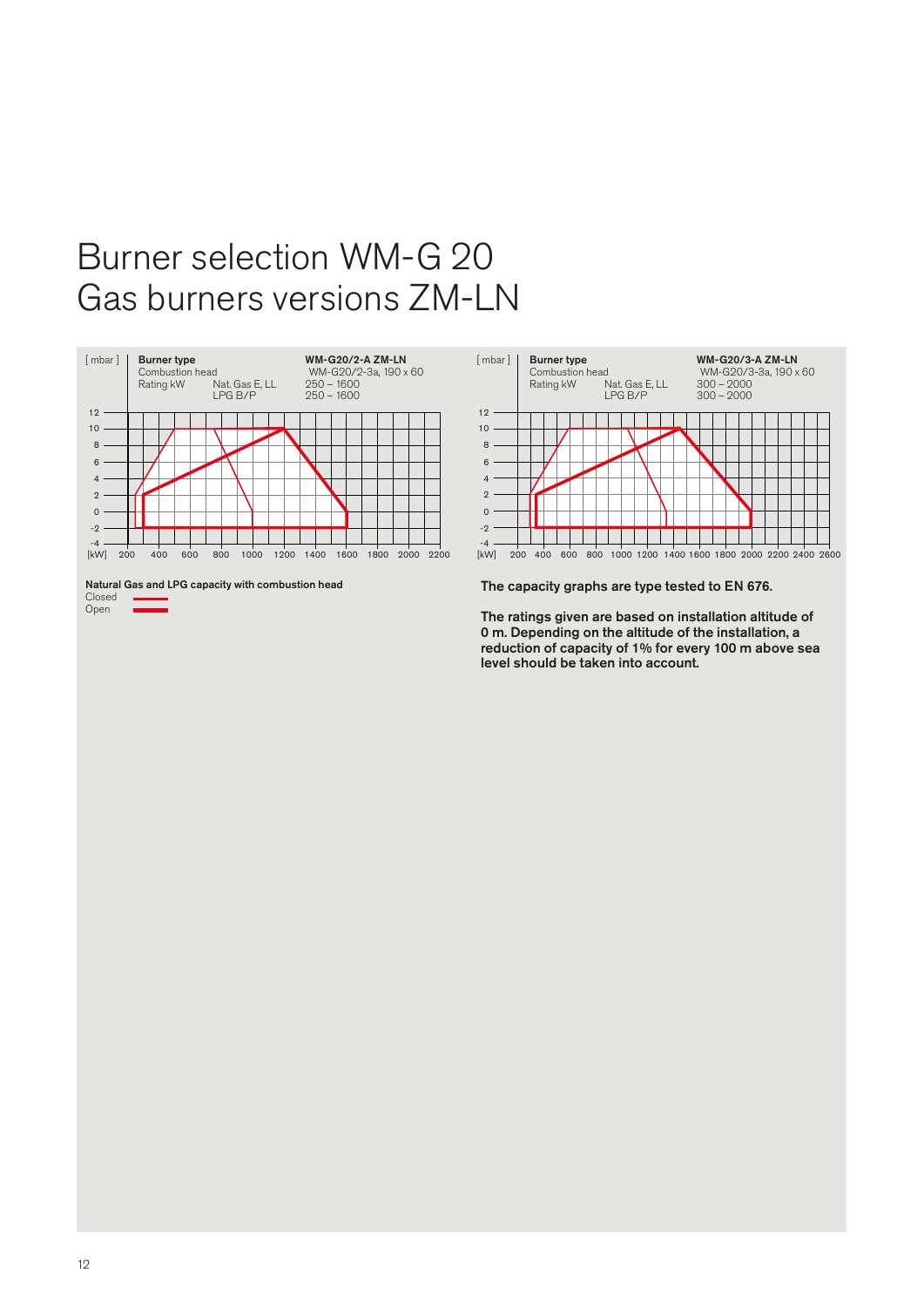# Valve train sizing Gas burners version ZM-LN

|                                                                                                 | <b>WM-G20/2, vers. ZM-LN</b>                                    |                                                           |                                                          |                                                                                                                             |                                                          |                                                          |                                                                                                    |                                                                                                                    |                                                          |                                                          |                                                         |                                                         |                                                                                                                                                          |                                                        |
|-------------------------------------------------------------------------------------------------|-----------------------------------------------------------------|-----------------------------------------------------------|----------------------------------------------------------|-----------------------------------------------------------------------------------------------------------------------------|----------------------------------------------------------|----------------------------------------------------------|----------------------------------------------------------------------------------------------------|--------------------------------------------------------------------------------------------------------------------|----------------------------------------------------------|----------------------------------------------------------|---------------------------------------------------------|---------------------------------------------------------|----------------------------------------------------------------------------------------------------------------------------------------------------------|--------------------------------------------------------|
| Burner<br>rating<br>kW                                                                          | 65                                                              | 1"1 1/2" 2"<br>65                                         | 65                                                       | Low pressure supply (with FRS)<br>valve, $p_{\text{emax}} = 300 \text{ mbar}$<br>65<br>Nominal diameter gas butterfly<br>65 | 65                                                       | 80 100 125<br>65                                         | (flow pressure in mbar into shut off<br>Nominal diameter of valve train<br>65                      | 65                                                                                                                 | 1"1'1/2"2"<br>65                                         | into double gas valve)<br>65                             | 65<br>65                                                | 65                                                      | High pressure supply (with HP<br>controller) (flow pressure in mbar<br>Nominal diameter of v/train<br>80 100 125<br>Nominal diameter gas butterfly<br>65 | 65                                                     |
| Natural Gas E (N)<br>700<br>800<br>900<br>1000<br>1100<br>1200<br>1300<br>1400<br>1500<br>1600  | 59<br>76<br>95<br>116<br>139<br>163<br>190<br>218<br>249<br>282 | 26<br>33<br>40<br>49<br>58<br>66<br>76<br>87<br>98<br>110 | 14<br>17<br>21<br>25<br>29<br>32<br>36<br>40<br>44<br>49 | 11<br>14<br>16<br>19<br>21<br>23<br>26<br>28<br>31<br>33                                                                    | 10<br>12<br>14<br>16<br>19<br>20<br>22<br>23<br>25<br>27 | 9<br>11<br>13<br>15<br>17<br>18<br>20<br>21<br>22<br>24  | 9<br>11<br>13<br>15<br>17<br>18<br>19<br>20<br>21<br>23                                            | H <sub>i</sub> = 10.35 kWh/mn <sup>3</sup> ; d = 0.606<br>19<br>25<br>31<br>38<br>45<br>52<br>59<br>68<br>76<br>86 | 15<br>19<br>24<br>29<br>34<br>39<br>45<br>51<br>57<br>63 | 9<br>11<br>13<br>16<br>19<br>21<br>23<br>25<br>28<br>30  | 7<br>9<br>11<br>13<br>16<br>17<br>19<br>20<br>22<br>24  | 7<br>9<br>11<br>13<br>15<br>16<br>17<br>19<br>20<br>21  | 7<br>8<br>10<br>12<br>14<br>15<br>16<br>17<br>19<br>20                                                                                                   | 6<br>8<br>10<br>12<br>14<br>15<br>16<br>17<br>18<br>20 |
| Natural Gas LL (N)<br>700<br>800<br>900<br>1000<br>1100<br>1200<br>1300<br>1400<br>1500<br>1600 | 82<br>106<br>133<br>163<br>197<br>232<br>270 105<br>—           | 34<br>44<br>54<br>66<br>78<br>91<br>120<br>136<br>153     | 17<br>22<br>26<br>31<br>36<br>41<br>47<br>52<br>58<br>64 | 13<br>16<br>19<br>22<br>26<br>29<br>32<br>35<br>38<br>42                                                                    | 11<br>14<br>16<br>19<br>22<br>24<br>26<br>28<br>31<br>33 | 10<br>13<br>15<br>17<br>19<br>21<br>23<br>25<br>27<br>29 | 10<br>12<br>14<br>17<br>19<br>20<br>22<br>24<br>25<br>27                                           | $H_i = 8.83$ kWh/mn <sup>3</sup> ; d = 0.641<br>26<br>33<br>42<br>51<br>61<br>71<br>82<br>94<br>106<br>119         | 19<br>25<br>32<br>38<br>46<br>53<br>61<br>69<br>78<br>87 | 10<br>13<br>16<br>20<br>23<br>26<br>29<br>32<br>36<br>39 | 8<br>11<br>13<br>16<br>18<br>20<br>23<br>25<br>27<br>29 | 8<br>10<br>12<br>15<br>17<br>19<br>21<br>22<br>24<br>26 | 7<br>10<br>12<br>14<br>16<br>18<br>19<br>21<br>22<br>94                                                                                                  | 7<br>9<br>12<br>14<br>16<br>17<br>19<br>20<br>22<br>24 |
| LPG B/P (F)<br>700<br>800<br>900<br>1000<br>1100<br>1200<br>1300<br>1400<br>1500<br>1600        | 28<br>36<br>45<br>54<br>65<br>75<br>86<br>98<br>110<br>124      | 15<br>18<br>22<br>27<br>31<br>35<br>39<br>44<br>48<br>53  | 10<br>12<br>14<br>17<br>20<br>21<br>23<br>24<br>26<br>28 | 9<br>10<br>12<br>14<br>17<br>17<br>19<br>20<br>21<br>22                                                                     | 8<br>10<br>12<br>14<br>15<br>16<br>17<br>18<br>19<br>19  | 10<br>11<br>13<br>15<br>15<br>16<br>17<br>17<br>18       | $H_i = 25.89$ kWh/mn <sup>3</sup> ; d = 1.555<br>9<br>11<br>13<br>15<br>15<br>16<br>16<br>17<br>18 | 10<br>14<br>17<br>21<br>25<br>28<br>31<br>34<br>38<br>42                                                           | 9<br>11<br>14<br>17<br>20<br>23<br>25<br>27<br>30<br>33  | 6<br>8<br>10<br>12<br>14<br>15<br>16<br>17<br>18<br>19   | 5<br>7<br>9<br>11<br>13<br>13<br>14<br>15<br>16<br>17   | 5<br>7<br>9<br>11<br>12<br>13<br>14<br>14<br>15<br>16   | 5<br>7<br>9<br>10<br>12<br>13<br>13<br>14<br>14<br>15                                                                                                    | 5<br>7<br>9<br>10<br>12<br>12<br>13<br>14<br>14<br>15  |

| <b>Screwed</b> |           | Flanged      |            |
|----------------|-----------|--------------|------------|
| R <sub>1</sub> | W-MF512   | <b>DN65</b>  | DMV5065/12 |
| R 1 1/9        | W-MF512   | DN80         | DMV5080/12 |
| R <sub>2</sub> | DMV525/12 | <b>DN100</b> | DMV5100/12 |
|                |           | DN195        | VGD40.125  |

# The combustion chamber pressure in mbar must be added to the minimum gas pressure required. The minimum gas pressure should not be less than 15 mbar.

For low pressure supplies, pressure regulating devices with safety membrane in accordance with EN 88 are used. The maximum permissible supply pressure into the shut off valve for low pressure installations is 300 mbar.

For high pressure supplies, high pressure regulators to EN 334 can be selected from the brochure "Pressure regulators with safety devices for Weishaupt gas and dual fuel burners". This details high gas pressure sets for supply pressures of up to 4 bar.

See burner name plate for maximum connection pressure.

| WM-G20/3, vers. ZM-LN                                                                                                                                    |                                                               |                                                                                                                        |                                                          |                                                          |                                                          |                                                          |                                                                                                           |                                                                                                             |                                                                                                                                                                                     |                                                          |                                                          |                                                          |                                                          |                                                          |
|----------------------------------------------------------------------------------------------------------------------------------------------------------|---------------------------------------------------------------|------------------------------------------------------------------------------------------------------------------------|----------------------------------------------------------|----------------------------------------------------------|----------------------------------------------------------|----------------------------------------------------------|-----------------------------------------------------------------------------------------------------------|-------------------------------------------------------------------------------------------------------------|-------------------------------------------------------------------------------------------------------------------------------------------------------------------------------------|----------------------------------------------------------|----------------------------------------------------------|----------------------------------------------------------|----------------------------------------------------------|----------------------------------------------------------|
| <b>Burner</b><br>rating<br>kW                                                                                                                            | 65                                                            | Low pressure supply (with FRS)<br>valve, $p_{e,max} = 300$ mbar)<br>1"1'1/2"2"<br>Nominal diameter gas butterfly<br>65 | 65                                                       | 65<br>65                                                 | 65                                                       | 80 100 125<br>65                                         | (flow pressure in mbar into shut off<br>Nominal diameter of valve train<br>65                             | 65                                                                                                          | High pressure supply (with HP<br>controller) (flow pressure in mbar<br>into double gas valve)<br>Nominal diameter of v/train<br>1"1 1/2" 2"<br>Nominal diameter gas butterfly<br>65 | 65                                                       | 65<br>65                                                 | 65                                                       | 80 100 125<br>65                                         | 65                                                       |
| Natural Gas E (N)<br>1000<br>1100<br>1200<br>1300<br>1400<br>1500<br>1600<br>1700<br>1800<br>2000                                                        | 114<br>137<br>162<br>189<br>218<br>249<br>281 109             | 46<br>55<br>65<br>75<br>86<br>97<br>199<br>135<br>163                                                                  | 23<br>26<br>31<br>35<br>39<br>44<br>48<br>53<br>58<br>68 | 17<br>19<br>22<br>25<br>27<br>30<br>33<br>35<br>38<br>44 | 14<br>16<br>18<br>21<br>23<br>25<br>27<br>29<br>31<br>35 | 13<br>15<br>17<br>19<br>20<br>22<br>23<br>25<br>26<br>30 | 13<br>14<br>16<br>18<br>20<br>21<br>22<br>24<br>25<br>28                                                  | $H_i = 10.35$ kWh/mn <sup>3</sup> ; d = 0.606<br>36<br>43<br>50<br>58<br>67<br>76<br>85<br>95<br>105<br>197 | 27<br>32<br>38<br>44<br>50<br>56<br>63<br>70<br>77<br>93                                                                                                                            | 14<br>17<br>19<br>22<br>25<br>27<br>30<br>33<br>35<br>41 | 11<br>13<br>15<br>17<br>20<br>21<br>23<br>25<br>27<br>30 | 10<br>12<br>14<br>16<br>18<br>19<br>21<br>23<br>24<br>27 | 10<br>12<br>13<br>15<br>17<br>18<br>20<br>21<br>22<br>25 | 10<br>11<br>13<br>15<br>17<br>18<br>19<br>20<br>22<br>24 |
| <b>Natural Gas LL (N)</b> $H_i = 8.83$ kWh/mn <sup>3</sup> ; $d = 0.641$<br>1000<br>1100<br>1200<br>1300<br>1400<br>1500<br>1600<br>1700<br>1800<br>2000 | 161<br>194<br>230<br>269                                      | 63<br>76<br>89<br>104<br>119<br>135<br>152<br>171<br>190<br>$-231$                                                     | 29<br>34<br>39<br>45<br>51<br>58<br>64<br>70<br>77<br>92 | 20<br>23<br>27<br>30<br>34<br>38<br>41<br>45<br>49<br>57 | 17<br>19<br>22<br>25<br>27<br>30<br>33<br>35<br>38<br>43 | 15<br>17<br>19<br>22<br>24<br>26<br>28<br>30<br>32<br>36 | 14<br>16<br>18<br>21<br>23<br>25<br>26<br>28<br>30<br>34                                                  | 49<br>59<br>69<br>81<br>93<br>105<br>119<br>133                                                             | 36<br>43<br>51<br>59<br>68<br>77<br>87<br>96<br>107<br>129                                                                                                                          | 17<br>21<br>24<br>28<br>31<br>35<br>38<br>42<br>46<br>54 | 14<br>16<br>19<br>21<br>94<br>26<br>29<br>31<br>33<br>39 | 12<br>15<br>17<br>19<br>21<br>24<br>26<br>28<br>30<br>34 | 12<br>14<br>16<br>18<br>20<br>22<br>23<br>25<br>27<br>31 | 11<br>13<br>15<br>17<br>19<br>21<br>23<br>25<br>26<br>30 |
| LPG B/P (F)<br>1000<br>1100<br>1200<br>1300<br>1400<br>1500<br>1600<br>1700<br>1800<br>2000                                                              | 52<br>62<br>73<br>85<br>97<br>110<br>124<br>138<br>153<br>186 | 94<br>28<br>33<br>38<br>43<br>48<br>53<br>58<br>64<br>76                                                               | 14<br>17<br>19<br>21<br>24<br>26<br>28<br>30<br>32<br>37 | 12<br>14<br>15<br>17<br>19<br>20<br>22<br>23<br>24<br>27 | 11<br>12<br>14<br>16<br>17<br>18<br>19<br>20<br>21<br>23 | 10<br>12<br>13<br>15<br>16<br>17<br>18<br>19<br>19<br>21 | $H_i = 25.89$ kWh/mn <sup>3</sup> ; d = 1.555<br>10<br>12<br>13<br>14<br>16<br>17<br>17<br>18<br>19<br>21 | 18<br>22<br>26<br>30<br>34<br>38<br>42<br>46<br>50<br>60                                                    | 15<br>17<br>20<br>24<br>27<br>30<br>33<br>36<br>39<br>46                                                                                                                            | 9<br>11<br>13<br>15<br>17<br>18<br>19<br>20<br>22<br>24  | 8<br>10<br>11<br>13<br>14<br>15<br>16<br>17<br>18<br>20  | 8<br>9<br>11<br>12<br>14<br>14<br>15<br>16<br>17<br>19   | 8<br>9<br>10<br>12<br>13<br>14<br>15<br>16<br>16<br>18   | 8<br>9<br>10<br>12<br>13<br>14<br>15<br>15<br>16<br>18   |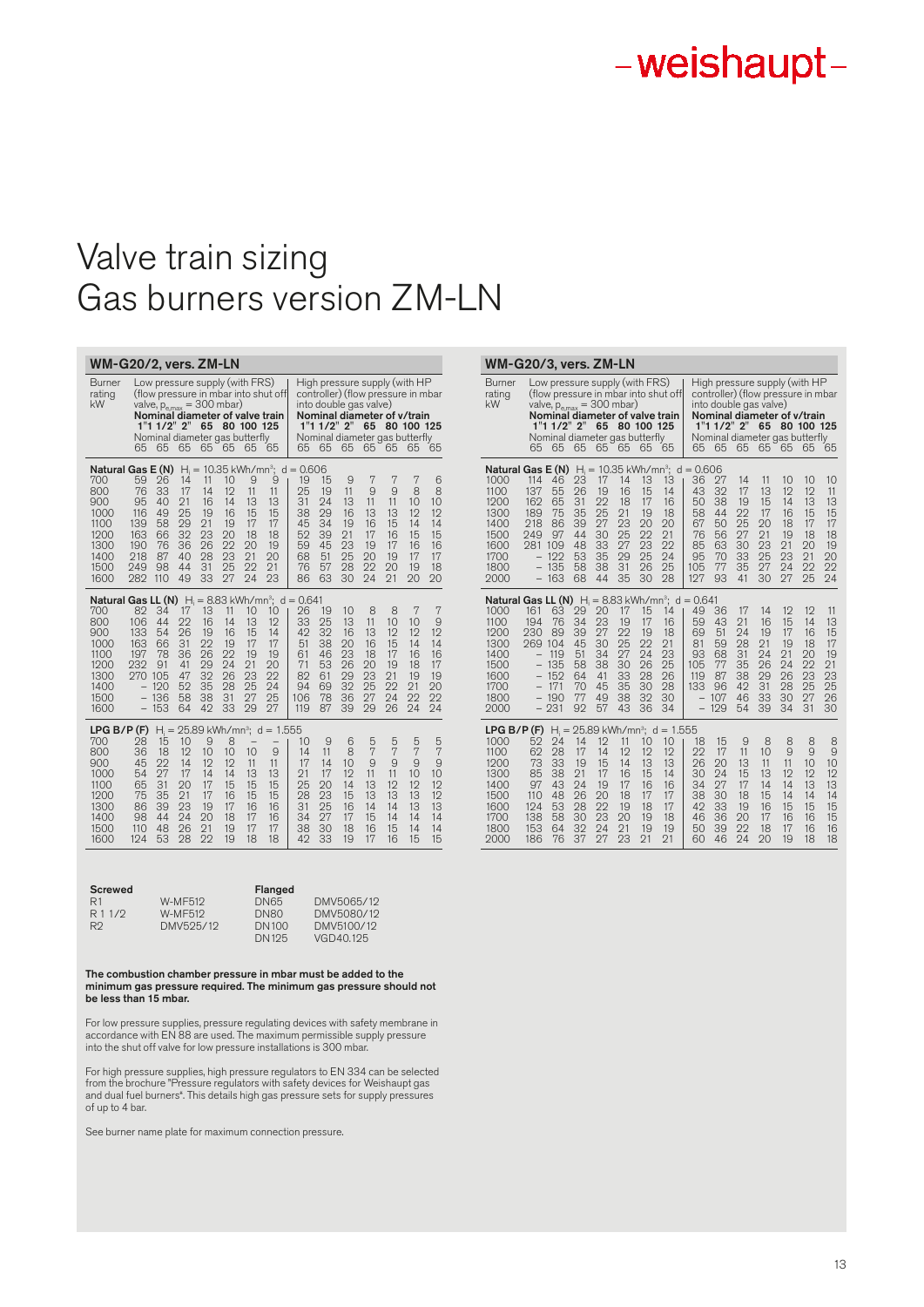# Burner selection WM-GL 20 Dual fuel burners version ZM-T and ZM-R



The capacity graphs are type tested to EN 267 and EN 676.

The ratings given are based on installation altitude of 0 m. Depending on the altitude of the installation, a reduction of capacity of 1% for every 100 m above sea level should be taken into account.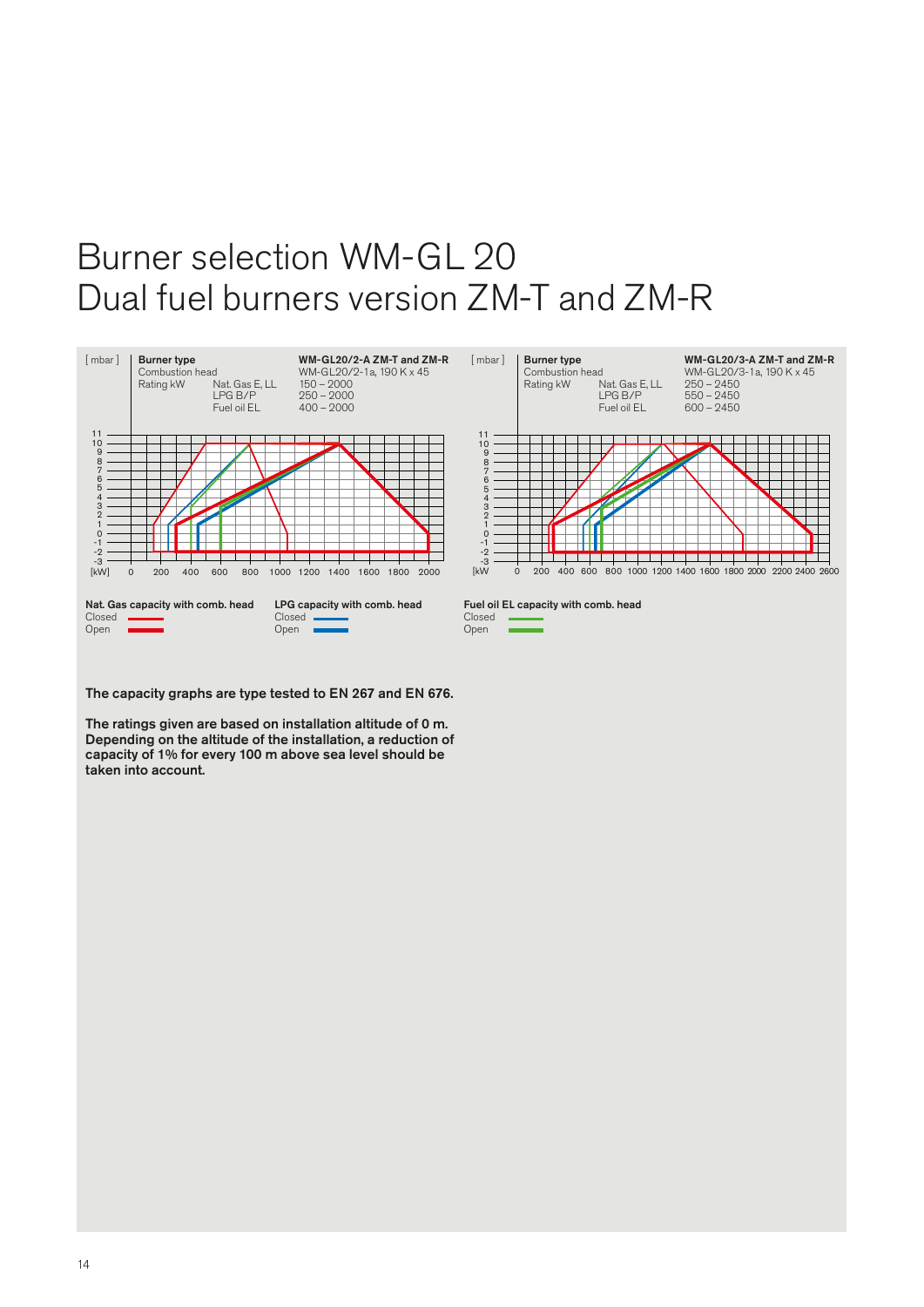# Valve train selection Dual fuel burners version ZM-T and ZM-R

| WM-GL20/2-A, vers. ZM-T and ZM-R                                                                                                       |                                                                  |                                                                                                                                                            |                                              |                                              |                                              |                                             |                                                                            |                                                                                                         |                                               |                                             |                                                                                                                                                                      |                                           |                                           |                                           |
|----------------------------------------------------------------------------------------------------------------------------------------|------------------------------------------------------------------|------------------------------------------------------------------------------------------------------------------------------------------------------------|----------------------------------------------|----------------------------------------------|----------------------------------------------|---------------------------------------------|----------------------------------------------------------------------------|---------------------------------------------------------------------------------------------------------|-----------------------------------------------|---------------------------------------------|----------------------------------------------------------------------------------------------------------------------------------------------------------------------|-------------------------------------------|-------------------------------------------|-------------------------------------------|
| Burner<br>rating<br>kW                                                                                                                 | 65                                                               | Low pressure supply (with FRS)<br>valve, $p_{e,max} = 300$ mbar)<br>Nominal diameter of valve train<br>$1" 1$ $1"$<br>Nominal diameter gas butterfly<br>65 | 2"<br>65                                     |                                              | 65 80 100 125<br>65 65                       | 65                                          | (flow pressure in mbar into shut off<br>65                                 | 65                                                                                                      | $1" 1$ $1"$<br>65                             | 2"<br>65                                    | High pressure supply (with HP<br>controller) (flow pressure in mbar<br>into double gas valve)<br>Nominal diameter of v/train<br>Nominal diameter gas butterfly<br>65 | 65                                        | 65 80 100 125<br>65                       | 65                                        |
| Natural Gas E (N)<br>800<br>900<br>1000<br>1200<br>1400<br>1600<br>1800<br>2000                                                        | 72<br>90<br>111<br>157<br>211<br>272<br>$\overline{\phantom{0}}$ | 29<br>36<br>44<br>60<br>79<br>100<br>124<br>$-150$                                                                                                         | 14<br>17<br>20<br>26<br>32<br>39<br>47<br>55 | 10<br>12<br>14<br>17<br>20<br>23<br>27<br>31 | 8<br>10<br>11<br>14<br>16<br>17<br>19<br>22  | -<br>9<br>10<br>12<br>13<br>14<br>15<br>16  | 9<br>10<br>12<br>12<br>13<br>14<br>15                                      | H <sub>i</sub> = 10.35 kWh/mn <sup>3</sup> ; d = 0.606<br>21<br>27<br>33<br>46<br>60<br>76<br>94<br>114 | 16<br>20<br>94<br>33<br>43<br>54<br>66<br>80  | 7<br>9<br>11<br>15<br>18<br>21<br>24<br>28  | 6<br>7<br>9<br>11<br>12<br>14<br>16<br>17                                                                                                                            | 5<br>6<br>8<br>10<br>11<br>12<br>13<br>14 | 6<br>7<br>9<br>10<br>1010<br>11<br>12     | 6<br>7<br>$\overline{9}$<br>9<br>11<br>11 |
| <b>Natural Gas LL (N)</b> $H_i = 8.83$ kWh/mn <sup>3</sup> ; $d = 0.641$<br>800<br>900<br>1000<br>1200<br>1400<br>1600<br>1800<br>2000 | 102<br>129<br>158<br>225<br>$\overline{\phantom{0}}$             | 40<br>49<br>60<br>84<br>111<br>142<br>177<br>215                                                                                                           | 18<br>21<br>26<br>34<br>43<br>53<br>64<br>77 | 12<br>14<br>17<br>22<br>26<br>31<br>36<br>42 | 10<br>12<br>13<br>17<br>19<br>22<br>25<br>28 | 9<br>10<br>12<br>14<br>16<br>17<br>19<br>21 | 8<br>10<br>11<br>13<br>14<br>16<br>17<br>19                                | 29<br>37<br>45<br>64<br>84<br>108<br>135                                                                | 21<br>27<br>33<br>46<br>60<br>76<br>94<br>114 | 9<br>12<br>14<br>19<br>23<br>28<br>33<br>39 | 7<br>9<br>10<br>13<br>15<br>18<br>20<br>23                                                                                                                           | 6<br>8<br>9<br>12<br>13<br>15<br>17<br>19 | 6<br>7<br>8<br>10<br>12<br>13<br>14<br>15 | 5<br>7<br>8<br>10<br>11<br>12<br>13<br>15 |
| LPG B/P (F)<br>800<br>900<br>1000<br>1200<br>1400<br>1600<br>1800<br>2000                                                              | 33<br>41<br>50<br>69<br>91<br>116<br>145<br>177                  | $H_i =$<br>15<br>18<br>22<br>30<br>37<br>46<br>55<br>66                                                                                                    | 9<br>10<br>12<br>15<br>18<br>21<br>24<br>27  | 8<br>10<br>12<br>13<br>14<br>16<br>17        | -<br>9<br>10<br>11<br>12<br>13<br>13         | 8<br>10<br>10<br>10<br>11<br>11             | 25.89 kWh/mn <sup>3</sup> ; $d = 1.555$<br>8<br>10<br>10<br>10<br>10<br>11 | 10<br>13<br>16<br>22<br>28<br>34<br>42<br>50                                                            | 8<br>10<br>13<br>17<br>21<br>25<br>30<br>36   | 6<br>7<br>9<br>10<br>12<br>13<br>15         | 5<br>6<br>8<br>8<br>9<br>10<br>10                                                                                                                                    | 6<br>7<br>8<br>8<br>8<br>9                | 6<br>7<br>7<br>7<br>8<br>8                | 5<br>7<br>7<br>7<br>8<br>8                |

|                                                                                                                                                                                                                                                                                                                                                                                                                                                                                                                                                                    | WM-GL20/3-A, vers. ZM-T and ZM-R                                                                                                       |                                                                                               |                                              |                                              |                                              |                                                                                                       |                                                  |                                                |                                              |                                              |                                                |                                             |                                            |
|--------------------------------------------------------------------------------------------------------------------------------------------------------------------------------------------------------------------------------------------------------------------------------------------------------------------------------------------------------------------------------------------------------------------------------------------------------------------------------------------------------------------------------------------------------------------|----------------------------------------------------------------------------------------------------------------------------------------|-----------------------------------------------------------------------------------------------|----------------------------------------------|----------------------------------------------|----------------------------------------------|-------------------------------------------------------------------------------------------------------|--------------------------------------------------|------------------------------------------------|----------------------------------------------|----------------------------------------------|------------------------------------------------|---------------------------------------------|--------------------------------------------|
| Low pressure supply (with FRS)<br>High pressure supply (with HP<br><b>Burner</b><br>controller) (flow pressure in mbar<br>(flow pressure in mbar into shut off<br>rating<br>valve, $p_{e,max} = 300$ mbar)<br>kW<br>into double gas valve)<br>Nominal diameter of v/train<br>Nominal diameter of valve train<br>$1" 1\frac{1}{2}$<br>2"<br>$1" 1\frac{1}{2}$<br>2"<br>65<br>80 100 125<br>65<br>80 100 125<br>Nominal diameter gas butterfly<br>Nominal diameter gas butterfly<br>65<br>65<br>65<br>65<br>65<br>65<br>65<br>65<br>65<br>65<br>65<br>65<br>65<br>65 |                                                                                                                                        |                                                                                               |                                              |                                              |                                              |                                                                                                       |                                                  |                                                |                                              |                                              |                                                |                                             |                                            |
| 1200<br>1400<br>1600<br>1800<br>2000<br>2200<br>2300<br>2450                                                                                                                                                                                                                                                                                                                                                                                                                                                                                                       | Natural Gas E (N)<br>154<br>57<br>77<br>208<br>271<br>99<br>194<br>$\qquad \qquad -$<br>151<br>181<br>196<br>$-221$                    | 23<br>30<br>38<br>47<br>56<br>65<br>70<br>78                                                  | 14<br>18<br>23<br>27<br>31<br>36<br>38<br>42 | 11<br>13<br>17<br>20<br>22<br>25<br>26<br>28 | 9<br>11<br>13<br>16<br>17<br>19<br>19<br>20  | H <sub>i</sub> = 10.35 kWh/mn <sup>3</sup> ; d = 0.606<br>8<br>10<br>12<br>14<br>15<br>17<br>17<br>18 | 42<br>58<br>75<br>94<br>115<br>137<br>$-$<br>$=$ | 30<br>41<br>53<br>66<br>80<br>96<br>104<br>117 | 11<br>15<br>20<br>25<br>29<br>33<br>35<br>39 | 8<br>10<br>13<br>16<br>18<br>20<br>21<br>23  | 6<br>9<br>11<br>13<br>15<br>16<br>17<br>18     | 6<br>8<br>10<br>12<br>12<br>14<br>14<br>15  | 5<br>7<br>9<br>11<br>12<br>13<br>13<br>14  |
| 1200<br>1400<br>1600<br>1800<br>2000<br>2200<br>2300<br>2450                                                                                                                                                                                                                                                                                                                                                                                                                                                                                                       | <b>Natural Gas LL (N)</b> $H_i = 8.83$ kWh/mn <sup>3</sup> ; d = 0.641<br>222<br>81<br>$-109$<br>141<br>177<br>216<br>$-259$<br>$-282$ | 31<br>41<br>52<br>65<br>78<br>91<br>99<br>111<br>$\overline{\phantom{0}}$                     | 18<br>24<br>30<br>36<br>42<br>49<br>52<br>58 | 14<br>17<br>21<br>25<br>29<br>32<br>34<br>37 | 11<br>14<br>16<br>19<br>21<br>23<br>25<br>26 | 10<br>12<br>15<br>18<br>19<br>21<br>21<br>23                                                          | 61<br>83<br>107<br>135<br>$-$                    | 43<br>58<br>75<br>94<br>114<br>137             | 16<br>21<br>27<br>33<br>39<br>46<br>49<br>54 | 10<br>14<br>17<br>21<br>24<br>27<br>29<br>31 | 8<br>11<br>14<br>17<br>19<br>21<br>22<br>24    | 7<br>10<br>12<br>14<br>16<br>17<br>18<br>19 | 7<br>9<br>11<br>14<br>15<br>16<br>17<br>18 |
| LPG B/P (F)<br>1200<br>1400<br>1600<br>1800<br>2000<br>2200<br>2300<br>2450                                                                                                                                                                                                                                                                                                                                                                                                                                                                                        | 66<br>27<br>89<br>35<br>115<br>45<br>145<br>56<br>177<br>67<br>212<br>79<br>85<br>231<br>261<br>96                                     | $H_i = 25.89$ kWh/mn <sup>3</sup> ; d = 1.555<br>12<br>16<br>20<br>24<br>28<br>32<br>34<br>37 | 9<br>11<br>14<br>16<br>18<br>20<br>21<br>22  | -<br>9<br>11<br>13<br>14<br>15<br>16<br>16   | 8<br>10<br>11<br>12<br>13<br>13<br>13        | $\overline{\phantom{0}}$<br>9<br>11<br>11<br>12<br>12<br>12                                           | 19<br>26<br>34<br>42<br>51<br>60<br>65<br>73     | 14<br>19<br>24<br>31<br>36<br>43<br>46<br>51   | 6<br>9<br>11<br>13<br>15<br>17<br>18<br>19   | 6<br>8<br>10<br>11<br>12<br>12<br>13         | 6<br>7<br>$\mathcal{G}$<br>9<br>10<br>10<br>11 | 5<br>7<br>8<br>9<br>9<br>9<br>10            | 5<br>7<br>8<br>8<br>9<br>9<br>9            |

| <b>Screwed</b> |           | Flanged      |            |
|----------------|-----------|--------------|------------|
| R <sub>1</sub> | W-MF512   | <b>DN65</b>  | DMV5065/12 |
| R 1 1/9        | W-MF512   | DN80         | DMV5080/12 |
| R <sub>2</sub> | DMV525/12 | <b>DN100</b> | DMV5100/12 |
|                |           | DN195        | VGD40.125  |

## The combustion chamber pressure in mbar must be added to the minimum gas pressure required. The minimum gas pressure should not be less than 15 mbar.

For low pressure supplies, pressure regulating devices with safety membrane in accordance with EN 88 are used. The maximum permissible supply pressure into the shut off valve for low pressure installations is 300 mbar.

For high pressure supplies, high pressure regulators to EN 334 can be selected from the brochure "Pressure regulators with safety devices for Weishaupt gas and dual fuel burners". This details high gas pressure sets for supply pressures of up to 4 bar.

See burner name plate for maximum connection pressure.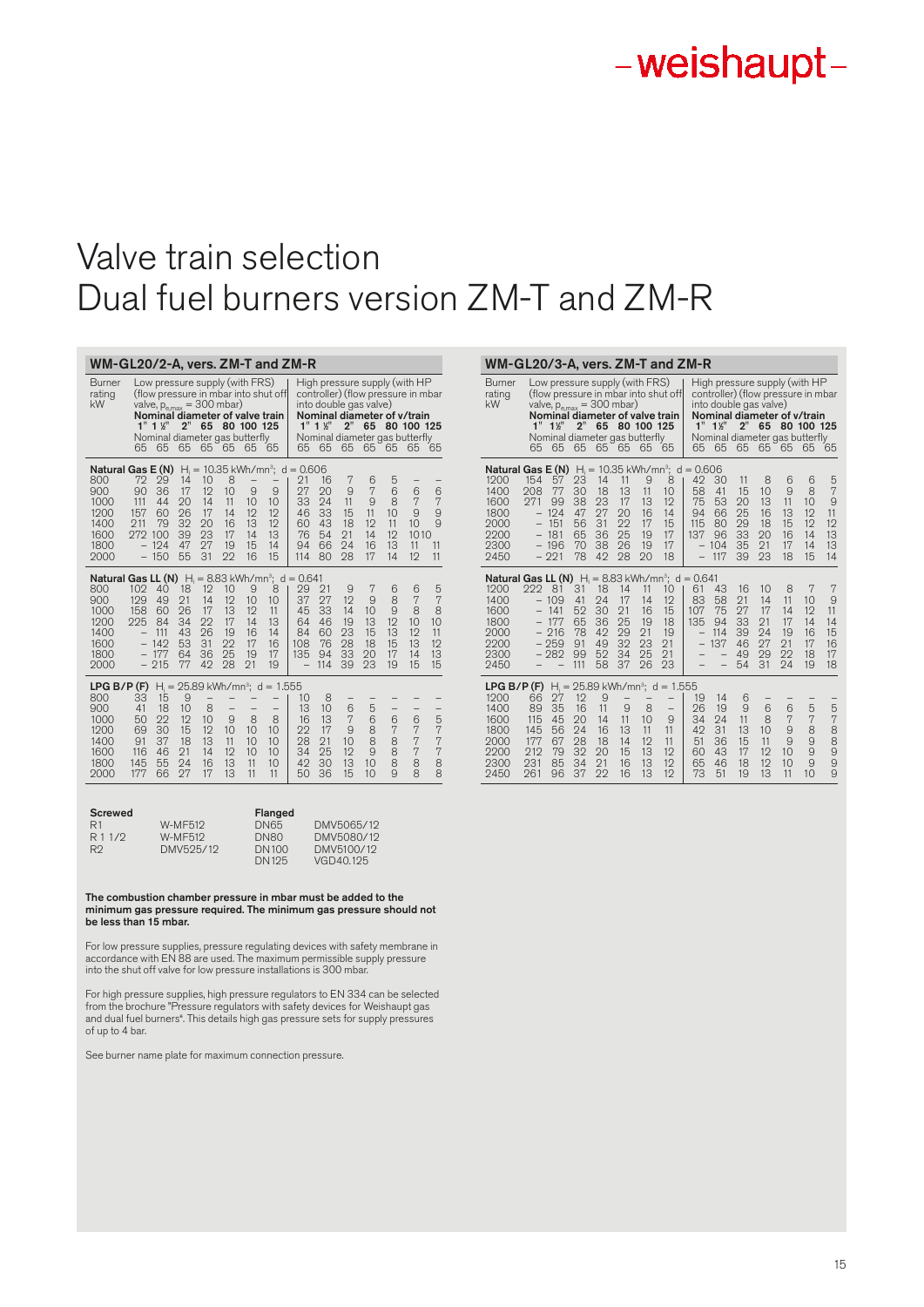# Scope of delivery

| <b>Description</b>                                                                                                                                                                                                                                                                                                           | <b>WM-L20-T</b> | <b>WM-L20-R</b> | <b>WM-G20 ZM/LN</b> | WM-GL20 ZM-T | WM-GL20 ZM-R            |
|------------------------------------------------------------------------------------------------------------------------------------------------------------------------------------------------------------------------------------------------------------------------------------------------------------------------------|-----------------|-----------------|---------------------|--------------|-------------------------|
| Burner housing, hinge flange, housing cover,<br>Weishaupt burner motor, air intake housing,<br>fan wheel, combustion head, ignition unit, ignition<br>cable, ignition electrodes, combustion manager<br>with operating unit, flame sensor, stepping motors,<br>flange gasket, limit switch on hinge flange, fixing<br>screws |                 |                 |                     |              |                         |
| Digital combustion manager W-FM 50<br><b>W-FM 54</b>                                                                                                                                                                                                                                                                         |                 |                 |                     |              |                         |
| Valve proving via W-FM and pressure switch<br>with electronic compound                                                                                                                                                                                                                                                       |                 |                 |                     |              |                         |
| Class A double gas valve                                                                                                                                                                                                                                                                                                     |                 |                 |                     |              |                         |
| Gas butterfly valve                                                                                                                                                                                                                                                                                                          |                 |                 |                     |              |                         |
| Air pressure switch                                                                                                                                                                                                                                                                                                          |                 |                 |                     |              |                         |
| Low gas pressure switch                                                                                                                                                                                                                                                                                                      |                 |                 |                     |              |                         |
| Capacity based mixing head, preset                                                                                                                                                                                                                                                                                           |                 |                 |                     |              |                         |
| Stepping motor for fuel/air compound<br>regulation with W-FM:<br>Stepping motor for air regulator<br>Stepping motor for gas butterfly valve<br>Stepping motor for oil regulator                                                                                                                                              |                 |                 |                     |              |                         |
| Oil pressure switch in return                                                                                                                                                                                                                                                                                                |                 |                 |                     |              |                         |
| Oil pump fitted to burner                                                                                                                                                                                                                                                                                                    |                 |                 |                     |              |                         |
| Oil hoses                                                                                                                                                                                                                                                                                                                    |                 |                 |                     |              |                         |
| 4 oil solenoid valves, oil regulator, nozzle head with<br>premounted spill type nozzle                                                                                                                                                                                                                                       |                 |                 |                     |              |                         |
| 3 oil solenoid valves, 1 safety valve, three stage<br>nozzle head with premounted oil nozzle                                                                                                                                                                                                                                 |                 |                 |                     |              |                         |
| Magnetic coupling                                                                                                                                                                                                                                                                                                            | $\circ$         | $\circ$         |                     | $\circ$      | $\bullet$ <sup>2)</sup> |
| Contactor for direct start<br>fitted to motor <sup>1)</sup>                                                                                                                                                                                                                                                                  |                 |                 |                     |              |                         |
| Type of protection IP 54                                                                                                                                                                                                                                                                                                     |                 |                 |                     |              |                         |

According to EN 676 gas filters and gas pressure regulators form part of the burner equipment (see Weishaupt accessories list). Additional burner equipment such as TRD 604, 24 hrs. / 72 hrs. etc. can be found under Special equipment or obtained on request.

● Standard<br>○ Optional

<sup>1)</sup> The necessary motor protection can be provided either by a motor protection switch (supplied and fitted into a panel by others), or with integral motor overload protection (see Special equipment).

<sup>2)</sup> from second quarter 2011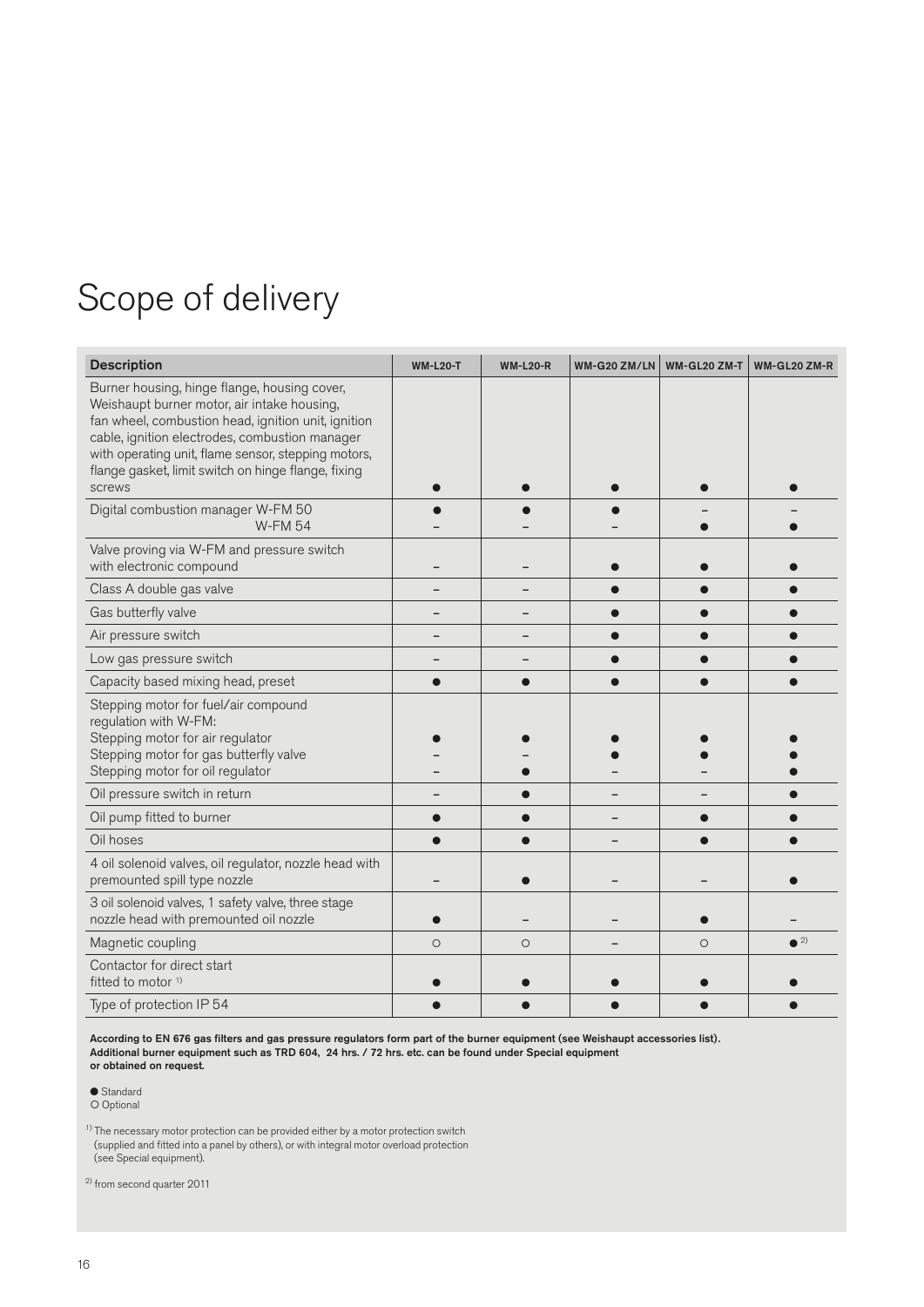# Order Numbers

# Oil burners version T Oil burners version R

| <b>Burner type</b><br>three stage | Order No.  |
|-----------------------------------|------------|
| WM-L20/1-A/T                      | 211 210 10 |
| WM-L20/2-A/T                      | 211 210 20 |
| WM-L20/3-A/T                      | 211 210 30 |

DIN CERTCO: 5G1031/07

| <b>Burner</b><br>type | Vers. | <b>Nominal diameter</b> | Order No.  |
|-----------------------|-------|-------------------------|------------|
| WM-G20/2              | ZM    | R <sub>1</sub>          | 917 911 11 |
|                       | ZM    | R <sub>1</sub> 1/2      | 217 211 12 |
|                       | ZM    | R <sub>2</sub>          | 217 211 13 |
|                       | ZM    | <b>DN65</b>             | 217 211 14 |
|                       | ZM    | <b>DN80</b>             | 217 211 15 |
|                       | ZM    | <b>DN100</b>            | 217 211 16 |
|                       | ZM    | <b>DN125</b>            | 217 211 17 |
| WM-G20/3              | ZM    | R1                      | 217 213 11 |
|                       | ZM    | R <sub>1</sub> 1/2      | 217 213 12 |
|                       | ZM    | R <sub>2</sub>          | 217 213 13 |
|                       | ZM    | <b>DN65</b>             | 217 213 14 |
|                       | ZM    | <b>DN80</b>             | 217 213 15 |
|                       | ZM    | <b>DN100</b>            | 217 213 16 |
|                       | ZM    | <b>DN125</b>            | 217 213 17 |

CE-PIN: CE 0085BS0032

| <b>Burner</b><br>type | Vers. | Nominal diameter   | Order No.  |
|-----------------------|-------|--------------------|------------|
| WM-G20/2              | ZM-LN | R1                 | 217 212 11 |
|                       | ZM-LN | R <sub>1</sub> 1/2 | 217 212 12 |
|                       | ZM-LN | R <sub>2</sub>     | 217 212 13 |
|                       | ZM-LN | <b>DN65</b>        | 217 212 14 |
|                       | ZM-LN | <b>DN80</b>        | 217 212 15 |
|                       | ZM-LN | <b>DN100</b>       | 217 212 16 |
|                       | ZM-LN | <b>DN125</b>       | 217 212 17 |
| WM-G20/3              | ZM-LN | 1"                 | 217 214 11 |
|                       | ZM-LN | 11/2"              | 217 214 12 |
|                       | ZM-LN | "פ                 | 217 214 13 |
|                       | ZM-LN | DN 65              | 917 914 14 |
|                       | ZM-LN | DN 80              | 217 214 15 |
|                       | ZM-LN | <b>DN 100</b>      | 217 214 16 |
|                       | ZM-LN | <b>DN 125</b>      | 217 214 17 |

CE-PIN: CE 0085BS0032

| Burner type<br>sliding multi-stage or modulating | Order No.  |
|--------------------------------------------------|------------|
| WM-L20/1-A/R                                     | 215 210 10 |
| WM-L20/2-A/R                                     | 215 210 20 |
| WM-L20/3-A/R                                     | 215 210 30 |
|                                                  |            |

DIN CERTCO: 5G1031/07

# Gas burners version ZM de Casaca burners version ZM-T

| <b>Burner</b><br>type | Vers. | Nominal diameter   | Order No.  |
|-----------------------|-------|--------------------|------------|
| WM-GL20/2-A           | ZM-T  | R1                 | 218 212 11 |
|                       | ZM-T  | R <sub>1</sub> 1/2 | 218 212 12 |
|                       | ZM-T  | R <sub>2</sub>     | 218 212 13 |
|                       | ZM-T  | <b>DN65</b>        | 218 212 14 |
|                       | ZM-T  | <b>DN80</b>        | 218 212 15 |
|                       | ZM-T  | <b>DN100</b>       | 218 212 16 |
|                       | ZM-T  | DN125              | 218 212 17 |
| WM-GL20/3-A           | ZM-T  | R1                 | 218 213 11 |
|                       | ZM-T  | R <sub>1</sub> 1/2 | 218 213 12 |
|                       | ZM-T  | R <sub>2</sub>     | 218 213 13 |
|                       | ZM-T  | <b>DN65</b>        | 218 213 14 |
|                       | ZM-T  | <b>DN80</b>        | 218 213 15 |
|                       | ZM-T  | <b>DN100</b>       | 218 213 16 |
|                       | ZM-T  | <b>DN125</b>       | 218 213 17 |

DIN CERTCO: 5G1032/08M CE-PIN: CE - 0085BT0133

## Gas burners version ZM-LN Dual fuel burners version ZM-R

| <b>Burner</b><br>type | Vers.  | Nominal diameter   | Order No.  |
|-----------------------|--------|--------------------|------------|
| <b>WM-GL20/2-A</b>    | $ZM-R$ | R1                 | 218 215 11 |
|                       | $ZM-R$ | R <sub>1</sub> 1/2 | 218 215 12 |
|                       | $ZM-R$ | R2                 | 218 215 13 |
|                       | $ZM-R$ | <b>DN65</b>        | 218 215 14 |
|                       | $ZM-R$ | <b>DN80</b>        | 218 215 15 |
|                       | ZM-R   | <b>DN100</b>       | 218 215 16 |
|                       | $ZM-R$ | <b>DN125</b>       | 218 215 17 |
| <b>WM-GL20/3-A</b>    | $ZM-R$ | R <sub>1</sub>     | 218 216 11 |
|                       | ZM-R   | R <sub>1</sub> 1/2 | 218 216 12 |
|                       | $ZM-R$ | R2                 | 218 216 13 |
|                       | $ZM-R$ | <b>DN65</b>        | 218 216 14 |
|                       | $ZM-R$ | <b>DN80</b>        | 218 216 15 |
|                       | $ZM-R$ | <b>DN100</b>       | 218 216 16 |
|                       | ZM-R   | DN125              | 218 216 17 |

**DIN CERTCO:** 5G1032/08M<br>**CE-PIN:** CE-0085BT0

CE - 0085BT0133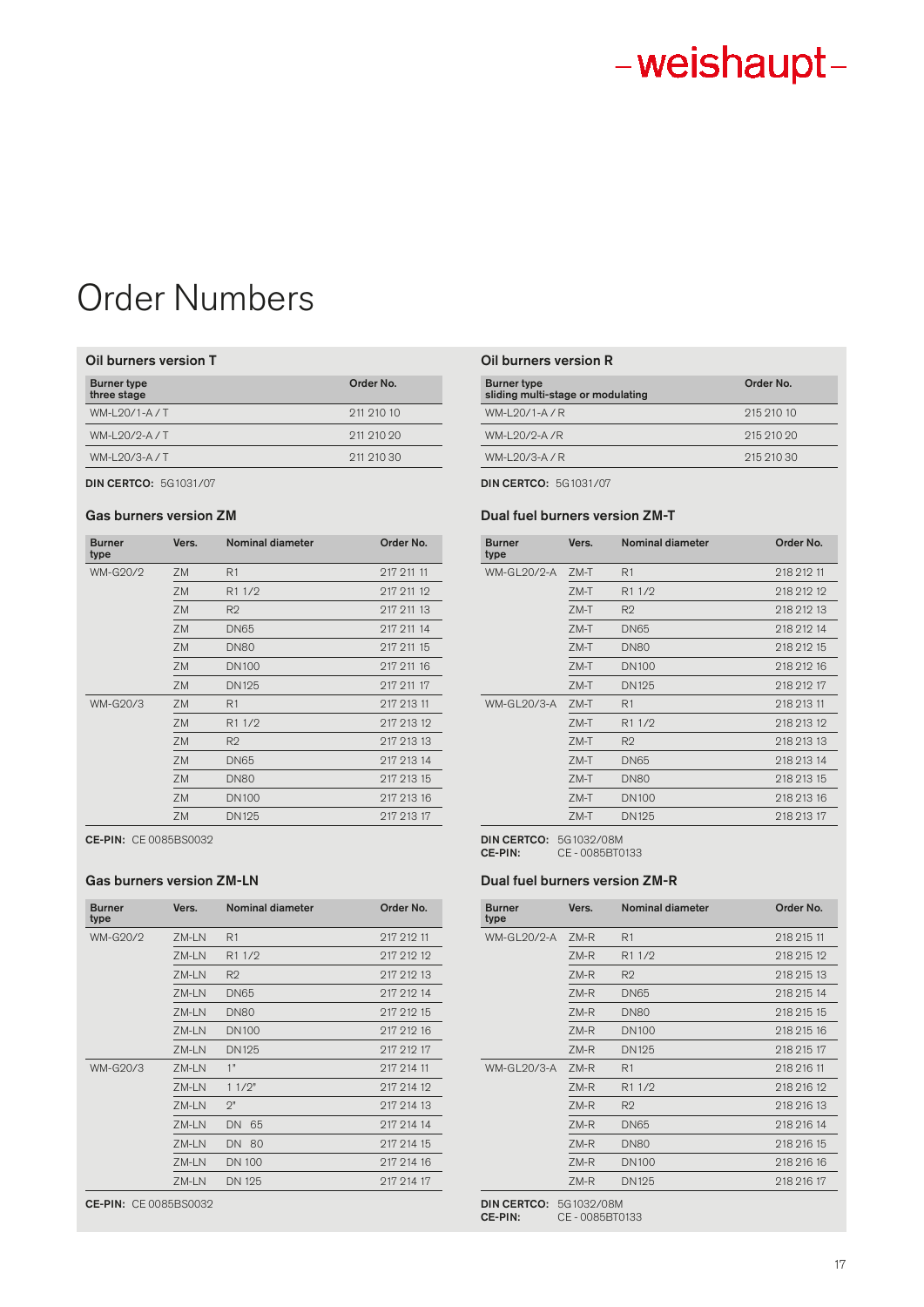# Special equipment Oil burners WM-L 20 version T

| Version T (3 stage)                                                   |                                                                          |                                                                |            | WM-L20/1-A / T | WM-L20/2-A / T | WM-L20/3-A / T |
|-----------------------------------------------------------------------|--------------------------------------------------------------------------|----------------------------------------------------------------|------------|----------------|----------------|----------------|
| Pressure gauge with ball valve                                        |                                                                          |                                                                |            | 110 000 79     | 110 000 79     | 110 000 79     |
| Vacuum gauge with ball valve                                          |                                                                          |                                                                |            | 110 005 69     | 110 005 69     | 110 005 69     |
|                                                                       | Combustion head extension                                                |                                                                | by 100 mm  | 210 030 49     | 210 030 52     | 210 030 55     |
|                                                                       |                                                                          |                                                                | by 200 mm  | 210 030 50     | 210 030 53     | 210 030 56     |
|                                                                       |                                                                          |                                                                | by 300 mm  | 210 030 51     | 210 030 54     | 210 030 57     |
|                                                                       | Oil hoses 1300 mm in lieu of 1000 mm                                     |                                                                |            | 110 000 72     | 110 000 72     | 110 000 72     |
|                                                                       |                                                                          | 2 stage operation with low impact start or change-over release |            | 210 030 31     | 210 030 31     | 210 030 31     |
|                                                                       | (LGW 50 required additionally)                                           | Ducted air intake with LGW 10 pressure switch                  |            | 210 030 47     | 210 030 47     | 210 030 47     |
| LGW 50 pressure switch                                                |                                                                          |                                                                |            | 210 030 08     | 210 030 08     | 210 030 08     |
| Oil meter                                                             | up to 150 kg VZ 08                                                       |                                                                |            | 210 030 42     | 210 030 42     | 210 030 42     |
|                                                                       |                                                                          | VZ 08 with remote transmitter NF<br>(W-FM 200 required)        |            | 210 030 43     | 210 030 43     | 210 030 43     |
|                                                                       | from 150 kg                                                              | VZ 020                                                         |            | 210 030 44     | 210 030 44     | 210 030 44     |
|                                                                       |                                                                          | VZ 020 with remote transmitter NF<br>(W-FM 200 required)       |            | 210 030 45     | 210 030 45     | 210 030 45     |
|                                                                       |                                                                          | Plug connection ST 18/7 and ST 18/4 (W-FM 50/100/200)          |            | 210 030 13     | 210 030 13     | 210 030 13     |
|                                                                       |                                                                          | Plug connection ST 18/7 (W-FM 50 with KS40)                    |            | 250 031 06     | 250 031 06     | 250 031 06     |
|                                                                       |                                                                          | KS40 controller fitted to burner (W-FM50)                      |            | 210 030 67     | 210 030 67     | 210 030 67     |
|                                                                       |                                                                          | W-FM 100 (suitable for continuous operation)                   |            |                |                |                |
| in lieu of W-FM 50                                                    |                                                                          |                                                                | fitted     | 210 030 32     | 210 030 32     | 210 030 32     |
|                                                                       |                                                                          |                                                                | loose      | 210 030 88     | 210 030 88     | 210 030 88     |
|                                                                       | load control, analogue signal converter<br>and speed control module with | W-FM 200 in lieu of W-FM 50 with module for                    |            |                |                |                |
| optional fuel metering                                                |                                                                          |                                                                | fitted     | 210 030 10     | 210 030 10     | 210 030 10     |
|                                                                       |                                                                          |                                                                | loose      | on request     | on request     | on request     |
| DSA58 pressure switch vers. TRD 72 h                                  |                                                                          |                                                                | 210 030 46 | 210 030 46     | 210 030 46     |                |
| Flame sensor QRI in lieu of QRB (required for ver. TRD)               |                                                                          |                                                                | 210 030 24 | 210 030 24     | 210 030 24     |                |
| Analogue module with load controller for W-FM 100                     |                                                                          |                                                                |            | 110 017 18     | 110 017 18     | 110 017 18     |
| Motor D112 with contactor 230 V and overload protection <sup>1)</sup> |                                                                          |                                                                |            | 250 030 95     | 250 030 95     | 250 030 95     |
|                                                                       |                                                                          | ABE with Chinese calligraphy (W-FM 100/200)                    |            | 110 018 53     | 110 018 53     | 110 018 53     |
|                                                                       | Special voltage (on request only)                                        |                                                                |            | 210 030 69     | 210 030 69     | 210 030 69     |
| Control voltage 110 V                                                 |                                                                          |                                                                |            | 250 031 72     | 250 031 72     | 250 031 72     |

## Country specific versions and special voltages on request

<sup>1)</sup> The necessary motor protection can be provided either by a motor protection switch (supplied and fitted into a panel by others), or with integral motor overload protection (see Special equipment).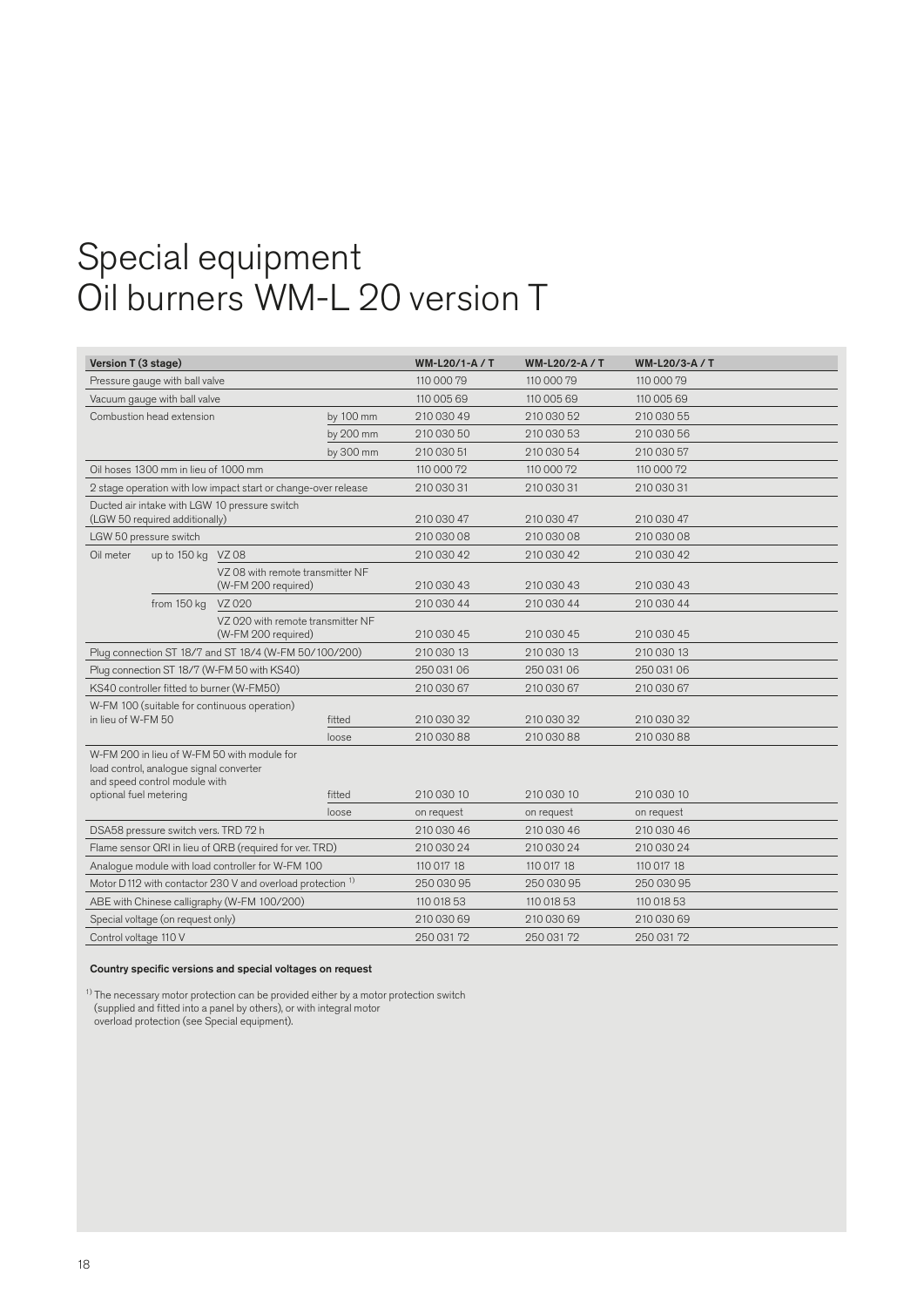# Special equipment Oil burners WM-L 20 version R

| Version R (sliding multi-stage or modulating)                                                                                                     |           | WM-L20/1-A / R | WM-L20/2-A / R | WM-L20/3-A / R |
|---------------------------------------------------------------------------------------------------------------------------------------------------|-----------|----------------|----------------|----------------|
| Pressure gauge with ball valve on pump                                                                                                            |           | 110 002 82     | 110 002 82     | 110 002 82     |
| Pressure gauge with ball valve in return                                                                                                          |           | 110 011 50     | 110 011 50     | 110 011 50     |
| Vacuum meter with ball valve                                                                                                                      |           | on request     | on request     | on request     |
| Combustion head extension                                                                                                                         | by 100 mm | 210 030 58     | 210 030 61     | 210 030 64     |
|                                                                                                                                                   | by 200 mm | 210 030 59     | 210 030 62     | 210 030 65     |
|                                                                                                                                                   | by 300 mm | 210 030 60     | 210 030 63     | 210 030 66     |
| Oil hoses 1300 mm in lieu of 1000 mm                                                                                                              |           | 110 001 59     | 110 001 59     | 110 001 59     |
| Ducted air intake with LGW 10 pressure switch<br>(LGW 50 required additionally)                                                                   |           | 210 030 47     | 210 030 47     | 210 030 47     |
| LGW 50 pressure switch                                                                                                                            |           | 210 030 08     | 210 030 08     | 210 030 08     |
| Plug connection ST 18/7 and ST 18/4 (W-FM 50/100/200)                                                                                             |           | 210 030 13     | 210 030 13     | 210 030 13     |
| Plug connection ST 18/7 (W-FM 50 with KS40)                                                                                                       |           | 250 031 06     | 250 031 06     | 250 031 06     |
| KS40 controller fitted to burner (W-FM50)                                                                                                         |           | 210 030 82     | 210 030 82     | 210 030 82     |
| W-FM 100 (suitable for continuous operation)<br>in lieu of W-FM 50                                                                                | fitted    | 210 030 38     | 210 030 38     | 210 030 38     |
|                                                                                                                                                   | loose     | 210 030 87     | 210 030 87     | 210 030 87     |
| W-FM 200 in lieu of W-FM 50 with module for<br>load control, analogue signal converter<br>and speed control module with optional<br>fuel metering | fitted    | 210 030 39     | 210 030 39     | 210 030 39     |
|                                                                                                                                                   | loose     | on request     | on request     | on request     |
| DSA 58 pressure switch (vers. TRD 72 h)                                                                                                           |           | 210 030 46     | 210 030 46     | 210 030 46     |
| Analogue module with load controller for W-FM 100                                                                                                 |           | 110 017 18     | 110 017 18     | 110 017 18     |
| Speed control with frequency converter<br>fitted to burner (W-FM 50/200 required)                                                                 |           | 210 030 40     | 210 030 40     | 210 030 40     |
| Speed control fro frequency converter loose<br>(FC from accessories) (W-FM 200 required)                                                          |           | on request     | on request     | on request     |
| Motor D112 with contactor 230 V and overload protection <sup>1)</sup>                                                                             |           | 250 030 95     | 250 030 95     | 250 030 95     |
| ABE with Chinese calligraphy (W-FM 100/200)                                                                                                       |           | 110 018 53     | 110 018 53     | 110 018 53     |
| Special volatage (on request only)                                                                                                                |           | 210 030 69     | 210 030 69     | 210 030 69     |
| Control voltage 110 V                                                                                                                             |           | 250 031 72     | 250 031 72     | 250 031 72     |

# Country specific versions and special voltages on request

<sup>1)</sup> The necessary motor protection can be provided either by a motor protection switch (supplied and fitted into a panel by others), or with integral motor overload protection (see Special equipment).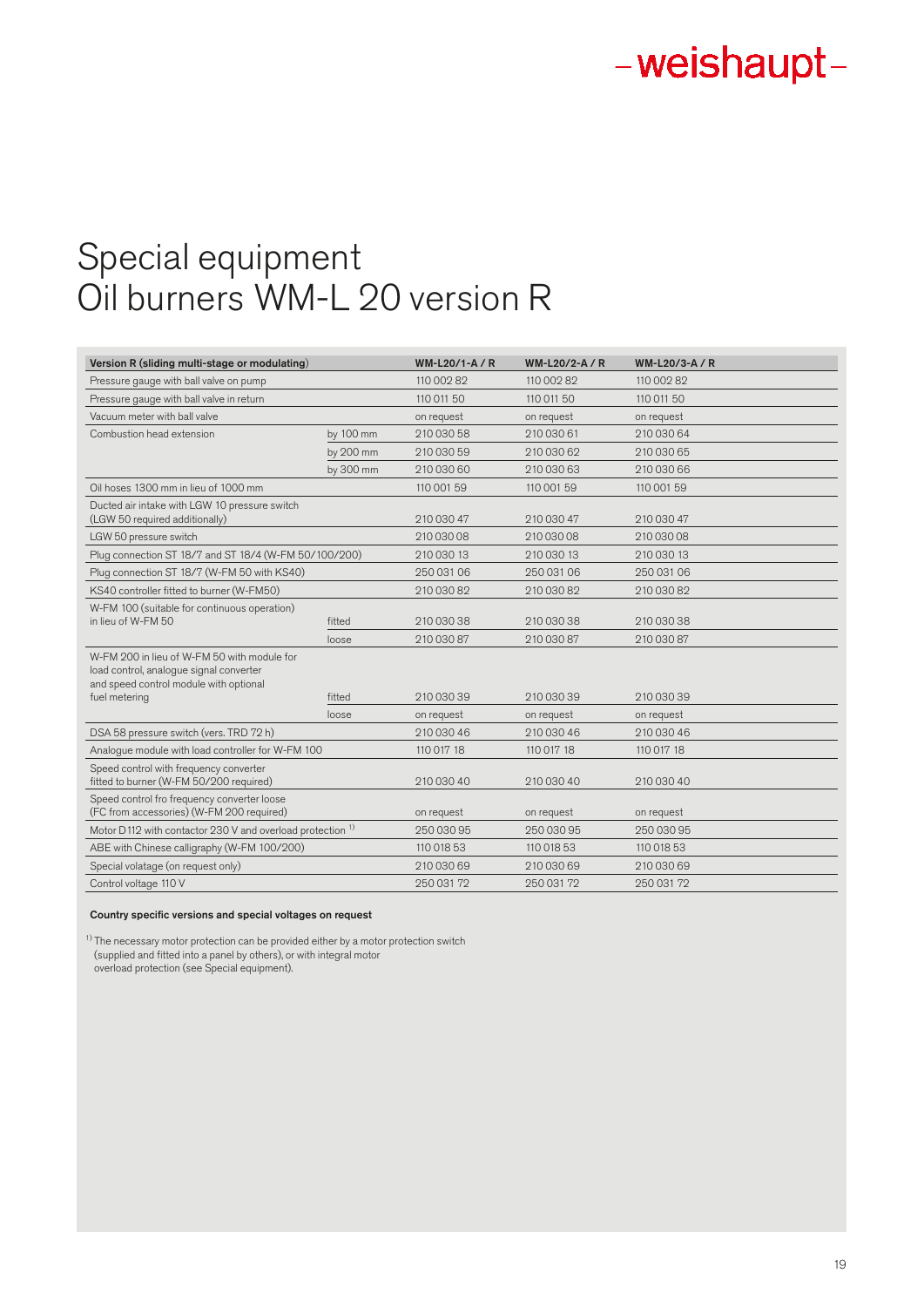# Special equipment Gas burners WM-G 20 versions ZM, ZM-LN

| Versions ZM, ZM-LN                                                                                                                                    |                                                                       |        | <b>WM-G20/2-A ZM</b> | <b>WM-G20/3-A ZM</b> |            | WM-G20/2-A ZM-LN WM-G20/3-A ZM-LN |
|-------------------------------------------------------------------------------------------------------------------------------------------------------|-----------------------------------------------------------------------|--------|----------------------|----------------------|------------|-----------------------------------|
| Combustion head ext.                                                                                                                                  | by 100 mm                                                             |        | 250 030 79           | 250 030 79           | 250 030 87 | 250 030 87                        |
|                                                                                                                                                       | by 200 mm                                                             |        | 250 030 80           | 250 030 80           | 250 030 88 | 250 030 88                        |
|                                                                                                                                                       | by 300 mm                                                             |        | 250 030 81           | 250 030 81           | 250 030 89 | 250 030 89                        |
| Solenoid valve for air pressure switch test                                                                                                           |                                                                       |        |                      |                      |            |                                   |
| for continuous run fan or post-purge                                                                                                                  |                                                                       |        | 250 030 21           | 250 030 21           | 250 030 21 | 250 030 21                        |
|                                                                                                                                                       | High gas pressure switch (screwed W-MF) R 3/4" to R 1 1/2"            |        |                      |                      |            |                                   |
|                                                                                                                                                       | GW 50 A6/1                                                            |        | 250 031 40           | 250 031 40           | 250 031 40 | 250 031 40                        |
|                                                                                                                                                       | GW 150 A6/1                                                           |        | 250 031 41           | 250 031 41           | 250 031 41 | 250 031 41                        |
|                                                                                                                                                       | GW 500 A6/1                                                           |        | 250 031 42           | 250 031 42           | 250 031 42 | 250 031 42                        |
| High gas pressure switch (screwed DMV) R 2"                                                                                                           | GW 50 A6/1                                                            |        | 150 017 52           | 150 017 52           | 150 017 52 | 150 017 52                        |
|                                                                                                                                                       | GW 150 A6/1                                                           |        | 150 017 53           | 150 017 53           | 150 017 53 | 150 017 53                        |
|                                                                                                                                                       | GW 500 A6/1                                                           |        | 150 017 54           | 150 017 54           | 150 017 54 | 150 017 54                        |
| High gas pressures switch (flanged DMV)                                                                                                               |                                                                       |        |                      |                      |            |                                   |
|                                                                                                                                                       | GW 50 A6/1                                                            |        | 150 017 49           | 150 017 49           | 150 017 49 | 150 017 49                        |
|                                                                                                                                                       | GW 150 A6/1                                                           |        | 150 017 50           | 150 017 50           | 150 017 50 | 150 017 50                        |
|                                                                                                                                                       | GW 500 A6/1                                                           |        | 150 017 51           | 150 017 51           | 150 017 51 | 150 017 51                        |
|                                                                                                                                                       | Plug connection ST 18/7 and ST 18/4 (W-FM 50/100/200)                 |        | 250 030 22           | 250 030 22           | 250 030 22 | 250 030 22                        |
|                                                                                                                                                       | Plug connection ST 18/7 (W-FM 50 with KS40)                           |        | 250 031 06           | 250 031 06           | 250 031 06 | 250 031 06                        |
| Ducted air intake with LGW pressure switch                                                                                                            |                                                                       |        | 210 030 47           | 210 030 47           | 210 030 47 | 210 030 47                        |
| KS40 controller fitted to burner (W-FM 50)                                                                                                            |                                                                       |        | 250 030 90           | 250 030 90           | 250 030 90 | 250 030 90                        |
| W-FM 100 (suitable for continuous operation)                                                                                                          |                                                                       |        |                      |                      |            |                                   |
| in lieu of W-FM 50                                                                                                                                    |                                                                       | fitted | 250 030 74           | 250 030 74           | 250 030 74 | 250 030 74                        |
|                                                                                                                                                       |                                                                       | loose  | 250 031 43           | 250 031 43           | 250 031 43 | 250 031 43                        |
| W-FM 200 in lieu of W-FM 50 with module for<br>load control, analogue signal converter<br>and sped control module with optional                       |                                                                       |        |                      |                      |            |                                   |
| fuel metering                                                                                                                                         |                                                                       | fitted | 250 030 75           | 250 030 75           | 250 030 75 | 250 030 75                        |
|                                                                                                                                                       |                                                                       | loose  | 250 030 48           | 250 030 48           | 250 030 48 | 250 030 48                        |
| Speed control with frequency converter fitted to burner<br>incl. inductive proximity switch and LGW 10 in lieu of LGW 50<br>(W-FM 50 or 200 required) |                                                                       |        | 210 030 40           | 210 030 40           | 210 030 40 | 210 030 40                        |
| Speed control with frequency converter loose<br>(FC from accessories) (W-FM 200 required)                                                             |                                                                       |        | 210 030 41           | 210 030 41           | 210 030 41 | 210 030 41                        |
| Analogue module with load controller for W-FM 100                                                                                                     |                                                                       |        | 110 017 18           | 110 017 18           | 110 017 18 | 110 017 18                        |
|                                                                                                                                                       | Motor D112 with contactor 230 V and overload protection <sup>1)</sup> |        | 250 030 95           | 250 030 95           | 250 030 95 | 25003095                          |
|                                                                                                                                                       | ABE with Chinese calligraphy (W-FM 100/200)                           |        | 110 018 53           | 110 018 53           | 110 018 53 | 110 018 53                        |
| Special voltage (on request only                                                                                                                      |                                                                       |        | 250 031 02           | 250 031 02           | 250 031 02 | 250 031 02                        |
| Control voltage 110 V                                                                                                                                 |                                                                       |        | 250 031 72           | 250 031 72           | 250 031 72 | 250 031 72                        |
|                                                                                                                                                       |                                                                       |        |                      |                      |            |                                   |

## Country specific versions and special voltages on request

<sup>1)</sup> The necessary motor protection can be provided either by a motor protection switch (supplied and fitted into a panel by others), or with integral motor overload protection (see Special equipment).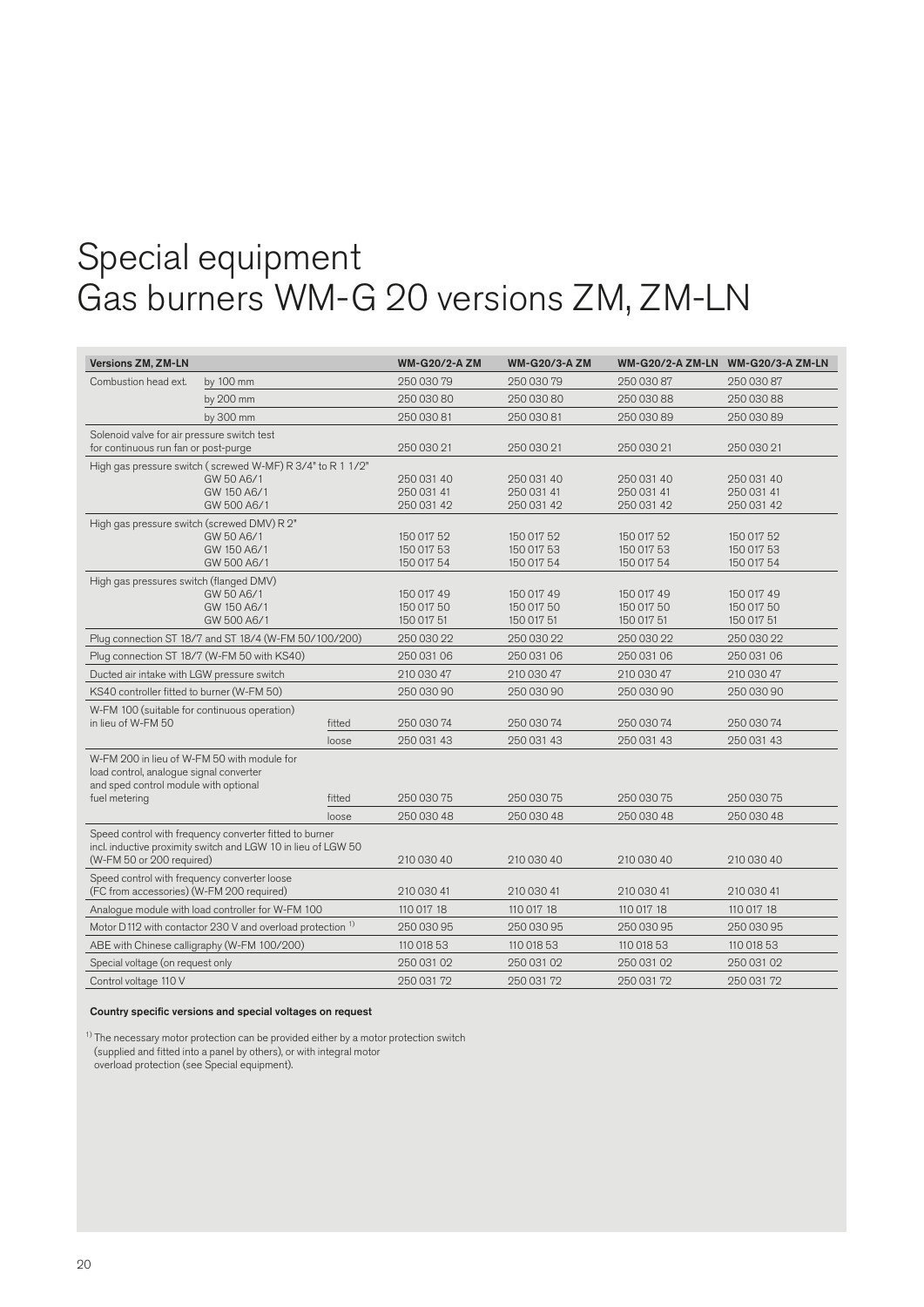# Special equipment Dual fuel burners WM-GL 20 version ZM-T

| <b>Version ZM-T</b>                                                                      |                            |                                                                                     | <b>WM-GL20/2-A</b>       | <b>WM-GL20/3-A</b>       |
|------------------------------------------------------------------------------------------|----------------------------|-------------------------------------------------------------------------------------|--------------------------|--------------------------|
| Combustion head ext.                                                                     | by 100 mm                  |                                                                                     | 250 031 17               | 250 031 20               |
|                                                                                          | by 200 mm                  |                                                                                     | 250 031 18               | 250 031 21               |
|                                                                                          | by 300 mm                  |                                                                                     | 250 031 19               | 250 031 22               |
|                                                                                          |                            | Solenoid valve for air pressure switch test for continuous run fan or post-purge    | 250 030 21               | 250 030 21               |
| High gas pressure switch (screwed W-MF) R 3/4" to R 1 1/2"                               |                            |                                                                                     |                          |                          |
|                                                                                          | GW 50 A6/1                 |                                                                                     | 250 031 40               | 250 031 40               |
|                                                                                          | GW 150 A6/1<br>GW 500 A6/1 |                                                                                     | 250 031 41<br>250 031 42 | 250 031 41<br>250 031 42 |
| High gas pressure switch (screwed DMV) R 2"                                              |                            |                                                                                     |                          |                          |
|                                                                                          | GW 50 A6/1                 |                                                                                     | 150 017 52               | 150 017 52               |
|                                                                                          | GW 150 A6/1                |                                                                                     | 150 017 53               | 150 017 53               |
|                                                                                          | GW 500 A6/1                |                                                                                     | 150 017 54               | 150 017 54               |
| High gas pressure switch (flanged DMV)                                                   |                            |                                                                                     |                          |                          |
|                                                                                          | GW 50 A6/1                 |                                                                                     | 150 017 49               | 150 017 49               |
|                                                                                          | GW 150 A6/1<br>GW 500 A6/1 |                                                                                     | 150 017 50<br>150 017 51 | 150 017 50<br>150 017 51 |
| Plug connection ST 18/7 and ST 18/4 (W-FM 54)                                            |                            |                                                                                     | 250 031 99               | 250 031 99               |
| Plug connection ST 18/7 (W-FM 100/200)                                                   |                            |                                                                                     | 250 032 01               | 250 032 01               |
| Plug connection ST 18/7 (W-FM 100/200)                                                   |                            |                                                                                     | 250 032 01               | 250 032 01               |
| Electromagnetic coupling                                                                 |                            |                                                                                     | 250 031 16               | 250 031 16               |
| Ducted air intake with LGW pressure switch                                               |                            |                                                                                     | 210 030 47               | 210 030 47               |
| Oil meter                                                                                | up to 150 kg               | <b>VZ08</b>                                                                         | 250 031 33               | 250 031 33               |
|                                                                                          |                            | VZ08 with remote transmitter NF and external wiring                                 | 250 031 31               | 250 031 31               |
|                                                                                          |                            | VZ08 w. remote transm. NF and internal wiring (W-FM 200 req.)                       | 250 031 32               | 250 031 32               |
|                                                                                          | from 150 kg                | VZ020                                                                               | 250 031 34               | 250 031 34               |
|                                                                                          |                            | VZ020 with remote transmitter NF and external wiring                                | 250 031 35               | 250 031 35               |
| Min. Pressure switch DSA58 in supply<br>(vers. TRD 72h in conjunction with W-FM 100/200) |                            |                                                                                     | 210 030 46               | 210 030 46               |
| Analogue module with load controller for W-FM 100                                        |                            |                                                                                     | included                 | included                 |
|                                                                                          |                            | W-FM 100 (suitable for continuous operation) in lieu of W-FM 54                     |                          |                          |
| with module for load control and analogue signal converter                               |                            |                                                                                     |                          |                          |
|                                                                                          | fitted                     |                                                                                     | 250 031 78               | 250 031 78               |
|                                                                                          | loose                      |                                                                                     | 250 031 93               | 250 031 93               |
|                                                                                          |                            | W-FM 200 in lieu of W-FM 54 with module for load control, analogue signal converter |                          |                          |
| and speed control with optional fuel metering                                            | fitted                     |                                                                                     | 250 031 77               | 250 031 77               |
|                                                                                          | loose                      |                                                                                     | 250 031 62               | 250 031 62               |
| Oil hose 1300 mm in lieu of 1000 mm                                                      |                            |                                                                                     | 110 000 72               | 110 000 72               |
| Motor D112 with contactor 230 V and overload protection <sup>1)</sup>                    |                            |                                                                                     | 210 030 71               | 210 030 71               |
| Speed control with frequency converter fitted to burner <sup>2)</sup>                    |                            |                                                                                     |                          |                          |
| (W-FM 54 or 200 required)                                                                |                            |                                                                                     | 210 030 40               | 210 030 40               |
| (W-FM 200 required)                                                                      |                            | Speed control for frequency converter loose (FC form accessories) <sup>2)</sup>     | on request               | on request               |
| ABE (loose) with Chinese calligraphy (W-FM 100/200)                                      |                            |                                                                                     | 110 018 53               | 110 018 53               |
| Special voltage (on request)                                                             |                            |                                                                                     | 210 030 69               | 210 030 69               |
| Control voltage 110 V                                                                    | (W-FM 50/100/200)          |                                                                                     | 250 031 72               | 250 031 72               |
|                                                                                          |                            |                                                                                     |                          |                          |

Country specific versions and special voltages on request

<sup>1)</sup> The necessary motor protection can be provided either by a motor protection switch (supplied and fitted into a panel by others), or with integral motor overload protection (see Special equipment).

 $2)$  FC operation vers. ZM-T: It is recommended to operate the multi stage oil part at 100% speed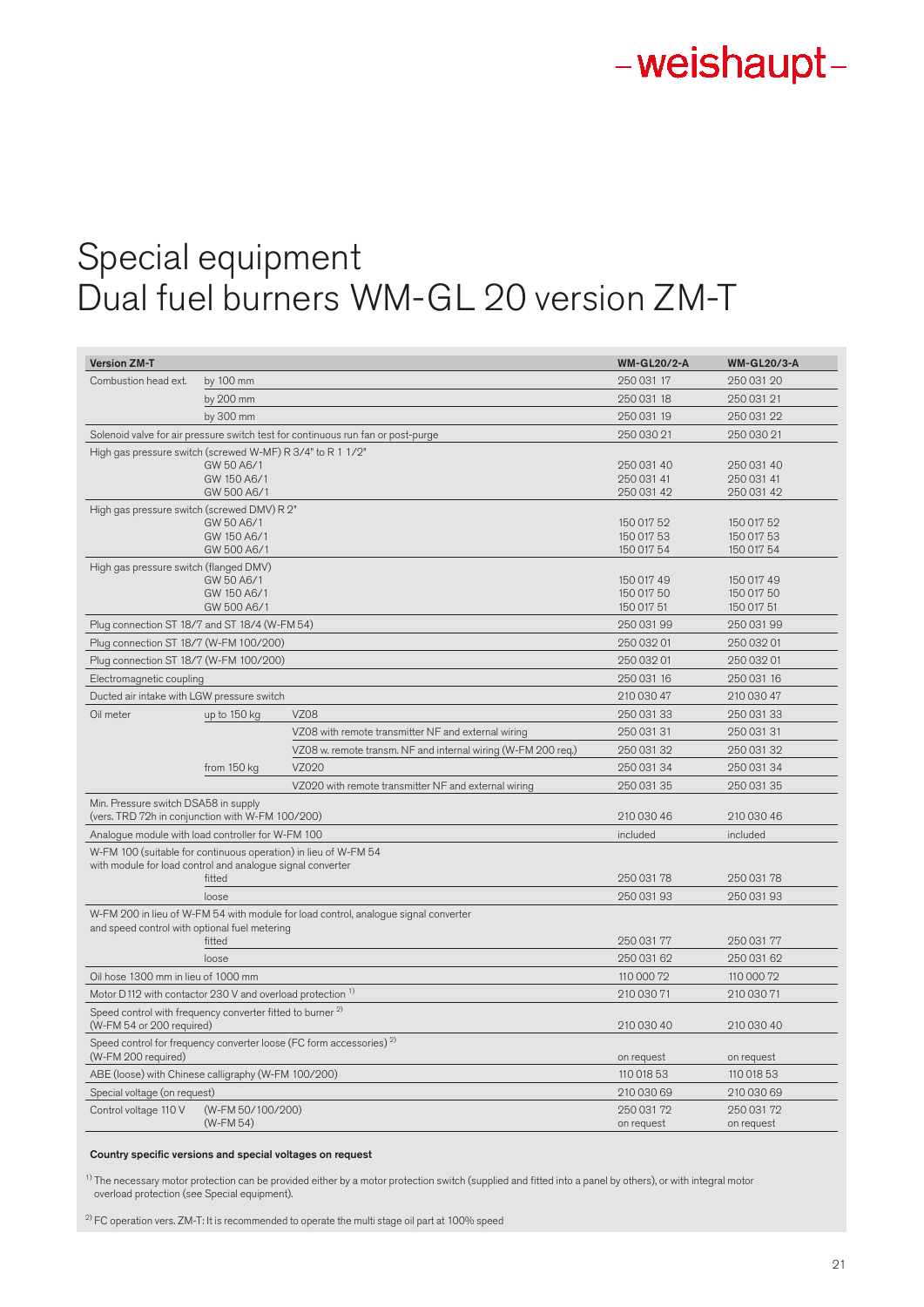# Special equipment Dual fuel burners WM-GL 20 version ZM-R

| by 100 mm<br>250 031 23<br>250 031 26<br>Combustion head ext.<br>by 200 mm<br>250 031 24<br>250 031 27<br>by 300 mm<br>250 031 25<br>250 031 28<br>Solenoid valve for air pressure switch test<br>for continuous run fan or post-purge<br>250 030 21<br>250 030 21<br>High gas pressure switch (screwed W-MF) R 3/4" to R 1 1/2"<br>GW 50 A6/1<br>250 031 40<br>250 031 40<br>GW 150 A6/1<br>250 031 41<br>250 031 41<br>GW 500 A6/1<br>250 031 42<br>250 031 42<br>High gas pressure switch (screwed DMV) R 2"<br>GW 50 A6/1<br>150 017 52<br>150 017 52<br>GW 150 A6/1<br>150 017 53<br>150 017 53<br>GW 500 A6/1<br>150 017 54<br>150 017 54<br>High gas pressure switch (flanged DMV)<br>GW 50 A6/1<br>150 017 49<br>150 017 49<br>GW 150 A6/1<br>150 017 50<br>150 017 50<br>GW 500 A6/1<br>150 017 51<br>150 017 51<br>Plug connection ST 18/7 and ST 18/4 (W-FM 54/100/200)<br>250 030 22<br>250 030 22<br>250 031 29<br>250 031 29<br>Electromagnetic coupling<br>210 030 47<br>Ducted air intake with LGW pressure switch<br>210 030 47<br>Min. pressure switch DSA58 in supply<br>(vers. TRD 72h in conjunction with W-FM 100/200)<br>210 030 46<br>210 030 46<br>Analogue module with load controller for W-FM 100<br>110 017 18<br>110 017 18<br>W-FM 100 (suitable for continuous operation) in lieu of W-FM 54<br>250 031 76<br>250 031 76<br>fitted<br>250 031 82<br>250 031 82<br>loose<br>W-FM 200 instead of W-FM 54 with module for load control, analogue signal converter<br>and speed control module with optional fuel metering<br>250 031 77<br>250 031 77<br>fitted<br>250 031 63<br>250 031 63<br>loose<br>Oil hose 1300 mm in lieu of 1000 mm<br>110 001 59<br>110 001 59<br>Motor D112 with contactor 230 V and overload protection <sup>1)</sup><br>210 030 71<br>210 030 71<br>Speed control with frequency converter fitted to burner <sup>2)</sup><br>(W-FM 54 or 200 required)<br>210 030 40<br>210 030 40<br>Speed control with frequency converter loose (FC from accessories) <sup>2)</sup><br>(W-FM 200 required)<br>on request<br>on request<br>ABE (loose) with Chinese calligraphy (W-FM 100/200)<br>110 018 53<br>110 018 53<br>Special voltage (on request only)<br>210 030 69<br>210 030 69<br>Control voltage 110 V<br>(W-FM 50/100/200)<br>250 031 72<br>250 031 72<br>(W-FM 54)<br>on request<br>on request | <b>Version ZM-R</b> |  | <b>WM-GL20/2-A</b> | <b>WM-GL20/3-A</b> |
|-----------------------------------------------------------------------------------------------------------------------------------------------------------------------------------------------------------------------------------------------------------------------------------------------------------------------------------------------------------------------------------------------------------------------------------------------------------------------------------------------------------------------------------------------------------------------------------------------------------------------------------------------------------------------------------------------------------------------------------------------------------------------------------------------------------------------------------------------------------------------------------------------------------------------------------------------------------------------------------------------------------------------------------------------------------------------------------------------------------------------------------------------------------------------------------------------------------------------------------------------------------------------------------------------------------------------------------------------------------------------------------------------------------------------------------------------------------------------------------------------------------------------------------------------------------------------------------------------------------------------------------------------------------------------------------------------------------------------------------------------------------------------------------------------------------------------------------------------------------------------------------------------------------------------------------------------------------------------------------------------------------------------------------------------------------------------------------------------------------------------------------------------------------------------------------------------------------------------------------------------------------------------------------------------------------------------------------------------------------|---------------------|--|--------------------|--------------------|
|                                                                                                                                                                                                                                                                                                                                                                                                                                                                                                                                                                                                                                                                                                                                                                                                                                                                                                                                                                                                                                                                                                                                                                                                                                                                                                                                                                                                                                                                                                                                                                                                                                                                                                                                                                                                                                                                                                                                                                                                                                                                                                                                                                                                                                                                                                                                                           |                     |  |                    |                    |
|                                                                                                                                                                                                                                                                                                                                                                                                                                                                                                                                                                                                                                                                                                                                                                                                                                                                                                                                                                                                                                                                                                                                                                                                                                                                                                                                                                                                                                                                                                                                                                                                                                                                                                                                                                                                                                                                                                                                                                                                                                                                                                                                                                                                                                                                                                                                                           |                     |  |                    |                    |
|                                                                                                                                                                                                                                                                                                                                                                                                                                                                                                                                                                                                                                                                                                                                                                                                                                                                                                                                                                                                                                                                                                                                                                                                                                                                                                                                                                                                                                                                                                                                                                                                                                                                                                                                                                                                                                                                                                                                                                                                                                                                                                                                                                                                                                                                                                                                                           |                     |  |                    |                    |
|                                                                                                                                                                                                                                                                                                                                                                                                                                                                                                                                                                                                                                                                                                                                                                                                                                                                                                                                                                                                                                                                                                                                                                                                                                                                                                                                                                                                                                                                                                                                                                                                                                                                                                                                                                                                                                                                                                                                                                                                                                                                                                                                                                                                                                                                                                                                                           |                     |  |                    |                    |
|                                                                                                                                                                                                                                                                                                                                                                                                                                                                                                                                                                                                                                                                                                                                                                                                                                                                                                                                                                                                                                                                                                                                                                                                                                                                                                                                                                                                                                                                                                                                                                                                                                                                                                                                                                                                                                                                                                                                                                                                                                                                                                                                                                                                                                                                                                                                                           |                     |  |                    |                    |
|                                                                                                                                                                                                                                                                                                                                                                                                                                                                                                                                                                                                                                                                                                                                                                                                                                                                                                                                                                                                                                                                                                                                                                                                                                                                                                                                                                                                                                                                                                                                                                                                                                                                                                                                                                                                                                                                                                                                                                                                                                                                                                                                                                                                                                                                                                                                                           |                     |  |                    |                    |
|                                                                                                                                                                                                                                                                                                                                                                                                                                                                                                                                                                                                                                                                                                                                                                                                                                                                                                                                                                                                                                                                                                                                                                                                                                                                                                                                                                                                                                                                                                                                                                                                                                                                                                                                                                                                                                                                                                                                                                                                                                                                                                                                                                                                                                                                                                                                                           |                     |  |                    |                    |
|                                                                                                                                                                                                                                                                                                                                                                                                                                                                                                                                                                                                                                                                                                                                                                                                                                                                                                                                                                                                                                                                                                                                                                                                                                                                                                                                                                                                                                                                                                                                                                                                                                                                                                                                                                                                                                                                                                                                                                                                                                                                                                                                                                                                                                                                                                                                                           |                     |  |                    |                    |
|                                                                                                                                                                                                                                                                                                                                                                                                                                                                                                                                                                                                                                                                                                                                                                                                                                                                                                                                                                                                                                                                                                                                                                                                                                                                                                                                                                                                                                                                                                                                                                                                                                                                                                                                                                                                                                                                                                                                                                                                                                                                                                                                                                                                                                                                                                                                                           |                     |  |                    |                    |
|                                                                                                                                                                                                                                                                                                                                                                                                                                                                                                                                                                                                                                                                                                                                                                                                                                                                                                                                                                                                                                                                                                                                                                                                                                                                                                                                                                                                                                                                                                                                                                                                                                                                                                                                                                                                                                                                                                                                                                                                                                                                                                                                                                                                                                                                                                                                                           |                     |  |                    |                    |
|                                                                                                                                                                                                                                                                                                                                                                                                                                                                                                                                                                                                                                                                                                                                                                                                                                                                                                                                                                                                                                                                                                                                                                                                                                                                                                                                                                                                                                                                                                                                                                                                                                                                                                                                                                                                                                                                                                                                                                                                                                                                                                                                                                                                                                                                                                                                                           |                     |  |                    |                    |
|                                                                                                                                                                                                                                                                                                                                                                                                                                                                                                                                                                                                                                                                                                                                                                                                                                                                                                                                                                                                                                                                                                                                                                                                                                                                                                                                                                                                                                                                                                                                                                                                                                                                                                                                                                                                                                                                                                                                                                                                                                                                                                                                                                                                                                                                                                                                                           |                     |  |                    |                    |
|                                                                                                                                                                                                                                                                                                                                                                                                                                                                                                                                                                                                                                                                                                                                                                                                                                                                                                                                                                                                                                                                                                                                                                                                                                                                                                                                                                                                                                                                                                                                                                                                                                                                                                                                                                                                                                                                                                                                                                                                                                                                                                                                                                                                                                                                                                                                                           |                     |  |                    |                    |
|                                                                                                                                                                                                                                                                                                                                                                                                                                                                                                                                                                                                                                                                                                                                                                                                                                                                                                                                                                                                                                                                                                                                                                                                                                                                                                                                                                                                                                                                                                                                                                                                                                                                                                                                                                                                                                                                                                                                                                                                                                                                                                                                                                                                                                                                                                                                                           |                     |  |                    |                    |
|                                                                                                                                                                                                                                                                                                                                                                                                                                                                                                                                                                                                                                                                                                                                                                                                                                                                                                                                                                                                                                                                                                                                                                                                                                                                                                                                                                                                                                                                                                                                                                                                                                                                                                                                                                                                                                                                                                                                                                                                                                                                                                                                                                                                                                                                                                                                                           |                     |  |                    |                    |
|                                                                                                                                                                                                                                                                                                                                                                                                                                                                                                                                                                                                                                                                                                                                                                                                                                                                                                                                                                                                                                                                                                                                                                                                                                                                                                                                                                                                                                                                                                                                                                                                                                                                                                                                                                                                                                                                                                                                                                                                                                                                                                                                                                                                                                                                                                                                                           |                     |  |                    |                    |
|                                                                                                                                                                                                                                                                                                                                                                                                                                                                                                                                                                                                                                                                                                                                                                                                                                                                                                                                                                                                                                                                                                                                                                                                                                                                                                                                                                                                                                                                                                                                                                                                                                                                                                                                                                                                                                                                                                                                                                                                                                                                                                                                                                                                                                                                                                                                                           |                     |  |                    |                    |
|                                                                                                                                                                                                                                                                                                                                                                                                                                                                                                                                                                                                                                                                                                                                                                                                                                                                                                                                                                                                                                                                                                                                                                                                                                                                                                                                                                                                                                                                                                                                                                                                                                                                                                                                                                                                                                                                                                                                                                                                                                                                                                                                                                                                                                                                                                                                                           |                     |  |                    |                    |
|                                                                                                                                                                                                                                                                                                                                                                                                                                                                                                                                                                                                                                                                                                                                                                                                                                                                                                                                                                                                                                                                                                                                                                                                                                                                                                                                                                                                                                                                                                                                                                                                                                                                                                                                                                                                                                                                                                                                                                                                                                                                                                                                                                                                                                                                                                                                                           |                     |  |                    |                    |
|                                                                                                                                                                                                                                                                                                                                                                                                                                                                                                                                                                                                                                                                                                                                                                                                                                                                                                                                                                                                                                                                                                                                                                                                                                                                                                                                                                                                                                                                                                                                                                                                                                                                                                                                                                                                                                                                                                                                                                                                                                                                                                                                                                                                                                                                                                                                                           |                     |  |                    |                    |
|                                                                                                                                                                                                                                                                                                                                                                                                                                                                                                                                                                                                                                                                                                                                                                                                                                                                                                                                                                                                                                                                                                                                                                                                                                                                                                                                                                                                                                                                                                                                                                                                                                                                                                                                                                                                                                                                                                                                                                                                                                                                                                                                                                                                                                                                                                                                                           |                     |  |                    |                    |
|                                                                                                                                                                                                                                                                                                                                                                                                                                                                                                                                                                                                                                                                                                                                                                                                                                                                                                                                                                                                                                                                                                                                                                                                                                                                                                                                                                                                                                                                                                                                                                                                                                                                                                                                                                                                                                                                                                                                                                                                                                                                                                                                                                                                                                                                                                                                                           |                     |  |                    |                    |
|                                                                                                                                                                                                                                                                                                                                                                                                                                                                                                                                                                                                                                                                                                                                                                                                                                                                                                                                                                                                                                                                                                                                                                                                                                                                                                                                                                                                                                                                                                                                                                                                                                                                                                                                                                                                                                                                                                                                                                                                                                                                                                                                                                                                                                                                                                                                                           |                     |  |                    |                    |
|                                                                                                                                                                                                                                                                                                                                                                                                                                                                                                                                                                                                                                                                                                                                                                                                                                                                                                                                                                                                                                                                                                                                                                                                                                                                                                                                                                                                                                                                                                                                                                                                                                                                                                                                                                                                                                                                                                                                                                                                                                                                                                                                                                                                                                                                                                                                                           |                     |  |                    |                    |
|                                                                                                                                                                                                                                                                                                                                                                                                                                                                                                                                                                                                                                                                                                                                                                                                                                                                                                                                                                                                                                                                                                                                                                                                                                                                                                                                                                                                                                                                                                                                                                                                                                                                                                                                                                                                                                                                                                                                                                                                                                                                                                                                                                                                                                                                                                                                                           |                     |  |                    |                    |
|                                                                                                                                                                                                                                                                                                                                                                                                                                                                                                                                                                                                                                                                                                                                                                                                                                                                                                                                                                                                                                                                                                                                                                                                                                                                                                                                                                                                                                                                                                                                                                                                                                                                                                                                                                                                                                                                                                                                                                                                                                                                                                                                                                                                                                                                                                                                                           |                     |  |                    |                    |
|                                                                                                                                                                                                                                                                                                                                                                                                                                                                                                                                                                                                                                                                                                                                                                                                                                                                                                                                                                                                                                                                                                                                                                                                                                                                                                                                                                                                                                                                                                                                                                                                                                                                                                                                                                                                                                                                                                                                                                                                                                                                                                                                                                                                                                                                                                                                                           |                     |  |                    |                    |
|                                                                                                                                                                                                                                                                                                                                                                                                                                                                                                                                                                                                                                                                                                                                                                                                                                                                                                                                                                                                                                                                                                                                                                                                                                                                                                                                                                                                                                                                                                                                                                                                                                                                                                                                                                                                                                                                                                                                                                                                                                                                                                                                                                                                                                                                                                                                                           |                     |  |                    |                    |
|                                                                                                                                                                                                                                                                                                                                                                                                                                                                                                                                                                                                                                                                                                                                                                                                                                                                                                                                                                                                                                                                                                                                                                                                                                                                                                                                                                                                                                                                                                                                                                                                                                                                                                                                                                                                                                                                                                                                                                                                                                                                                                                                                                                                                                                                                                                                                           |                     |  |                    |                    |
|                                                                                                                                                                                                                                                                                                                                                                                                                                                                                                                                                                                                                                                                                                                                                                                                                                                                                                                                                                                                                                                                                                                                                                                                                                                                                                                                                                                                                                                                                                                                                                                                                                                                                                                                                                                                                                                                                                                                                                                                                                                                                                                                                                                                                                                                                                                                                           |                     |  |                    |                    |
|                                                                                                                                                                                                                                                                                                                                                                                                                                                                                                                                                                                                                                                                                                                                                                                                                                                                                                                                                                                                                                                                                                                                                                                                                                                                                                                                                                                                                                                                                                                                                                                                                                                                                                                                                                                                                                                                                                                                                                                                                                                                                                                                                                                                                                                                                                                                                           |                     |  |                    |                    |
|                                                                                                                                                                                                                                                                                                                                                                                                                                                                                                                                                                                                                                                                                                                                                                                                                                                                                                                                                                                                                                                                                                                                                                                                                                                                                                                                                                                                                                                                                                                                                                                                                                                                                                                                                                                                                                                                                                                                                                                                                                                                                                                                                                                                                                                                                                                                                           |                     |  |                    |                    |
|                                                                                                                                                                                                                                                                                                                                                                                                                                                                                                                                                                                                                                                                                                                                                                                                                                                                                                                                                                                                                                                                                                                                                                                                                                                                                                                                                                                                                                                                                                                                                                                                                                                                                                                                                                                                                                                                                                                                                                                                                                                                                                                                                                                                                                                                                                                                                           |                     |  |                    |                    |

## Country specific versions and special voltages on request

<sup>1)</sup> The necessary motor protection can be provided either by a motor protection switch (supplied and fitted into a panel by others), or with integral motor overload protection (see Special equipment).

 $^{2)}$  FC operation vers. ZM-R: General conditions for regulating oil operation

– Frequency: min. 35 Hz

– Turndown: max. 3:1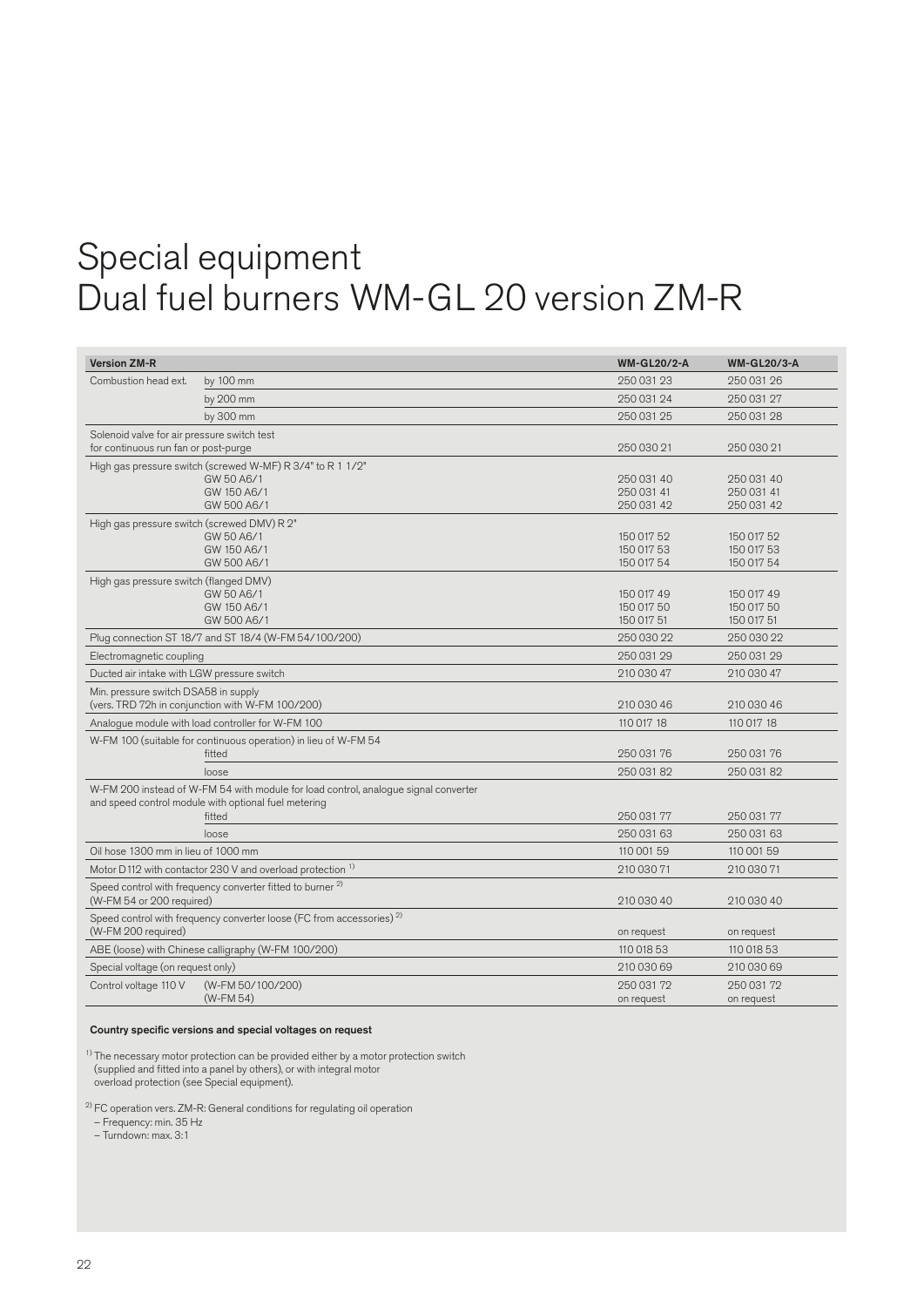# Technical data Oil burners

| Oil burners                                                               |                | WM-L20/1-A / T         | WM-L20/2-A / T         | WM-L20/3-A / T         |
|---------------------------------------------------------------------------|----------------|------------------------|------------------------|------------------------|
| Burner motor <sup>1)</sup>                                                | Type Weishaupt | WM-D 112/110-2/3K0     | WM-D 112/110-2/3K5     | WM-D 112/140-2/4K5     |
| Nominal load                                                              | kW             | 3                      | 3.5                    | 4.5                    |
| Nominal current                                                           | A              | 6.0                    | 6.6                    | 9.5                    |
| Motor protection switch <sup>2)</sup><br>or motor prefusing <sup>2)</sup> | Type $(e, g)$  | MS132 - 6.3            | MS132 - 10             | MS132 - 10             |
| (with overload protection)                                                | A minimum      | 20 AT (external)       | 20 AT (external)       | 25 AT (external)       |
| Speed (50 Hz)                                                             | rpm            | 2900                   | 2900                   | 2900                   |
| Combustion manager                                                        | Type           | <b>W-FM50</b>          | <b>W-FM50</b>          | <b>W-FM50</b>          |
| Flame monitoring                                                          | Type           | ORB                    | QRB                    | ORB                    |
| Stepping motor Air / Oil                                                  | Type           | <b>STE 50</b>          | <b>STE 50</b>          | <b>STE 50</b>          |
| Pump fitted<br>max, flow rate                                             | Type<br>1/h    | J6<br>290              | J6<br>290              | J7<br>392              |
| NO <sub>v</sub> Class to EN 267                                           |                | $\mathbf{2}$           | $\overline{2}$         | $\overline{2}$         |
| Oil hoses                                                                 | DN / Length    | 13 / 1000              | 13 / 1000              | 13 / 1000              |
| Weight                                                                    | kg             | approx. 80             | approx. 80             | approx. 80             |
|                                                                           |                |                        |                        |                        |
| <b>Oil burners</b>                                                        |                | WM-L20/1-A / R         | WM-L20/2-A / R         | WM-L20/3-A / R         |
| Burner motor <sup>1)</sup>                                                | Type Weishaupt | WM-D 112/110-2/3K0     | WM-D 112/110-2/3K5     | WM-D 112/140-2/4K5     |
| Nominal load                                                              | kW             | 3                      | 3.5                    | 4.5                    |
| Nominal current                                                           | A              | 6.0                    | 6.6                    | 9.5                    |
| Motor protection switch <sup>2)</sup><br>or motor presuming <sup>2)</sup> | Type $(e, g)$  | MS132 - 6.3            | MS132 - 10             | MS132 - 10             |
| (with overload protection)                                                | A minimum      | 20 AT (external)       | 20 AT (external)       | 25 AT (external)       |
| Speed (50 Hz)                                                             | rpm            | 2900                   | 2900                   | 2900                   |
| Combustion manager                                                        | Type           | <b>W-FM50</b>          | <b>W-FM50</b>          | <b>W-FM50</b>          |
| Flame monitoring                                                          | Type           | <b>QRB</b>             | QRB                    | ORB                    |
| Stepping motor Air / Oil                                                  | Type           | <b>STE 50</b>          | <b>STE 50</b>          | <b>STE 50</b>          |
| Pump fitted<br>max, flow rate                                             | Type<br>1/h    | TA <sub>2</sub><br>525 | TA <sub>2</sub><br>525 | TA <sub>3</sub><br>785 |
| NO <sub>v</sub> Class to EN 267                                           |                | $\mathcal{D}$          | $\mathcal{D}$          | $\mathfrak{D}$         |
| Oil hoses                                                                 | DN / Length    | 20 / 1000              | 20/1000                | 20 / 1000              |
| Weight                                                                    | kg             | approx. 80             | approx. 80             | approx. 80             |

1) From mid 2011

(The electric motors comply with the efficiency level IEZ to regulation (EU) No. 640/2009).

 $^{2)}$  The necessary motor protection can be provided either by a motor protection switch (supplied and fitted into a panel by others), or with integral motor overload protection (see Special equipment).

## Voltages and frequencies:

The burners are equipped as standard for three phase alternating current (D) 400V, 3~, 50 Hz. Other voltages and frequencies are available on request.

### Standard burner motor:

Insulation Class F, Type of protection IP 54.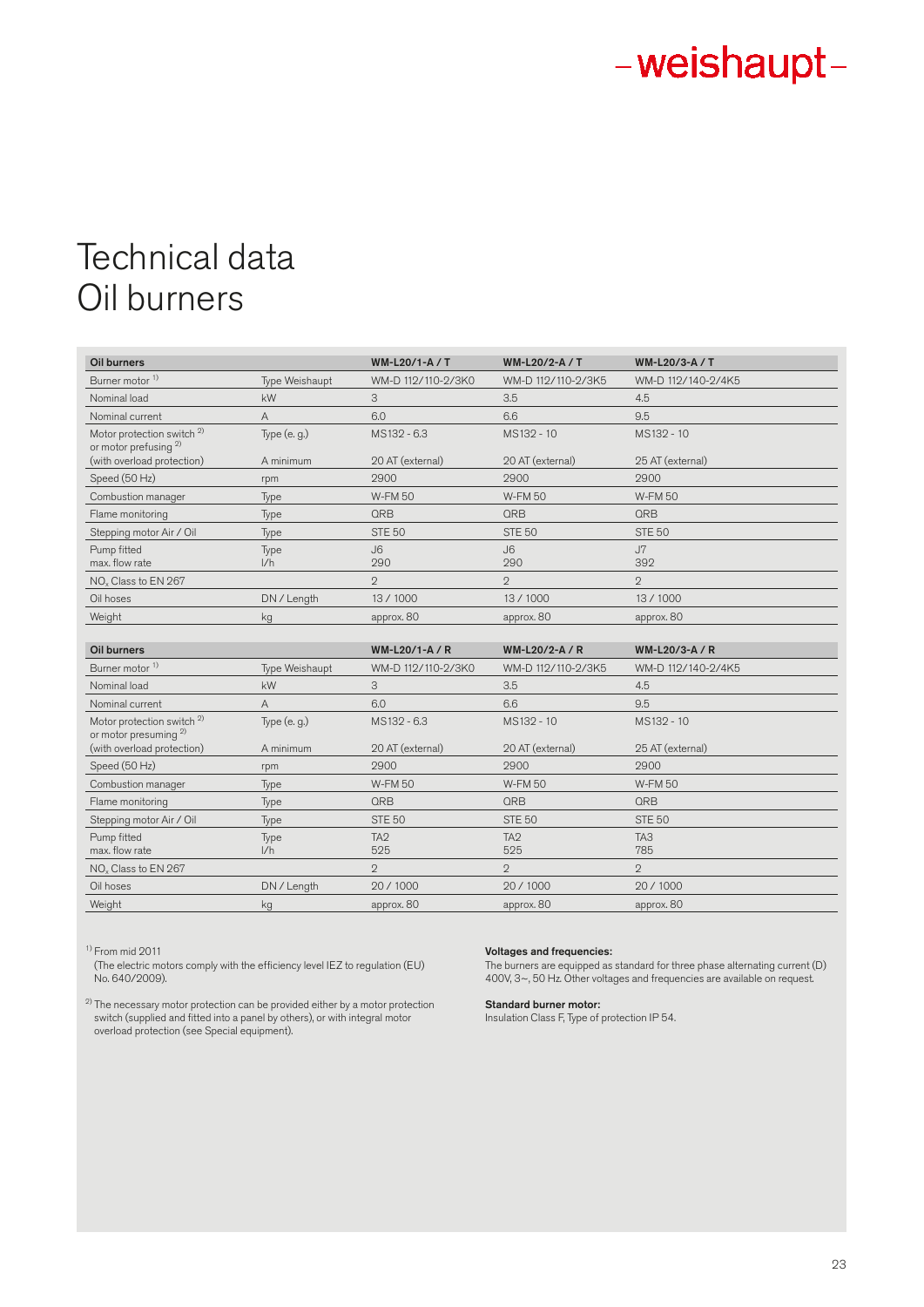# Technical data Gas and dual fuel burners

| <b>Gas burners</b>                                                        |                | <b>WM-G20/2-A ZM</b>   | <b>WM-G20/3-A ZM</b>                  |
|---------------------------------------------------------------------------|----------------|------------------------|---------------------------------------|
| Burner motor <sup>1)</sup>                                                | Type Weishaupt |                        | WM-D 112/110-2/3K0 WM-D 112/110-2/3K5 |
| Nominal load                                                              | kW             | 3.0                    | 3.5                                   |
| Nominal current                                                           | $\overline{A}$ | 6.0                    | 6.6                                   |
| Motor protection switch <sup>2)</sup><br>or motor prefusing <sup>2)</sup> | Type $(e, g)$  | MS132 - 6,3            | MS132 - 10                            |
| (with overload protection)                                                | A minimum      | 20 AT (external)       | 20 AT (external)                      |
| Speed (50 Hz)                                                             | rpm            | 2900                   | 2900                                  |
| Combustion manager                                                        | Type           | <b>W-FM50</b>          | <b>W-FM50</b>                         |
| Stepping motor Air / Gas                                                  | Type           | <b>STE 50</b>          | <b>STE 50</b>                         |
| Flame monitoring                                                          | Type           | <b>ION</b>             | <b>ION</b>                            |
| NO <sub>v</sub> Class to EN 676                                           | ZM / ZM-LN     | 2/3                    | 2/3                                   |
| Weight (without gas valve train)                                          | kg             | approx. 85             | approx. 85                            |
| Dual fuel burners version ZM-T                                            |                | <b>WM-GL20/2-A</b>     | <b>WM-GL20/3-A</b>                    |
| Burner motor <sup>1)</sup>                                                | Type Weishaupt |                        | WM-D 112/110-2/3K5 WM-D 112/140-2/4K5 |
| Nominal load                                                              | kW             | 3.5                    | 4.5                                   |
| Nominal current                                                           | A              | 6.6                    | 9.5                                   |
| Motor protection switch <sup>2)</sup>                                     | Type (e. g.)   | MS132 - 10             | MS132 - 10                            |
| or motor prefusing <sup>2)</sup><br>(with overload protection)            | A minimum      | 20 AT (external)       | 25 AT (external)                      |
| Speed (50 Hz)                                                             | rpm            | 2900                   | 2900                                  |
| Combustion manager                                                        | Type           | <b>W-FM 54</b>         | <b>W-FM 54</b>                        |
| Stepping motor Air / Gas                                                  | Type           | <b>STE 50</b>          | <b>STE 50</b>                         |
| NO <sub>v</sub> Class to EN 267 / EN 676                                  |                | 2/2                    | 2/2                                   |
| Weight (without gas valve train)                                          | kg             | approx. 101            | approx. 101                           |
| Pump fitted<br>max. flow rate                                             | Type<br>1/h    | J6<br>290              | J7<br>392                             |
| Oil hoses                                                                 | DN / Length    | 13 / 1000              | 13 / 1000                             |
|                                                                           |                |                        |                                       |
| Dual fuel burners version ZM-R                                            |                | <b>WM-GL20/2-A</b>     | <b>WM-GL20/3-A</b>                    |
| Burner motor <sup>1)</sup>                                                | Type Weishaupt |                        | WM-D 112/110-2/3K5 WM-D 112/140-2/4K5 |
| Nominal load                                                              | kW             | 3.5                    | 4.5                                   |
| Nominal current                                                           | Α              | 6.6                    | 9.5                                   |
| Motor protection switch <sup>2)</sup><br>or motor prefusing <sup>2)</sup> | Type $(e, g)$  | MS132 - 10             | MS132 - 10                            |
| (with overload protection)                                                | A minimum      | 20 AT (external)       | 25 AT (external)                      |
| Speed (50 Hz)                                                             | rpm            | 2900                   | 2900                                  |
| Combustion manager                                                        | Type           | <b>W-FM 54</b>         | <b>W-FM 54</b>                        |
| Stepping motor Air/Gas/Oil                                                | Type           | <b>STE 50</b>          | <b>STE 50</b>                         |
| NO. Class to EN 267 / EN 676                                              |                | 2/2                    | 2/2                                   |
| Weight (without valve train)                                              | kg             | approx. 105            | approx. 105                           |
| Pump fitted<br>max. flow rate                                             | Type<br>1/h    | TA <sub>2</sub><br>525 | TA <sub>3</sub><br>785                |
| Oil hoses                                                                 | DN / Length    | 20/1000                | 20 / 1000                             |

1) From mid 2011

(The electric motors comply with the efficiency level IEZ to regulation (EU) No. 640/2009).

## Voltages and frequencies:

The burners are equipped as standard for three phase alternating current (D) 400V, 3~, 50 Hz. Other voltages and frequencies are available on request.

 $^{2)}$  The necessary motor protection can be provided either by a motor protection switch (supplied and fitted into a panel by others), or with integral motor overload protection (see Special equipment).

## Standard burner motor:

Insulation Class F, Type of protection IP 54.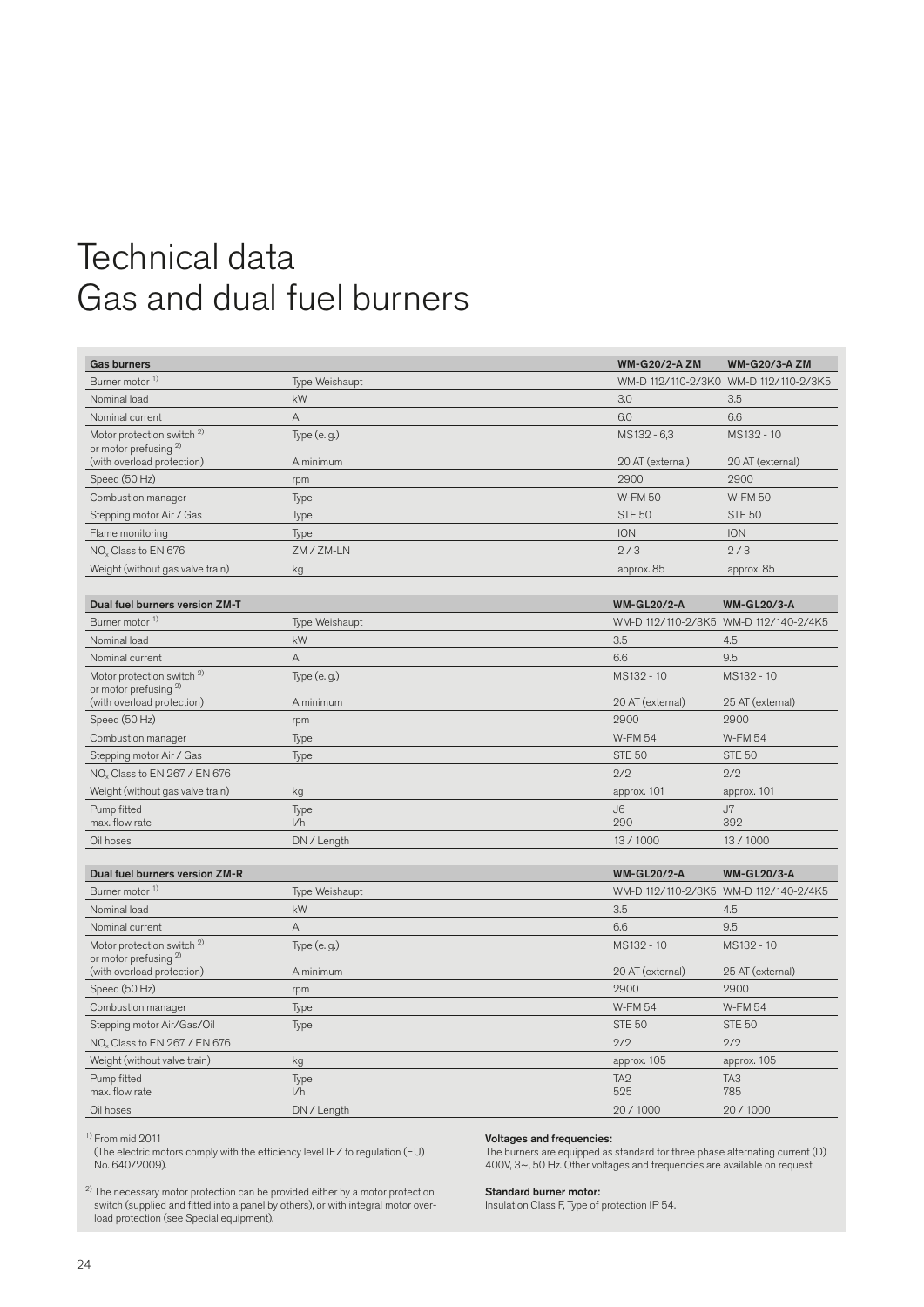# Fuel systems

# Gas fuel system **Gas fuel system**  $\bullet$  Oil fuel system

# W-FM 50/100/200 W-FM 54



- $(1)$  Ball valve  $1)$
- $(2)$  Gas filter<sup>1)</sup>
- 3 Pressure switch (LP) or (HP) 1)
- 4 Low gas pressure switch
- 4a High gas pressure switch (for TRD) 1)
- 5 Double solenoid valve (DMV)
- $6$  Gas butterfly valve<br> $(7)$  Pressure gauge wite
- Pressure gauge with push button valve <sup>1)</sup> 8 Valve proving gas pressure switch
- 
- 9 Burne
- <sup>1)</sup> Not included in burner price

# Layout of the valve train

On boilers with hinged doors, the valve train must be mounted on the opposite side to the boiler door hinges.

## **Compensator**

To enable tension free mounting of the valve train, the fitting of a compensator is recommended.

## Break points in the valve train

Break points in the valve train should be provided to enable the door of the heat exchanger to be swung open. The main gas line is best separated at the compensator.



- 
- 1 Ball valve<sup>\*</sup><br>2 Gas filter<sup>\*</sup>
- 2 Gas filter Pressure switch (LP) or (HP)<sup>\*</sup>
- 4a High gas pressure switch (for TRD) \*
- 
- 5 Double solenoid valve (DMV)<br>
6 Gas butterfly valve
- $\overline{6}$  Gas butterfly valve<br>  $\overline{7}$  Pressure gauge with Pressure gauge with push button valve \*
- $\overline{\textcircled{\textcirc}}$  Low /valve proving gas pressure switch<br>  $\overline{\textcircled{\textcirc}}$  Burner
- **Burner**

## Supporting the valve train assembly

The valve train should be properly supported in accordance with the site conditions. See Weishaupt accessories list for various valve train support components.

## Gas meter

A gas meter must be installed to measure gas consumption during commissioning.

# Thermal shut off device (TAE)

optional depending on regulations Integrated into the ball valve on screwed valve trains. Sparate component with HTB seals in front of ball valve for flanged valve trains.

# Version (ZM-)T



- 
- 1 Safety solenoid valve<br>2 Solenoid valve stage 2 Solenoid valve stage 1<br>3 Solenoid valve stage 2
- 3 Solenoid valve stage 2<br>4 Solenoid valve stage 3
- 4 Solenoid valve stage 3<br>
5 Oil pump fitted to burne
- 5 Oil pump fitted to burner<br>
6 Nozzle head with 3 oil at 6 Nozzle head with 3 oil atomising nozzles
- $\overline{O}$  Pressure switch in supply (optional)

## Version (ZM-)R



- 1 Solenoid valve normally closed
- 1. shut off device in supply<br>
(2) Solenoid valve normally clo Solenoid valve normally closed
- 2. shut off device in supply<br>3) Solenoid valve normally close Solenoid valve normally closed
- 1. shut off device in return<br>4 Solenoid valve normally clo Solenoid valve normally closed
- 2. shut off device in return
- 5 Nozzle head with spill type nozzle
- $\overline{\textcircled{\textcirc}}$  Oil pump fitted to burner<br>  $\overline{\textcircled{\textcirc}}$  Oil regulator Oil regulator
- 8 Pressure switch in return
- 9 Pressure switch in supply (optional)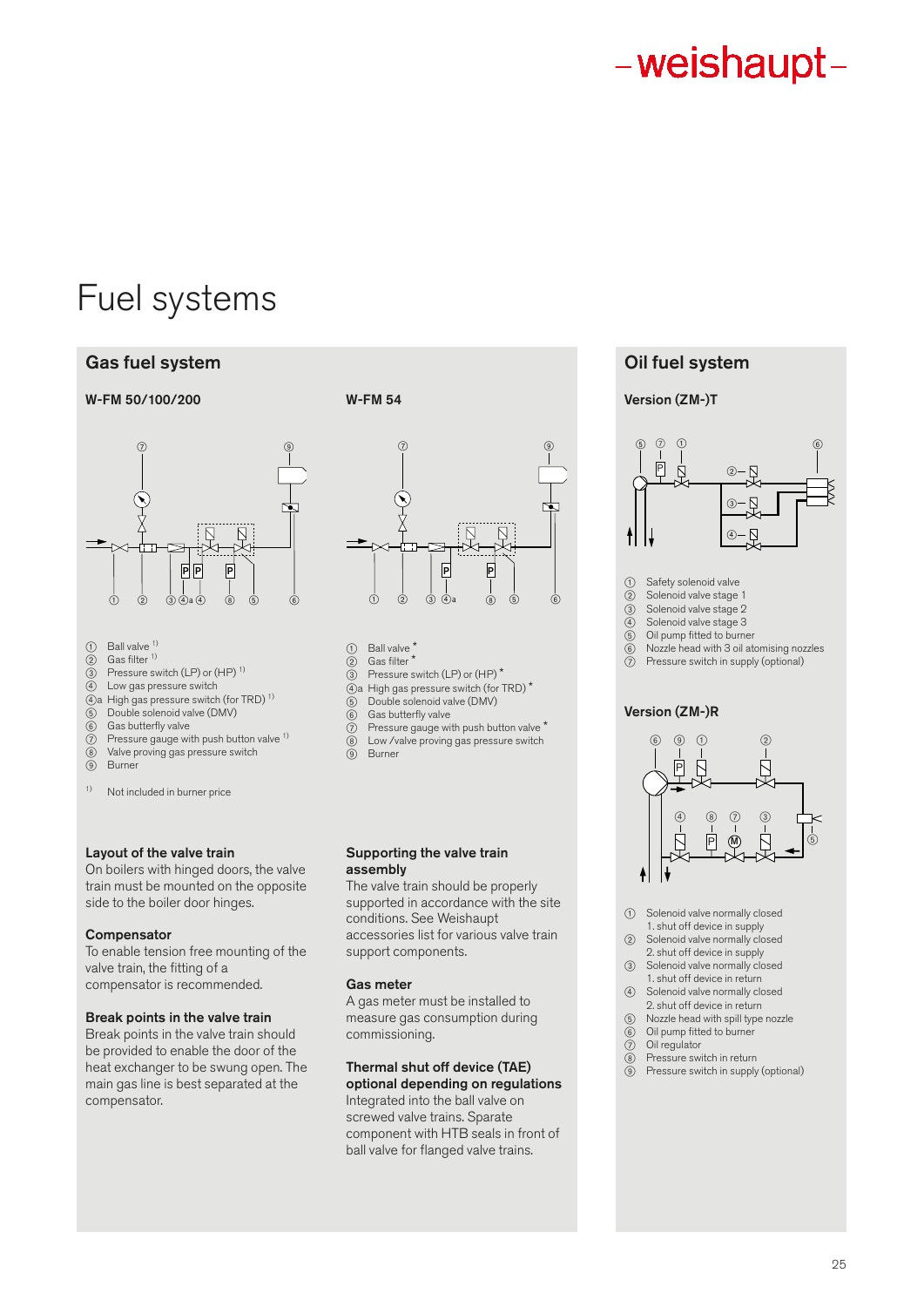# Dimensions



| <b>Burner</b><br>type | I1   | Dimensions in mm<br>I <sub>2</sub> | $_{\rm 13}$ | $I_4$ | $I_5$             | $b_1$ <sup><math>\circledcirc</math></sup> | b <sub>2</sub> | $b_3$ | $b_4$ | $h_1$ | h <sub>2</sub> | $h_3$ | $h_4$                    | h <sub>5</sub> |
|-----------------------|------|------------------------------------|-------------|-------|-------------------|--------------------------------------------|----------------|-------|-------|-------|----------------|-------|--------------------------|----------------|
| WM-L20/1 / T          | 810  | 557                                | $217 - 232$ | 38    | $\qquad \qquad -$ | 411                                        | 406            | 209   | 380   | 573   | 225            | 408   | $\qquad \qquad -$        | 470            |
| WM-L20/2 / T          | 810  | 557                                | $227 - 247$ | 38    | $\qquad \qquad -$ | 411                                        | 406            | 209   | 380   | 573   | 225            | 408   | $\qquad \qquad -$        | 470            |
| WM-L20/3/T            | 810  | 557                                | $237 - 257$ | 38    | $\qquad \qquad -$ | 411                                        | 406            | 209   | 380   | 573   | 225            | 408   | $\qquad \qquad -$        | 470            |
| WM-L20/1 / R          | 810  | 557                                | $917 - 939$ | 38    | $\qquad \qquad -$ | 409                                        | 406            | 209   | 380   | 573   | 225            | 408   | $\qquad \qquad -$        | 470            |
| WM-L20/2 / R          | 810  | 557                                | $227 - 247$ | 38    | $\qquad \qquad -$ | 409                                        | 406            | 209   | 380   | 573   | 225            | 408   | $\overline{\phantom{m}}$ | 470            |
| WM-L20/3 / R          | 810  | 557                                | $237 - 257$ | 38    | $\qquad \qquad -$ | 414                                        | 406            | 209   | 380   | 573   | 225            | 408   | $\qquad \qquad -$        | 470            |
| <b>WM-G20/2 ZM</b>    | 1010 | 757                                | 231-256     | 238   | 128               | 333                                        | 406            | 209   | 380   | 573   | 225            | 408   | 182                      | 470            |
| <b>WM-G20/3 ZM</b>    | 1010 | 757                                | 231-256     | 238   | 128               | 333                                        | 406            | 209   | 380   | 573   | 225            | 408   | 182                      | 470            |
| <b>WM-G20/2 ZM-LN</b> | 1010 | 757                                | 247-267     | 238   | 128               | 333                                        | 406            | 209   | 380   | 573   | 225            | 408   | 182                      | 470            |
| <b>WM-G20/3 ZM-LN</b> | 1010 | 757                                | 247-272     | 238   | 128               | 333                                        | 406            | 209   | 380   | 573   | 225            | 408   | 182                      | 470            |
| <b>WM-GL20/2 ZM-T</b> | 1010 | 757                                | $231 - 266$ | 238   | 128               | 411                                        | 406            | 209   | 380   | 573   | 225            | 408   | 182                      | 470            |
| <b>WM-GL20/3 ZM-T</b> | 1010 | 757                                | $231 - 256$ | 238   | 128               | 411                                        | 406            | 209   | 380   | 573   | 225            | 408   | 182                      | 470            |
| <b>WM-GL20/2 ZM-R</b> | 1010 | 757                                | $231 - 266$ | 238   | 128               | 414                                        | 406            | 209   | 380   | 573   | 225            | 408   | 182                      | 470            |
| <b>WM-GL20/3 ZM-R</b> | 1010 | 757                                | $231 - 256$ | 238   | 128               | 414                                        | 406            | 209   | 380   | 573   | 225            | 408   | 182                      | 470            |

1 without electromagnetic coupling pump with magnetic coupling plus 116 mm with vers. ZM-T, 131 mm with vers. ZM-R)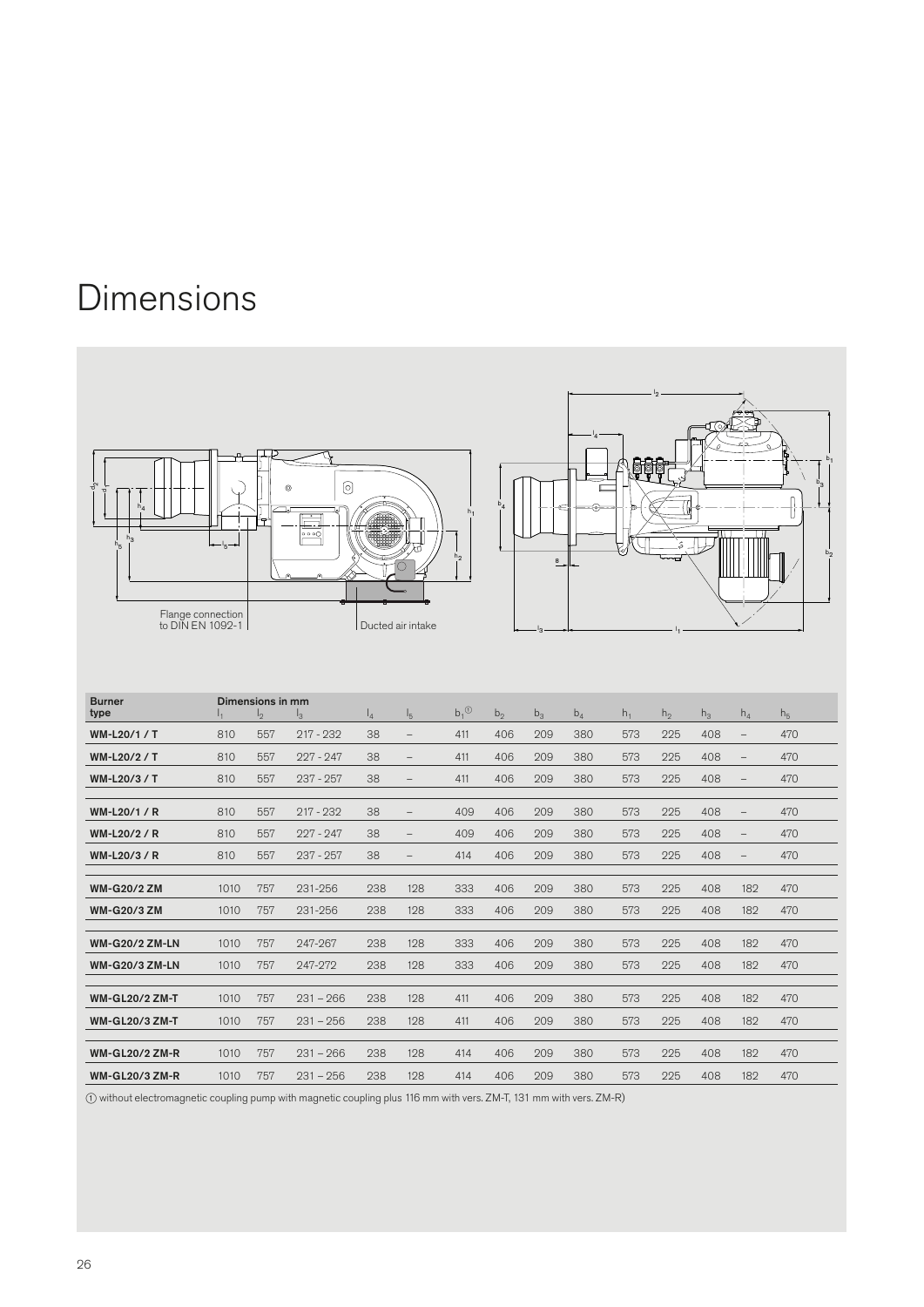## Ducted air intake bottom



# Burner plate drilling dimensions



# Preparing the heat exchanger



## 1 Flange gasket 2 Refractory

3 Aperture

The refractory 2 must not protrude beyond the front edge of the combustion head, it can however, take a conical shape (in. 60°).

| <b>Burner</b><br>type | r <sub>1</sub> | Dimensions in mm<br>r <sub>2</sub> | $d_1$ | $d_2$ | $d_{3}$         | $d_4$ | d <sub>5</sub> | Nominal diameter<br>gas butterfly<br>d <sub>6</sub> |                          |  |
|-----------------------|----------------|------------------------------------|-------|-------|-----------------|-------|----------------|-----------------------------------------------------|--------------------------|--|
| WM-L20/1/T            | 840            | 858                                | 200   | 330   | M <sub>12</sub> | 270   | 298            | 240                                                 | -                        |  |
| WM-L20/2/T            | 840            | 858                                | 220   | 330   | M <sub>12</sub> | 270   | 298            | 260                                                 | $\overline{\phantom{m}}$ |  |
| WM-L20/3/T            | 840            | 858                                | 240   | 330   | M <sub>12</sub> | 270   | 298            | 280                                                 | $\qquad \qquad -$        |  |
|                       |                |                                    |       |       |                 |       |                |                                                     |                          |  |
| WM-L20/1 / R          | 840            | 858                                | 200   | 330   | M <sub>12</sub> | 270   | 298            | 240                                                 | -                        |  |
| WM-L20/2 / R          | 840            | 858                                | 220   | 330   | M <sub>12</sub> | 270   | 298            | 260                                                 | $\qquad \qquad -$        |  |
| WM-L20/3 / R          | 840            | 858                                | 240   | 330   | M <sub>12</sub> | 270   | 298            | 280                                                 | $\qquad \qquad -$        |  |
|                       |                |                                    |       |       |                 |       |                |                                                     |                          |  |
| <b>WM-G20/2 ZM</b>    | 840            | 858                                | 250   | 330   | M <sub>12</sub> | 270   | 298            | 290                                                 | <b>DN65</b>              |  |
| <b>WM-G20/3 ZM</b>    | 840            | 858                                | 260   | 330   | M <sub>12</sub> | 270   | 298            | 290                                                 | <b>DN65</b>              |  |
|                       |                |                                    |       |       |                 |       |                |                                                     |                          |  |
| <b>WM-G20/2 ZM-LN</b> | 840            | 858                                | 250   | 330   | M <sub>12</sub> | 270   | 298            | 290                                                 | <b>DN65</b>              |  |
| <b>WM-G20/3 ZM-LN</b> | 840            | 858                                | 260   | 330   | M <sub>12</sub> | 270   | 298            | 290                                                 | <b>DN65</b>              |  |
|                       |                |                                    |       |       |                 |       |                |                                                     |                          |  |
| <b>WM-GL20/2 ZM-T</b> | 840            | 858                                | 250   | 330   | M <sub>12</sub> | 270   | 298            | 290                                                 | <b>DN65</b>              |  |
| <b>WM-GL20/3 ZM-T</b> | 840            | 858                                | 260   | 330   | M <sub>12</sub> | 270   | 298            | 290                                                 | <b>DN65</b>              |  |
|                       |                |                                    |       |       |                 |       |                |                                                     |                          |  |
| <b>WM-GL20/2 ZM-R</b> | 840            | 858                                | 250   | 330   | M <sub>12</sub> | 270   | 298            | 290                                                 | <b>DN65</b>              |  |
| <b>WM-GL20/3 ZM-R</b> | 840            | 858                                | 260   | 330   | M <sub>12</sub> | 270   | 298            | 290                                                 | <b>DN65</b>              |  |
|                       |                |                                    |       |       |                 |       |                |                                                     |                          |  |

All dimensions are approximate.

Weishaupt reserve the right to make changes in light of future developments.